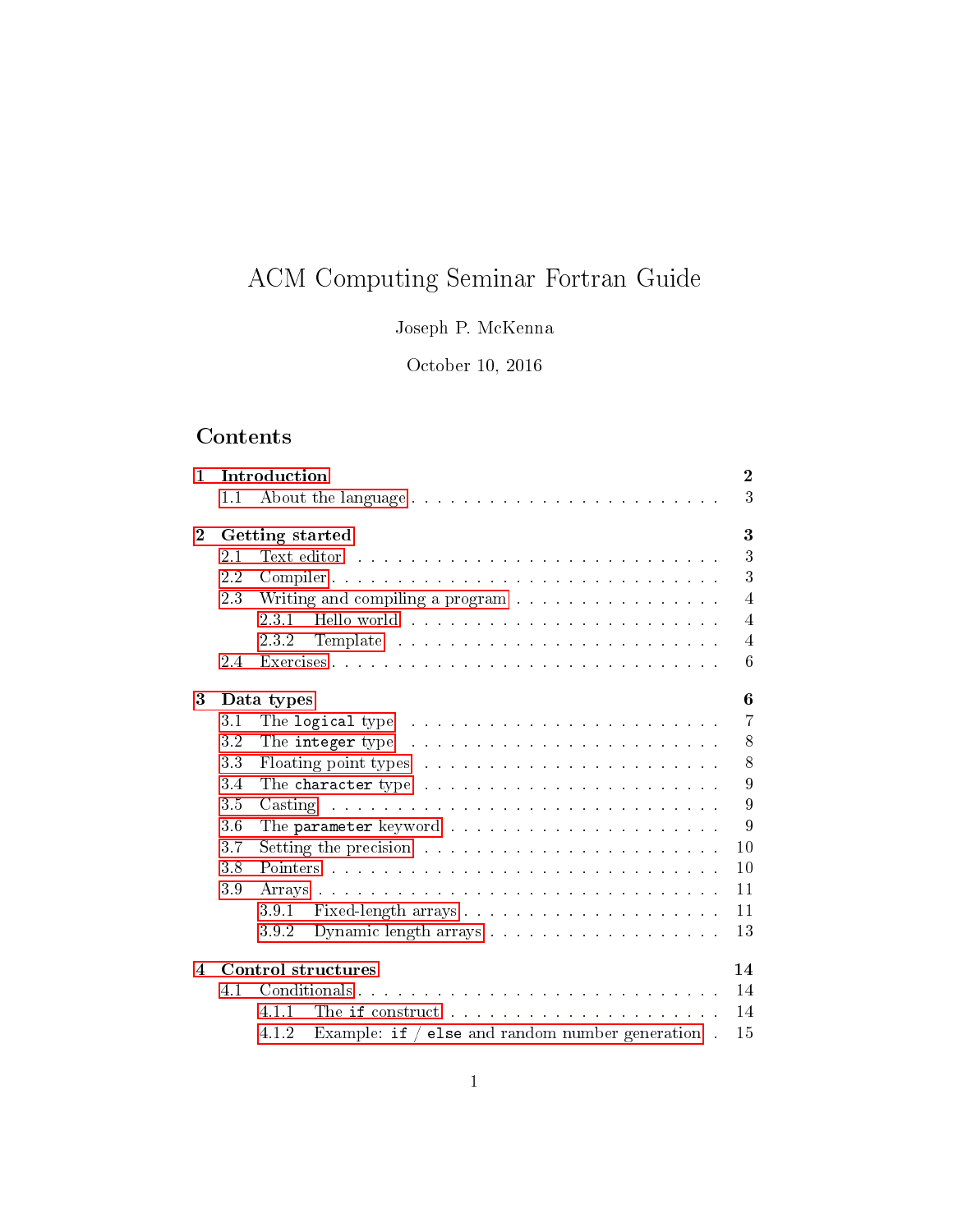|   |                    | 4.1.3<br>Example: if $/$ else if $/$ else                                                                                                                                                                                      | 16 |  |  |  |  |  |  |  |  |
|---|--------------------|--------------------------------------------------------------------------------------------------------------------------------------------------------------------------------------------------------------------------------|----|--|--|--|--|--|--|--|--|
|   | 4.2                | Loops<br>والمواصل والمتعاون والمتعاون والمتعاون والمتعاون والمتعاون والمتعاون والمتعاون والمتعاون والمتعاونة والمتعاونة                                                                                                        | 16 |  |  |  |  |  |  |  |  |
|   |                    | 4.2.1                                                                                                                                                                                                                          | 16 |  |  |  |  |  |  |  |  |
|   |                    | 4.2.2<br>The do while loop                                                                                                                                                                                                     | 19 |  |  |  |  |  |  |  |  |
|   |                    | Example: the exit keyword<br>4.2.3                                                                                                                                                                                             | 21 |  |  |  |  |  |  |  |  |
| 5 | 22<br>Input/Output |                                                                                                                                                                                                                                |    |  |  |  |  |  |  |  |  |
|   | 5.1                |                                                                                                                                                                                                                                | 22 |  |  |  |  |  |  |  |  |
|   |                    | 5.1.1                                                                                                                                                                                                                          | 22 |  |  |  |  |  |  |  |  |
|   |                    | 5.1.2                                                                                                                                                                                                                          | 23 |  |  |  |  |  |  |  |  |
|   | 5.2                |                                                                                                                                                                                                                                | 23 |  |  |  |  |  |  |  |  |
|   | 5.3                |                                                                                                                                                                                                                                | 24 |  |  |  |  |  |  |  |  |
| 6 |                    | Functions/Subroutines                                                                                                                                                                                                          | 25 |  |  |  |  |  |  |  |  |
|   | 6.1                | Writing a function and a series and a series of the series of the series of the series of the series of the series of the series of the series of the series of the series of the series of the series of the series of the se | 25 |  |  |  |  |  |  |  |  |
|   |                    | 6.1.1 Example: linspace: generating a set of equally-space                                                                                                                                                                     |    |  |  |  |  |  |  |  |  |
|   |                    | points received a received and contract the contract of the contract of the contract of the contract of the contract of the contract of the contract of the contract of the contract of the contract of the contract of the co | 26 |  |  |  |  |  |  |  |  |
|   | 6.2                |                                                                                                                                                                                                                                | 27 |  |  |  |  |  |  |  |  |
|   |                    | 6.2.1 Example: polar coordinates                                                                                                                                                                                               | 27 |  |  |  |  |  |  |  |  |
|   | 6.3                | Passing procedures as arguments                                                                                                                                                                                                | 28 |  |  |  |  |  |  |  |  |
|   |                    | Example: Newton's method for root<br>finding $\hfill\ldots\ldots\ldots$<br>6.3.1                                                                                                                                               | 28 |  |  |  |  |  |  |  |  |
|   |                    | Example: The midpoint rule for definite integrals<br>6.3.2                                                                                                                                                                     | 31 |  |  |  |  |  |  |  |  |
|   | 6.4                |                                                                                                                                                                                                                                | 32 |  |  |  |  |  |  |  |  |
|   |                    | Example: machine epsilon<br>6.4.1                                                                                                                                                                                              | 33 |  |  |  |  |  |  |  |  |
|   | 6.5                |                                                                                                                                                                                                                                | 34 |  |  |  |  |  |  |  |  |
|   |                    | 6.5.1                                                                                                                                                                                                                          | 34 |  |  |  |  |  |  |  |  |
| 7 |                    | Object-oriented programming                                                                                                                                                                                                    | 35 |  |  |  |  |  |  |  |  |
|   | 7.1                |                                                                                                                                                                                                                                | 35 |  |  |  |  |  |  |  |  |
|   | 7.2                |                                                                                                                                                                                                                                | 36 |  |  |  |  |  |  |  |  |
|   | 7.3                | Example: determinant of random matrix                                                                                                                                                                                          | 37 |  |  |  |  |  |  |  |  |
|   | 7.4                |                                                                                                                                                                                                                                | 41 |  |  |  |  |  |  |  |  |

# <span id="page-1-0"></span>1 Introduction

This guide is intended to quickly get you up-and-running in scientific computing with Fortran.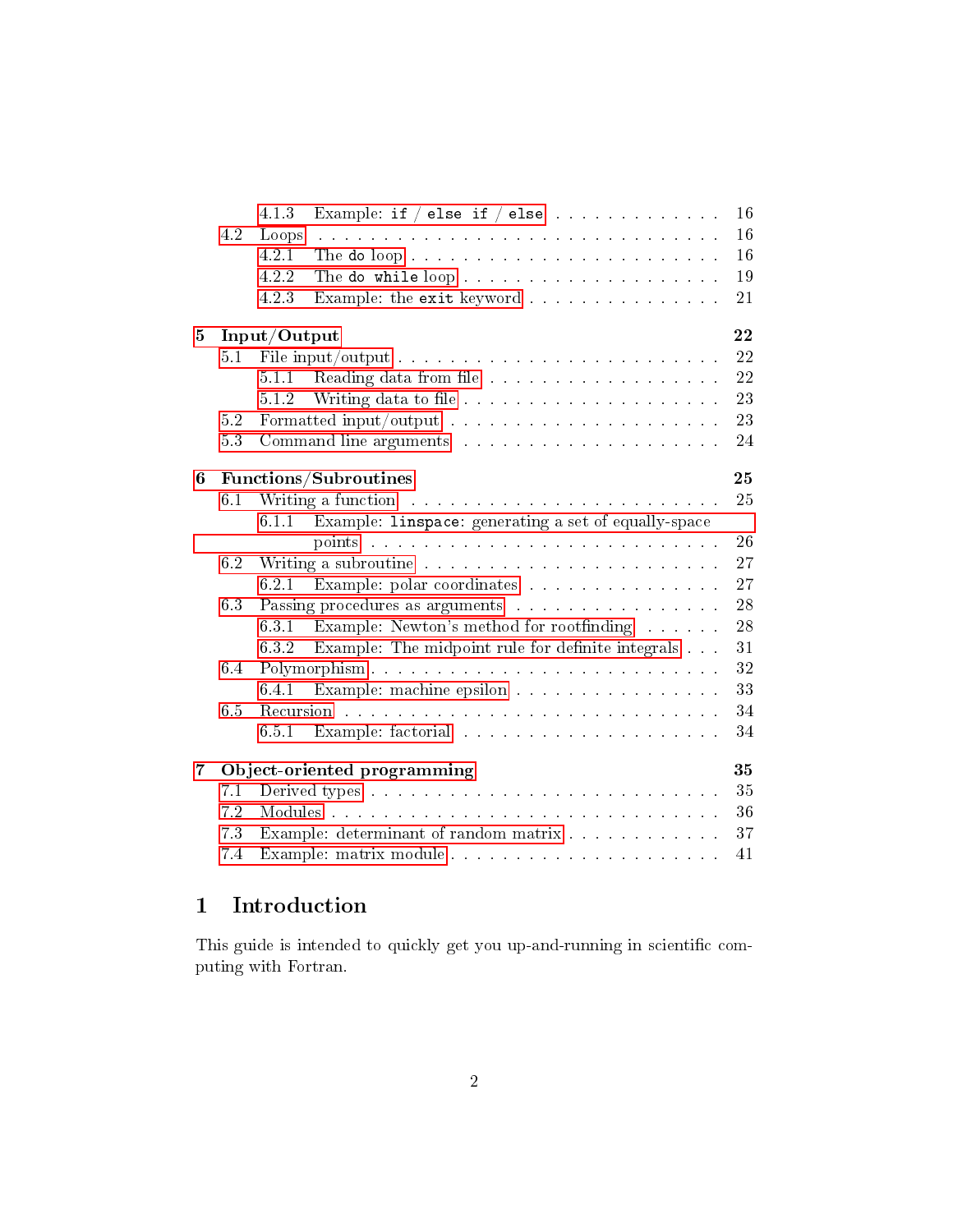## <span id="page-2-0"></span>1.1 About the language

Fortran was created in the 1950s for mathematical FOR-mula TRANslation, and has since gone through a number of revisions (FORTRAN 66, 77, and Fortran 90, 95, 2003, 2008, 2015). The language standards are put forth by the Fortran standards committee [J3](http://www.j3-fortran.org) in a document (ISO 1539-1:2010) available for purchase. The language syntax and intrinsic procedures make it especially suited for scientific computing. Fortran is a statically-typed and compiled language, like  $C_{++}$ . You must declare the type, i.e. integer, real number, etc. of variables in programs you write. Your programs will be translated from human-readable *source code* into an executable file by software called a compiler. Fortran is not case-sensitive, so matrix and MaTrIx are translated to the same token by the compiler.

## <span id="page-2-1"></span>2 Getting started

The software that you need to get started comes prepackaged and ready to download on most Linux distributions. There are a few options for emulating a Linux environment in Windows or Mac OS, such as a virtual machine (VirtualBox) or package manager (MinGW or Cygwin on Windows and Brew on Mac OS).

#### <span id="page-2-2"></span>2.1 Text editor

You will write the source code of your programs using a text editor. There are many options that have features designed for programming such as syntax highlighting and auto-completion. If you are an impossible-to-please perfectionist, you might want to check out [Emacs.](https://www.gnu.org/s/emacs/) If you are easier to please, you might want to check out [Sublime Text.](https://www.sublimetext.com/)

## <span id="page-2-3"></span>2.2 Compiler

To translate your source code into an executable, you will need a Fortran compiler. A free option is gfortran, part of the GNU compiler collection (gcc). The features of the Fortran language that are supported by the gfortran compiler are specified in the [compiler manual.](https://gcc.gnu.org/onlinedocs/gfortran/) This is your most complete reference for the procedures intrinsic to Fortran that your programs can use. At the time of this writing, gfortran completely supports Fortran 95 and partially supports more recent standards.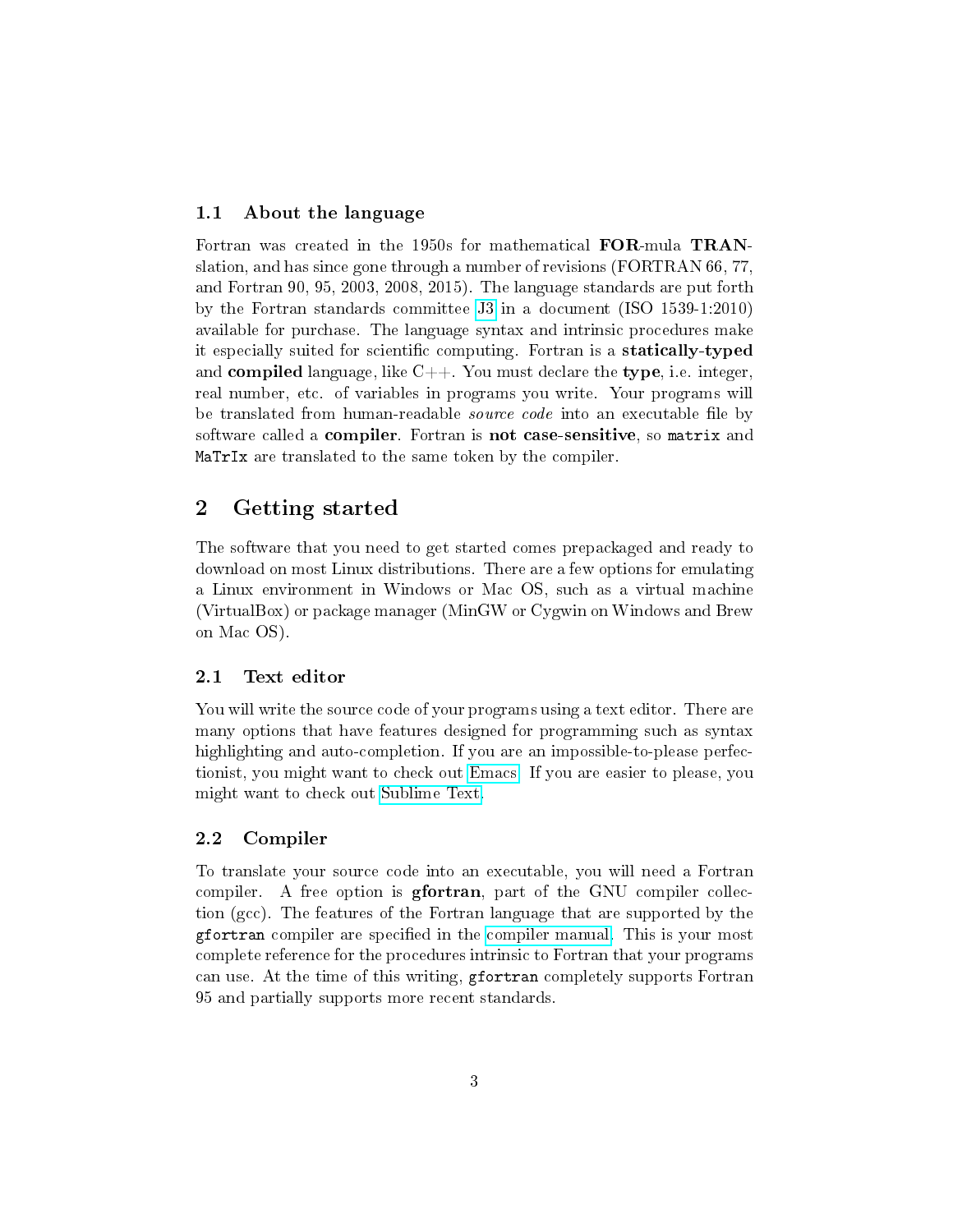## <span id="page-3-0"></span>2.3 Writing and compiling a program

A program is delimited by the begin program / end program keywords. A useful construct for keeping code that a program can use is called a module. A module is delimited by the begin module / end module keywords.

#### <span id="page-3-1"></span>2.3.1 Hello world

Let's write a tiny program that prints "hello world" to the terminal screen in hello.f90.

```
1 program main
2 print*, 'hello world'
3 end program main
```
To compile the program, execute the following command on the command line in the same directory as hello.f90

```
gfortran hello.f90
```
This produces an executable file named a.out by default (On Windows, this is probably named  $a$ . exe by default). To run, execute the file.

./a.out

#### hello world

We could have specified a different name for the executable file during compilation with the -o option of gfortran.

```
gfortran hello.f90 -o my_executable_file
```
On Windows, you should append the .exe extension to my\_executable\_file.

#### <span id="page-3-2"></span>2.3.2 Template

Now let's write an empty source code template for future projects. Our source code template will consist of two files in the same directory [\(./](./source/) [source/\)](./source/). In the following files, the contents of a line after a ! symbol is a comment that is ignored by the compiler. One file header.f90 contains a module that defines things to be used in the main program.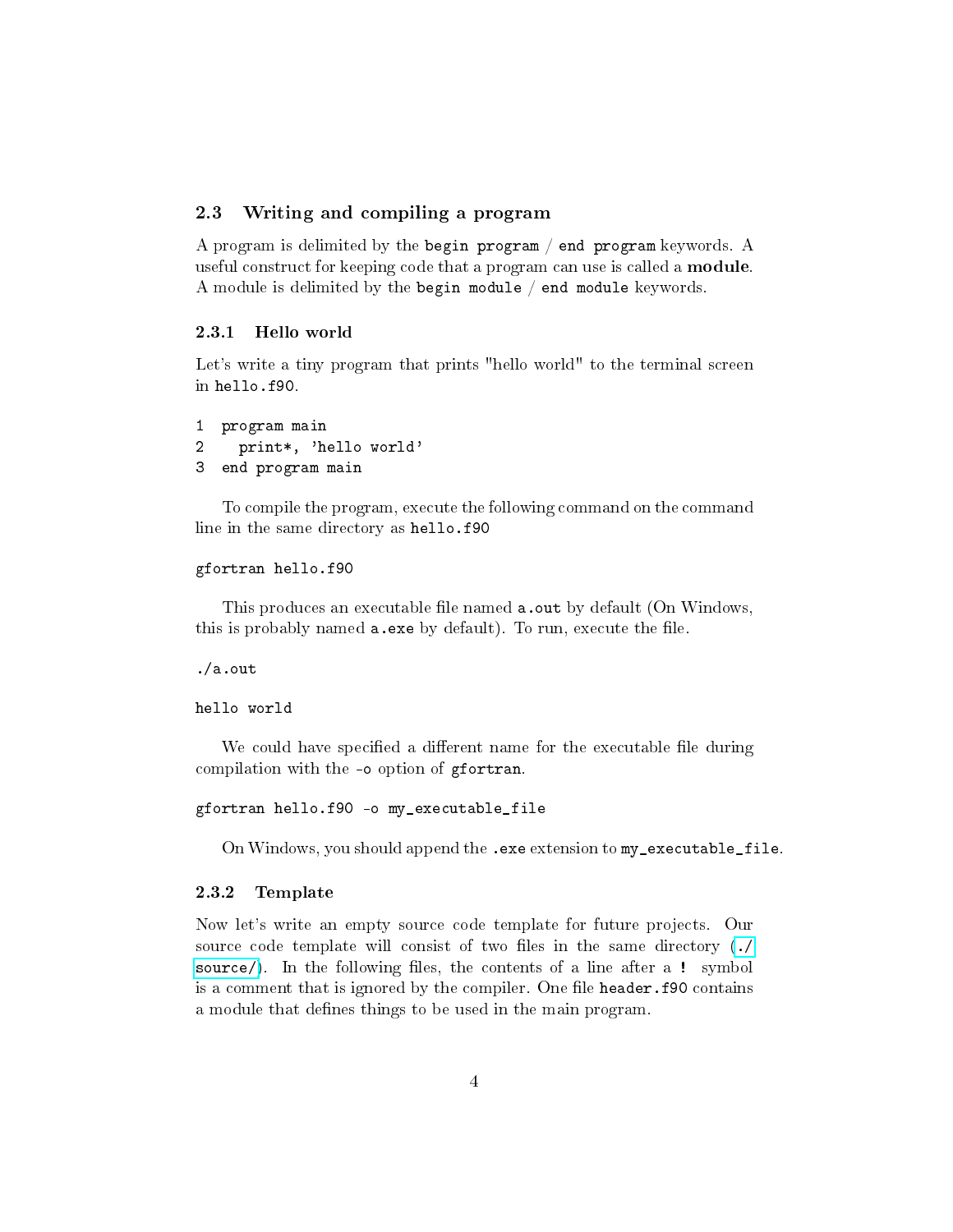```
1 module header
2 implicit none
3 ! variable declarations and assignments
4 contains
5 ! function and subroutine definitions
6 end module header
```
This file should be compiled with the -c option of gfortran.

```
gfortran -c header.f90
```
This outputs the **object file** named header.o by default. An object file contains machine code that can be  $linked$  to an executable. A separate file main.f90 contains the main program.

```
1 program main
2 use header
3 implicit none
4 ! variable declarations and assignments
5 ! function and subroutine calls
6 contains
7 ! function and subroutine definitions
8 end program main
```
On line 2 of main.f90, we instruct the main program to use the contents of header.f90, so we must link header.o when compiling main.f90.

```
gfortran main.f90 header.o -o main
```
To run the program, execute the output file main.

#### ./main

As you get more experience, you may find it cumbersome to repeatedly execute gfortran commands with every modification to your code. A way around this is to use the make command-line utility. Using make, all the of the compilation commands for your project can be coded in a file named makefile in the same directory as your .f90 source files. For example, the template above could use the following makefile.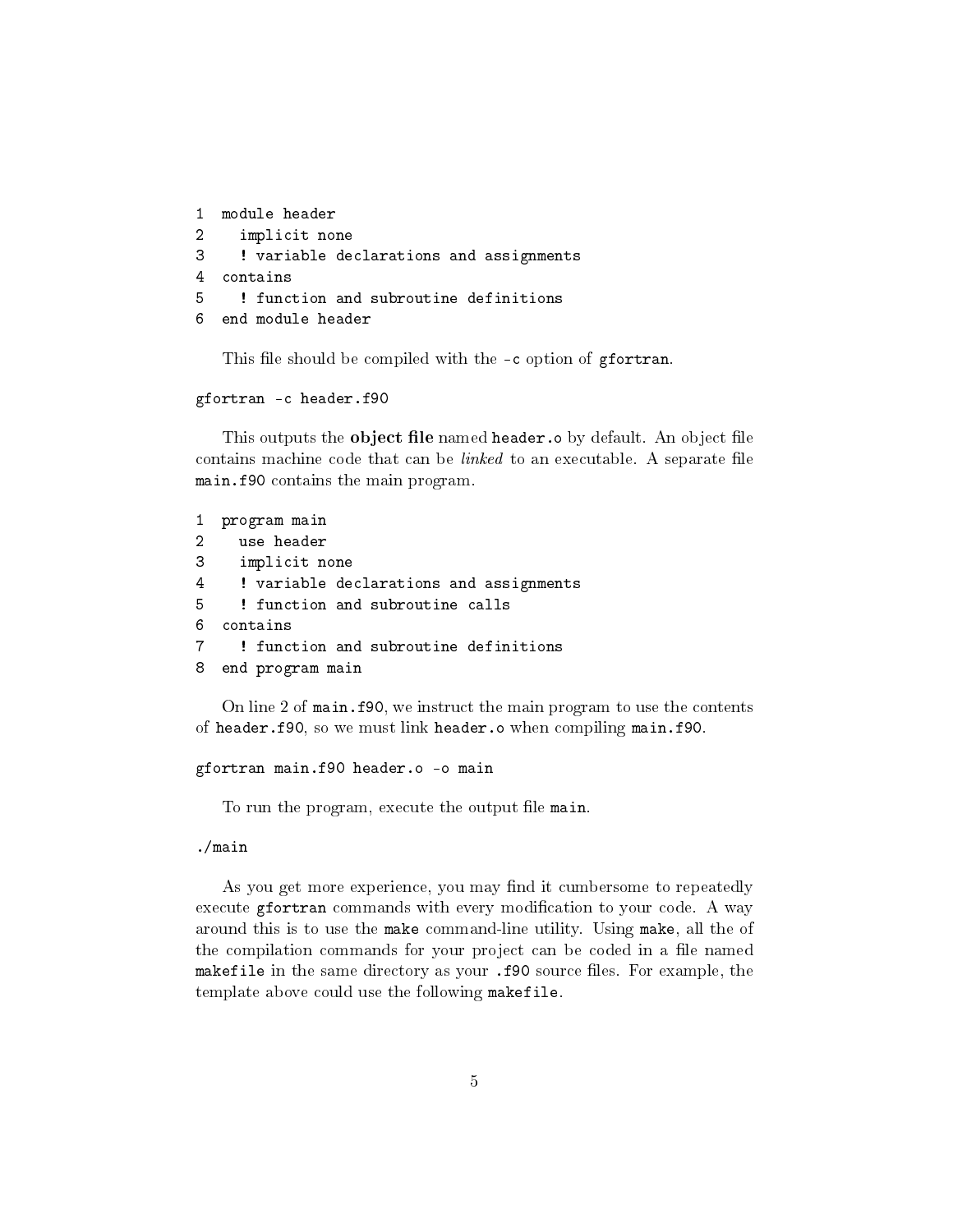```
1 COMPILER = gfortran
2 SOURCE = main.f90
3 EXECUTABLE = main
4 OBJECTS = header.o
5
6 all: $(EXECUTABLE)
7 $(EXECUTABLE): $(OBJECTS)
8 $(COMPILER) $(SOURCE) $(OBJECTS) -o $(EXECUTABLE)
9 %.o: %.f90
10 $(COMPILER) -c $<
```
Then, to recompile both header.f90 and main.f90 after modifying either file, execute

#### make

in the same directory as makefile. The first four lines of the makefile above define the compiler command, file name of the main program, file name of the executable to be created, and file name(s) of linked object file(s), respectively. If you wrote a second module in a separate file my\_second\_header.f90 that you wanted to use in main.f90, you would modify line 4 of makefile to OBJ = header.o my\_second\_header.o. The remaining lines of makefile define instructions for compilation.

#### <span id="page-5-0"></span>2.4 Exercises

- 1. Compile and run hello.f90.
- 2. Execute man gfortran in any directory to bring up the manual for gfortran. Read the description and skim through the options. Do the same for make.

## <span id="page-5-1"></span>3 Data types

In both programs and modules, variables are declared first before other procedures. A variable is declared by listing its data type followed by :: and the variable name, i.e. integer :: i or real :: x.

We will use the implicit none keyword at the beginning of each program and module as in line 2 of header.f90 and line 3 of main.f90 in Section [2.3.2.](#page-3-2) The role of this keyword is to suppress implicit rules for interpreting undeclared variables. By including it, we force ourselves to declare each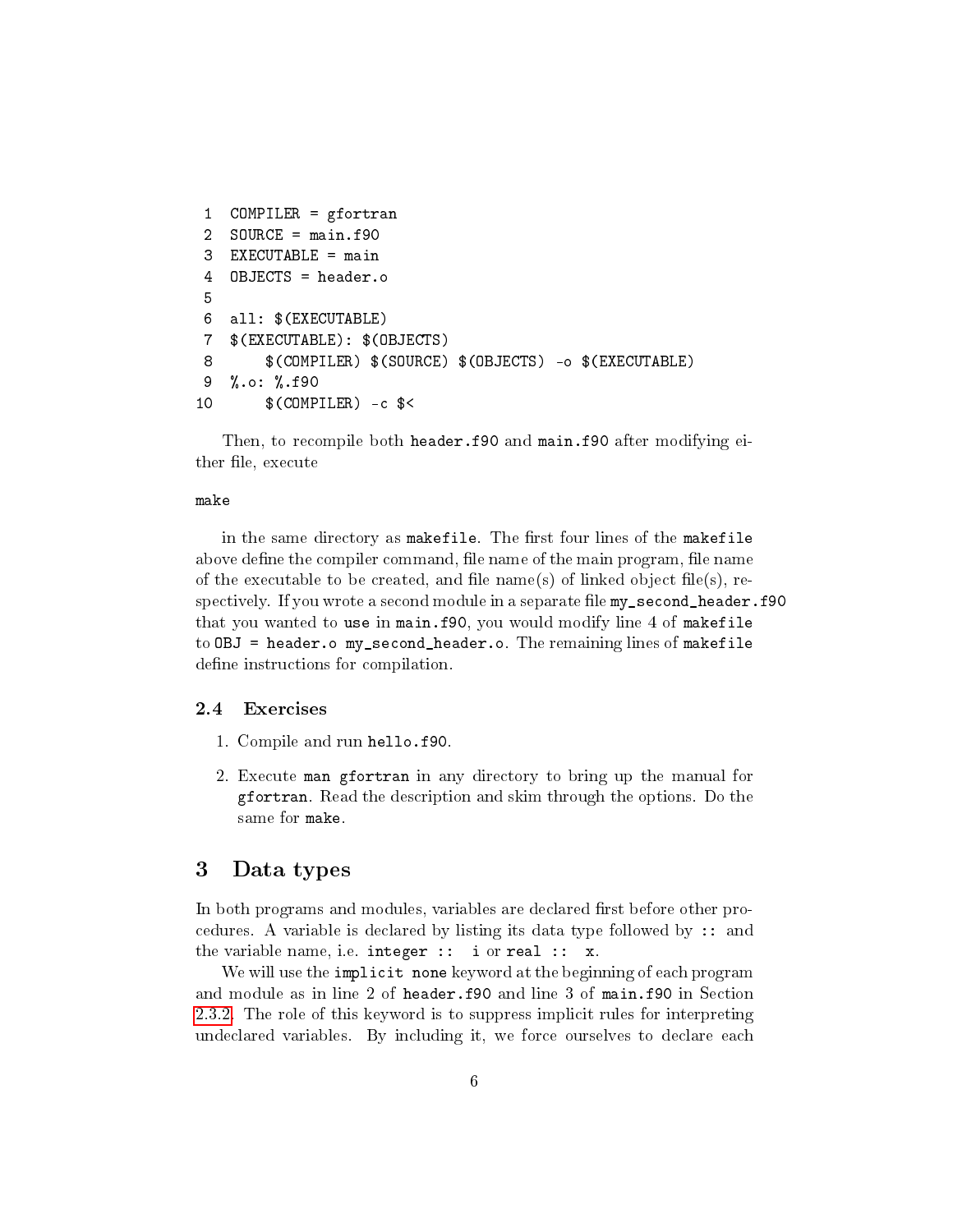variable we use, which should facilitate debugging when our program fails to compile. Without it, an undeclared variable with a name such as i is assumed to be of the integer data type whereas an undeclared variable with a name such as x is assumed to be of the real data type.

In addition to the most common data types presented below, Fortran has a complex data type and support for data types defined by the programmer (see Section [7.1\)](#page-34-1).

## <span id="page-6-0"></span>3.1 The logical type

A logical data type can have values .true. or .false.. Logical expressions can be expressed by combining unary or binary operations.

```
1 logical :: a,b,c
 2 a = .true.
 3 b = false.4
 5 ! '.not.' is the logical negation operator
 6 \quad c = \text{not.a} ! c \text{ is false}7
 8 ! '.and,' is the logical and operator
 9 c = a.and.b ! c is false
10
11 ! '.or.' is the logical or operator
12 c = a \cdot or \cdot b ! c is true
13
14 ! '==' is the test for equality
15 c = 1 == 2 ! c is false
16
17 ! \prime /=' is test for inequality
18 c = 1 /= 2 ! c is true
19 print*, c
```
Other logical operators include

- $\bullet$  < or .1t.: less than
- $\bullet$   $\leq$  or .le.: less than or equal
- $>$  or .gt.: greater than
- >= or .ge.: greater than or equal

Logical expressions are often used in [control structures.](#page-13-0)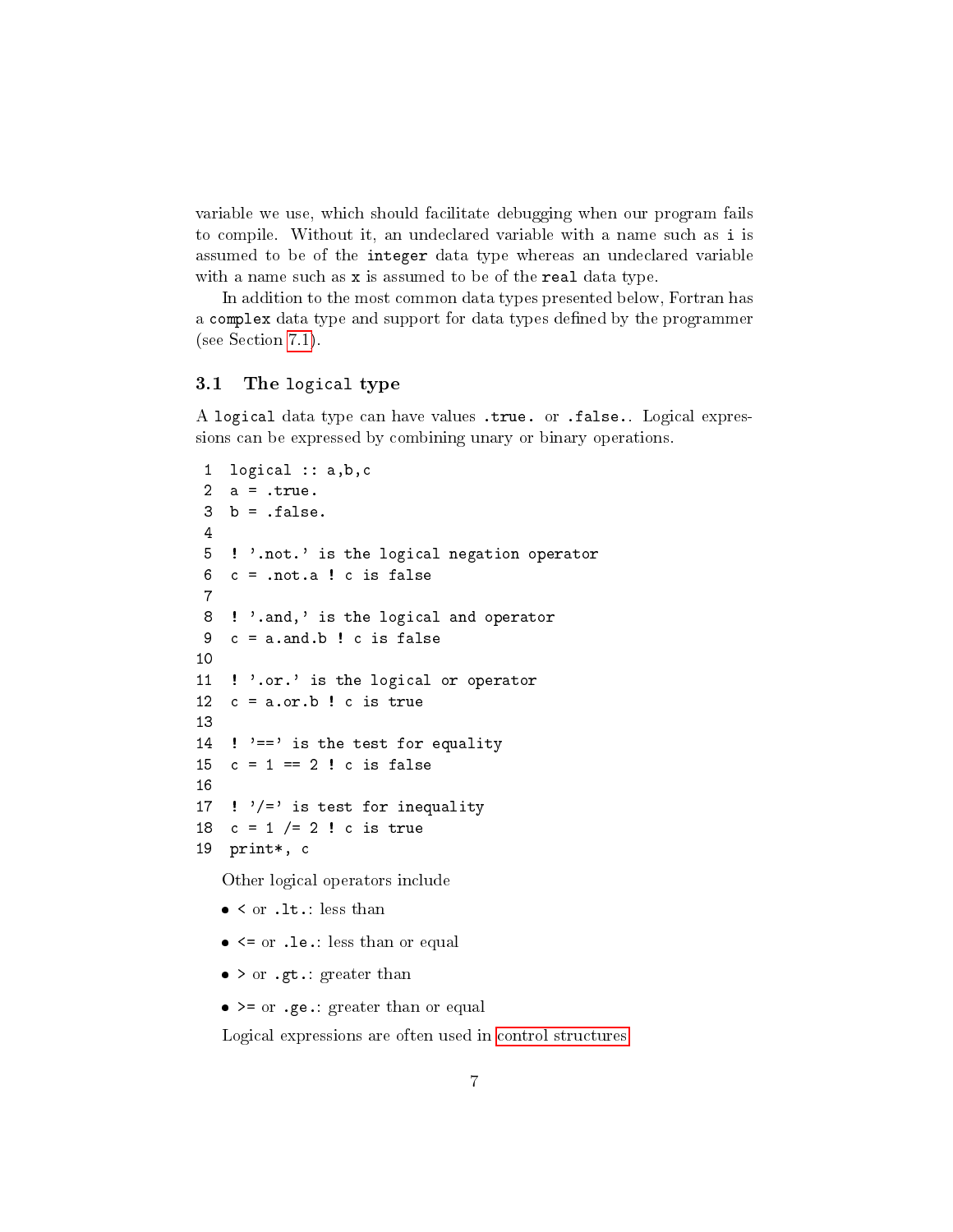### <span id="page-7-0"></span>3.2 The integer type

An integer data type can have integer values. If a real value is assigned to an integer type, the decimal portion is chopped off.

```
1 integer :: a = 6, b = 7! initialize a and b to 6 and 7, resp
 2 integer :: c
 3
 4 c = a + b ! c is 135 \quad c = a - b ! c is -16 c = a / b ! c is 0
 7 c = b / a ! c is 18 c = a*b ! c is 42
9 c = a**b ! c is 6^{\circ}710 c = mod(b, a) ! c is (b mod a) = 111 c = a > b ! c is 0 (logical gets cast to integer)
12 c = a < b ! c is 1 (logical gets cast to integer)
```
## <span id="page-7-1"></span>3.3 Floating point types

The two floating point data types real and double precision correspond to IEEE 32- and 64-bit floating point data types. A constant called *machine*  $epsilon$  is the least positive number in a floating point system that when added to 1 results in a floating point number larger than 1. It is common in numerical analysis error estimates.

```
1 real :: a ! declare a single precision float
2 double precision :: b ! declare a double precision float
3
4 ! Print the min/max value and machine epsilon
5 ! for the single precision floating point system
6 print*, tiny(a), huge(a), epsilon(a)
7
8 ! Print the min/max value and machine epsilon
9 ! for the double precision floating point system
10 print*, tiny(b), huge(b), epsilon(b)
1.17549435E-38 3.40282347E+38 1.19209290E-07
2.2250738585072014E-308 1.7976931348623157E+308 2.2204460492503131E-016
```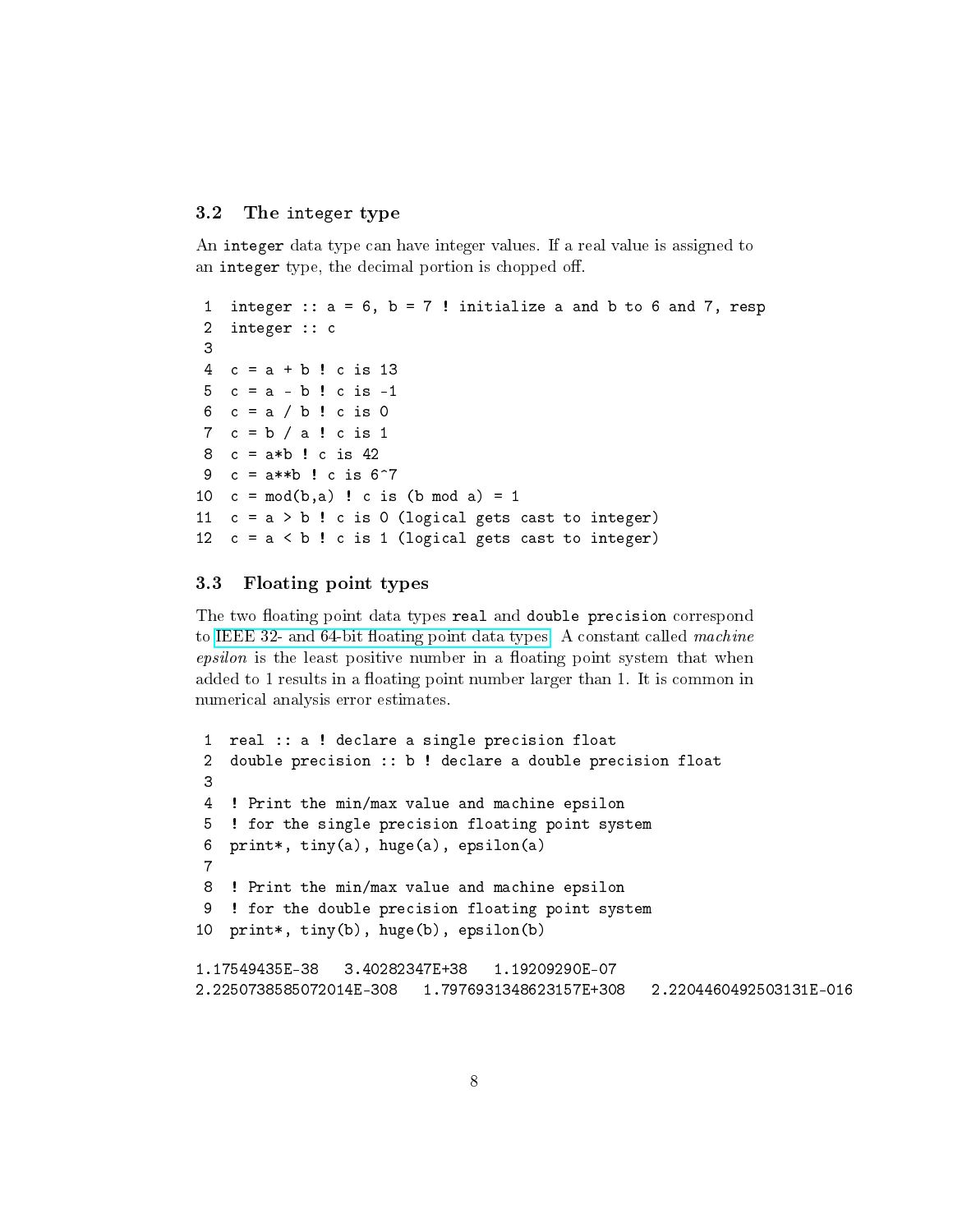#### <span id="page-8-0"></span>3.4 The character type

A character data type can have character values, i.e. letters or symbols. A character string is declared with a positive integer specifying its maximum possible length.

```
1 ! declare a character variable s at most 32 characters
2 character(32) :: s
3
4 ! assign value to s
5 \text{ s} = 'file_name'6
7 ! trim trailing spaces from s and
8 ! append a character literal '.txt'
9 print*, trim(s) // '.txt'
file_name.txt
```
## <span id="page-8-1"></span>3.5 Casting

An integer can be cast to a real and vice versa.

```
1 integer : a = 1, b2 real :: c, PI = 3.14159
 3
 4 ! explicit cast real to integer
 5 b = int(PI) ! b is 36
 7 ! explicit cast integer to real then divide
 8 c = a/real(b) ! c is .3333...
 9
10 ! divide then implicit cast real to integer
11 c = a/b ! c is 0
```
#### <span id="page-8-2"></span>3.6 The parameter keyword

The parameter keyword is used to declare constants. A constant must be assigned a value at declaration and cannot be reassigned a value. The following code is not valid because of an attempt to reassign a constant.

```
1 ! declare constant variable
2 real, parameter :: PI = 2.*asin(1.) ! 'asin' is arcsine
```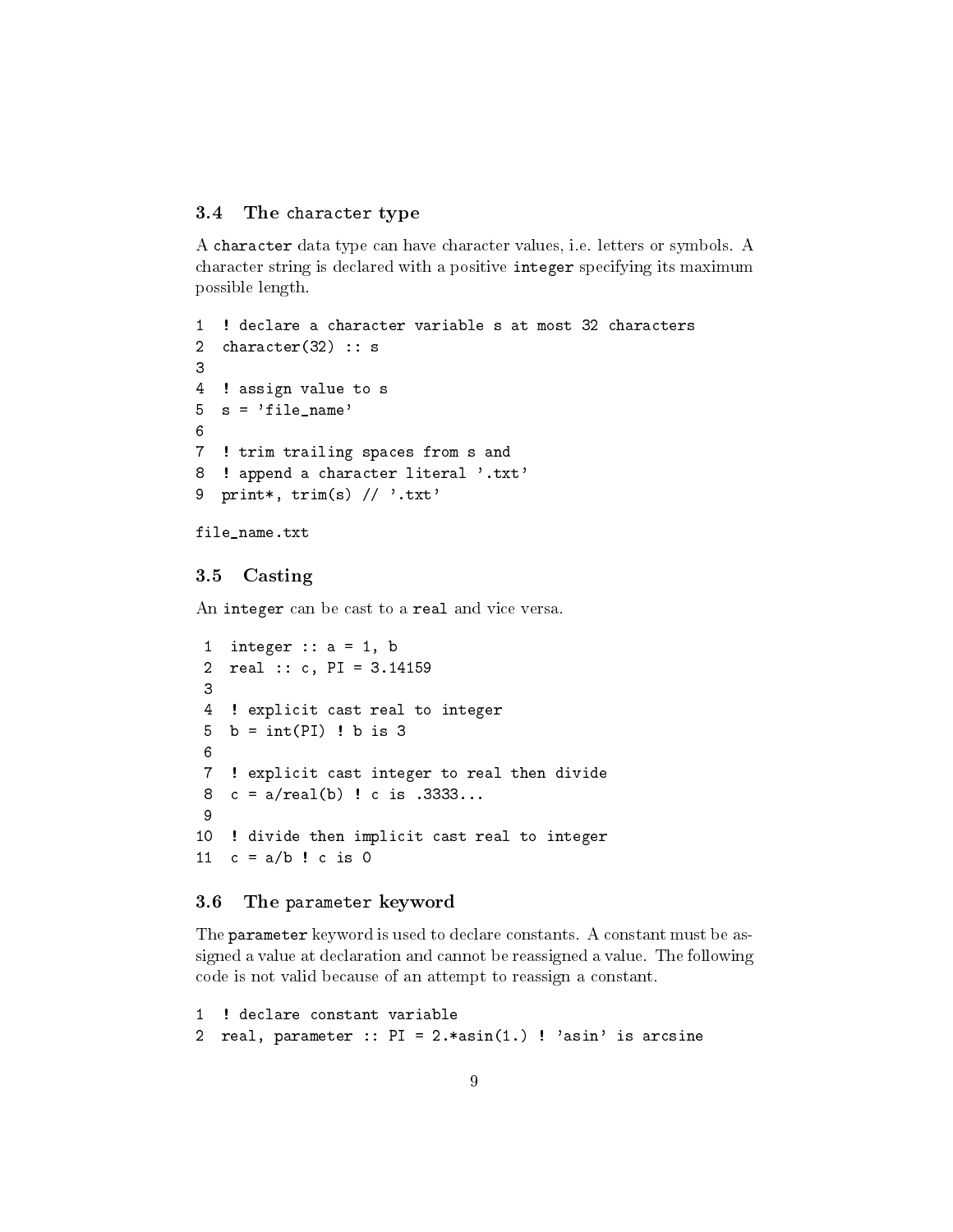3 4 PI = 3 ! not valid

The compiler produces an error like Error: Named constant 'pi' in variable definition context (assignment).

#### <span id="page-9-0"></span>3.7 Setting the precision

The kind function returns an integer for each data type. The precision of a floating point number can be specified at declaration by a literal or constant integer of the desired kind.

```
1 ! declare a single precision
 2 real :: r
 3 ! declare a double precision
 4 double precision :: d
 5 ! store single precision and double precision kinds
 6 integer, parameter :: sp = kind(r), dp = kind(d)7 ! set current kind
 8 integer, parameter :: rp = sp
 9
10 ! declare real b in double precision
11 real(dp) :: b12
13 ! declare real a with precision kind rp
14 real(np) :: a
15
16 ! cast 1 to real with precision kind rp and assign to a
17 a = 1.0_rp
18
19 ! cast b to real with precision kind rp and assign to a
20 a = real(b, rp)
```
To switch the precision of each variable above with kind rp, we would only need to modify the declaration of rp on line 8.

## <span id="page-9-1"></span>3.8 Pointers

Pointers have the same meaning in Fortran as in  $C++$ . A pointer is a variable that holds the memory address of a variable. The implementation of pointers is qualitatively different in Fortran than in  $C++$ . In Fortran,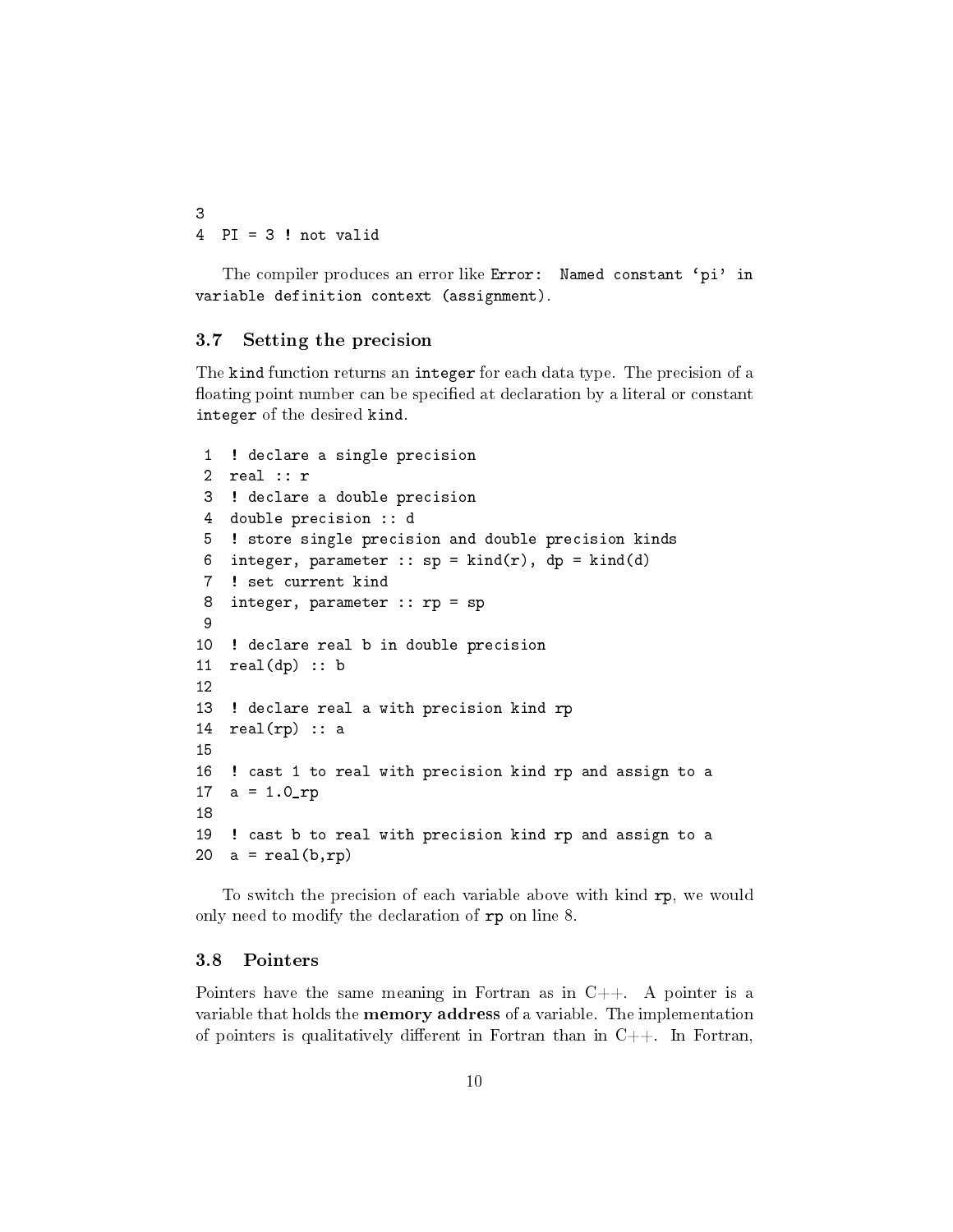the user cannot view the memory address that a pointer stores. A pointer variable is declared with the pointer modifier, and a variable that it points to is declared with the target modifier. The types of a pointer and its target must match.

```
1 ! declare pointer
 2 integer, pointer :: p
 3 ! declare targets
 4 integer, target :: a = 1, b = 25
 6 p => a ! p has same memory address as a
 7 p = 2 ! modify value at address
 8 print*, a==2 ! a is 2
 9
10 p => b ! p has same memory address as b
11 p = 1 ! modify value at address
12 print*, b==1 ! b is 1
13
14 ! is p associated with a target?
15 print*, associated(p)
16
17 ! is p associated with the target a?
18 print*, associated(p, a)
19
20 ! point to nowhere
21 nullify(p)
T
T
T
F
```
## <span id="page-10-0"></span>3.9 Arrays

The length of an array can be fixed or dynamic. The index of an array starts at 1 by default, but any index range can be specified.

## <span id="page-10-1"></span>3.9.1 Fixed-length arrays

An array can be declared with a single integer specifying its length in which cast the first index of the array is 1. An array can also be declared with an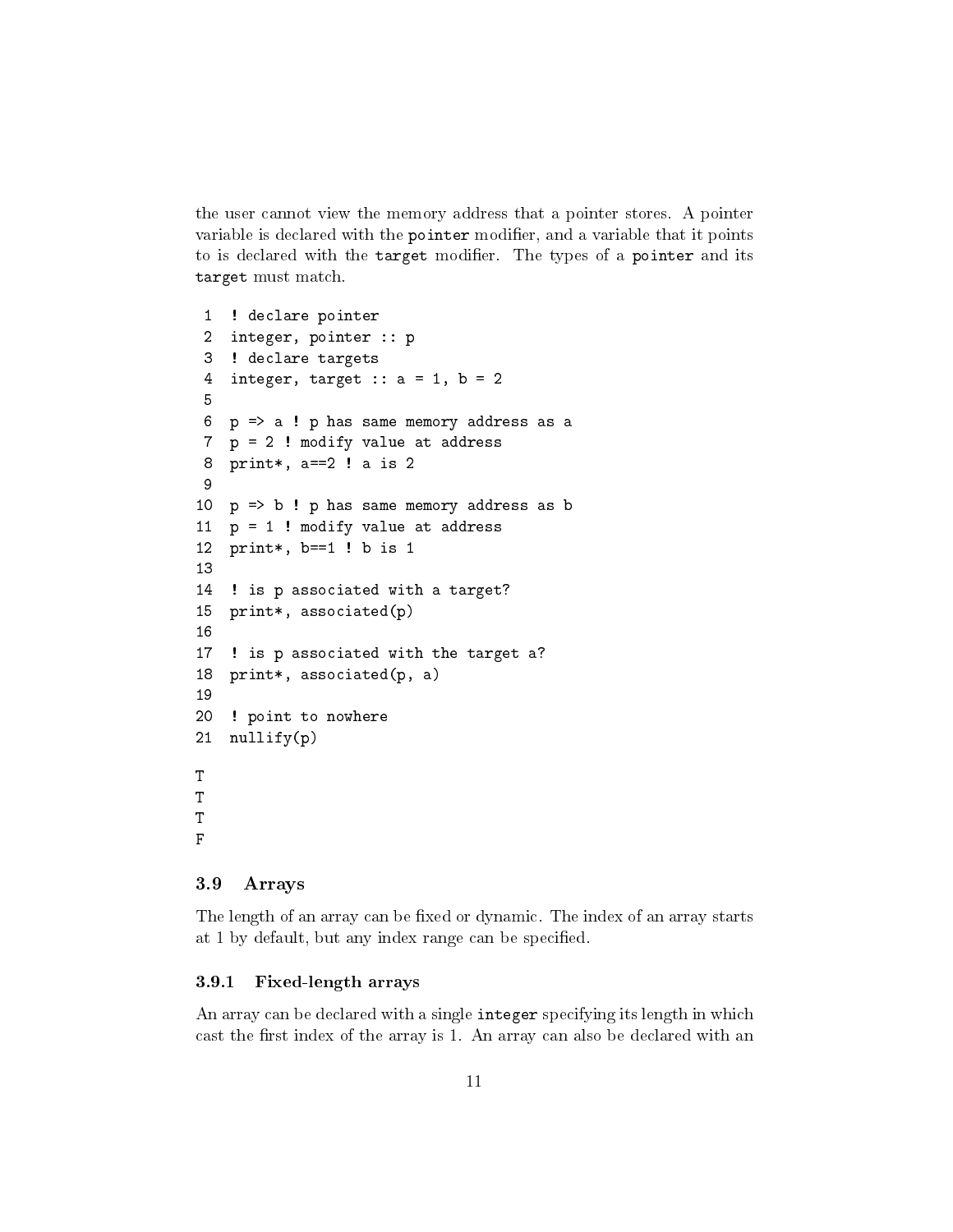integer range specifying its first and last index. Here's a one-dimensional array example.

```
1 ! declare arrray of length 5
 2 ! index range is 1 to 5 (inclusive)
 3 real :: a(5)
 4
 5 ! you can work with each component individually
 6 ! set the first component to 1
 7 \quad a(1) = 1.08
9 ! or you can work with the whole array
10 ! set the whole array to 2
11 a = 2.012
13 ! or you can with slices of the array
14 ! set elements 2 to 4 (inclusive) to 3
15 \text{ a}(2:4) = 3.0
```
And, here's a two-dimensional array example.

```
1 ! declare 5x5 array
 2 ! index range is 1 to 5 (inclusive) in both axes
 3 real :: a(5,5)
 4
 5 ! you can work with each component individually
 6 ! set upper left component to 1
 7 a(1,1) = 1.08
9 ! or you can work with the whole array
10 ! set the whole array to 2
11 a = 2.012
13 ! or you can with slices of the array
14 ! set a submatrix to 3
15 a(2:4, 1:2) = 3.0
```
Fortran includes intrinsic functions to operate on an array a such as

- size(a): number of elements of a
- minval(a): minimum value of a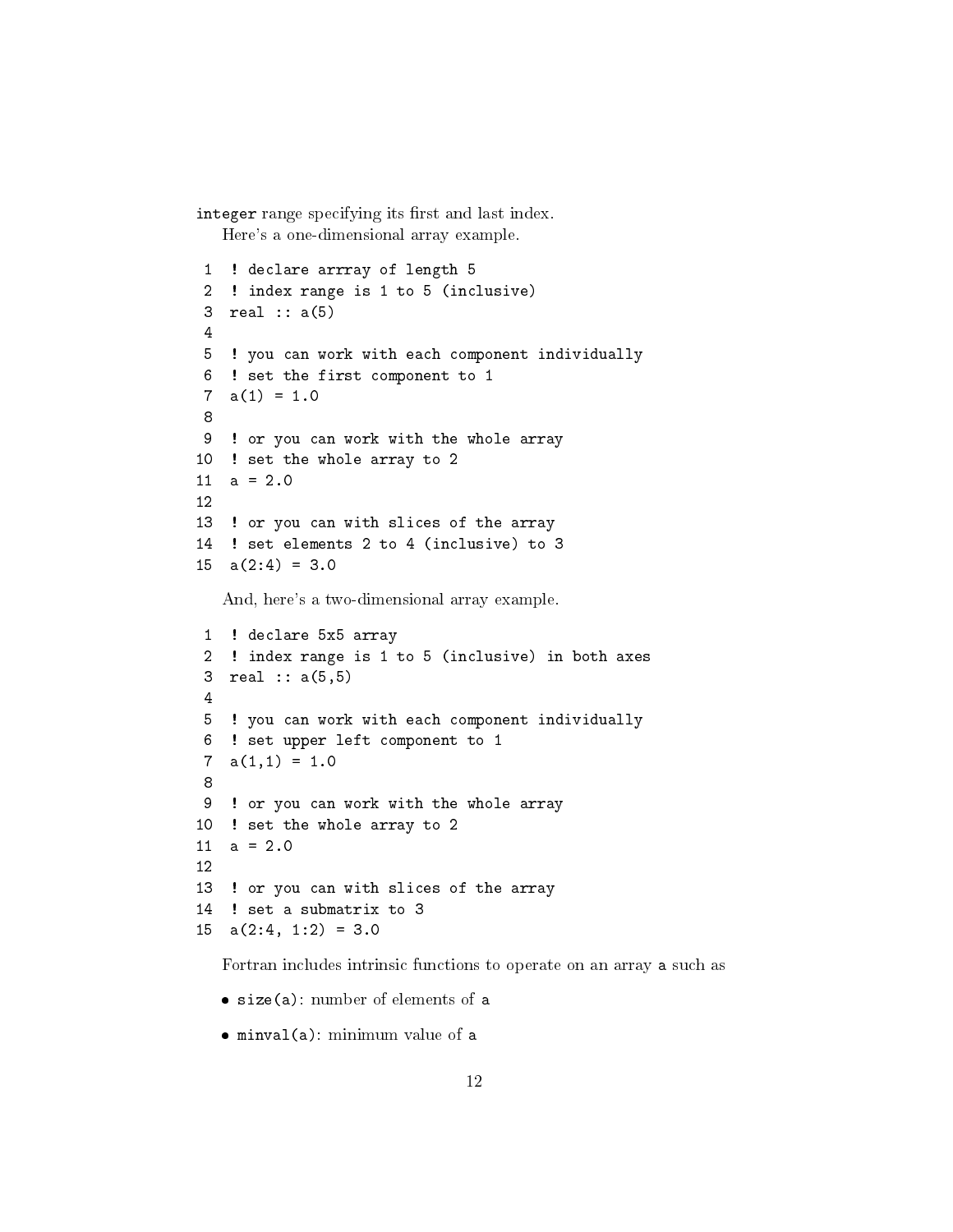- maxval(a): maximum value of a
- sum(a): sum of elements in a
- product(a): product of elements in a

See the gfortran documentation for more.

#### <span id="page-12-0"></span>3.9.2 Dynamic length arrays

Dynamic arrays are declared with the allocatable modifier. Before storing values in such an array, you must allocate memory for the array. After you are finished the array, you ought to deallocate the memory that it occupies.

Here's a one-dimensional array example.

```
1 ! declare a one-dim. dynamic length array
 2 real, allocatable :: a(:)
 3
 4 ! allocate memory for a
 5 allocate(a(5))
 6
 7 ! now you can treat a like a normal array
 8 a(1) = 1.09 ! etc...
10
11 ! deallocate memory occupied by a
12 deallocate(a)
13
14 ! we can change the size and index range of a
15 allocate(a(0:10))
16
17 \quad a(0) = 1.018 ! etc...
19
20 deallocate(a)
```
Without the last dellaocate statement on line 20 the code above is valid, but the memory that is allocated for a will not be freed. That memory then cannot be allocated to other resources.

Here's a two-dimensional array example.

1 ! declare a two-dim. dynamic length array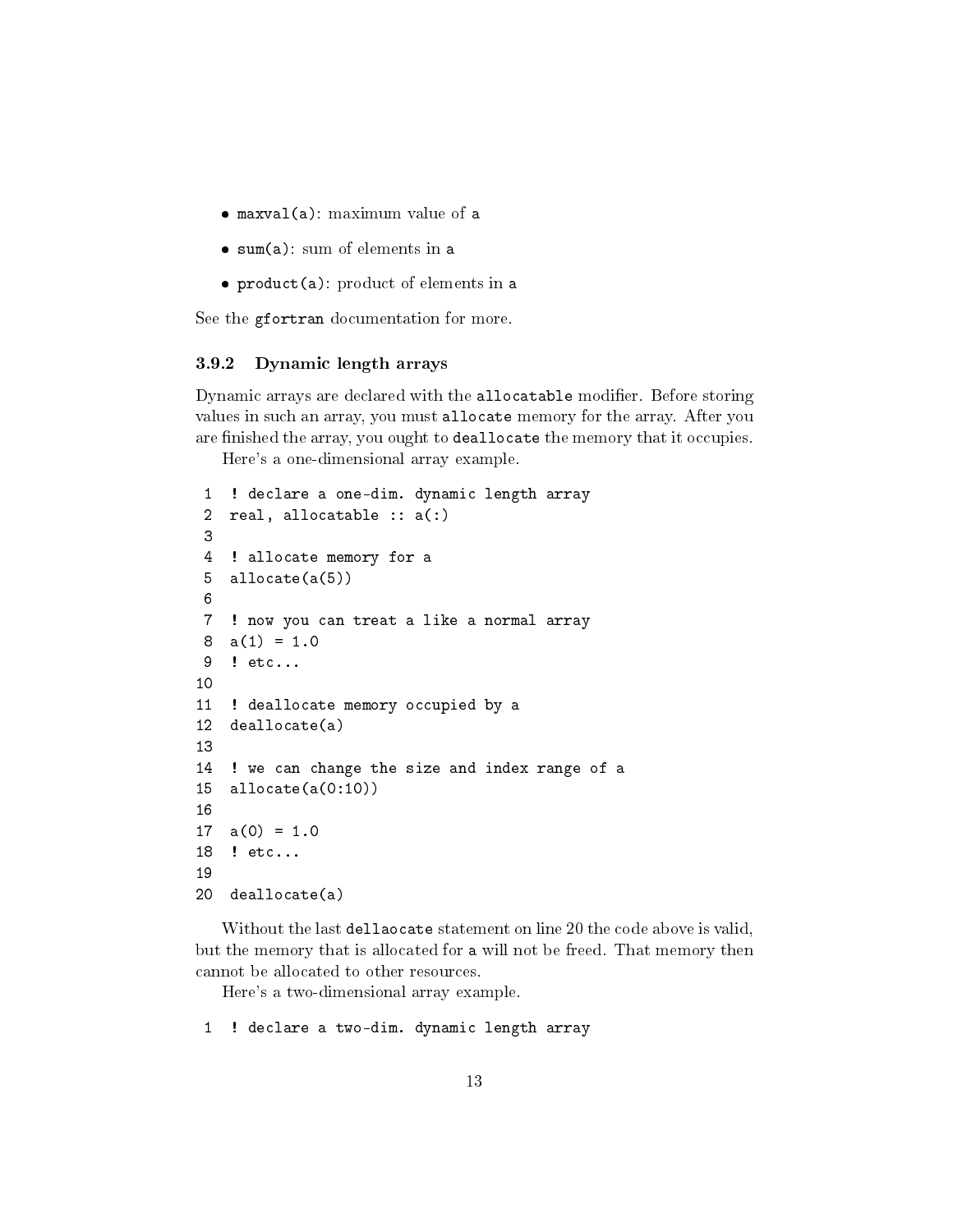```
2 real, allocatable :: a(:,:)
 3
 4 ! allocate memory for a
5 allocate(a(5,5))
 6
 7 ! now you can treat a like a normal array
 8 a(1,1) = 1.09 ! etc...
10
11 ! deallocate memory occupied by a
12 deallocate(a)
13
14 ! we can change the size and index range of a
15 allocate(a(0:10,0:10))
16
17 \quad a(0,0) = 1.018 ! etc...
19
20 deallocate(a)
```
## <span id="page-13-0"></span>4 Control structures

Control structures are used to direct the flow of code execution.

## <span id="page-13-1"></span>4.1 Conditionals

#### <span id="page-13-2"></span>4.1.1 The if construct

The if construct controls execution of a single block of code. If the block of code is more than one line, it should be delimited by an  $if / end if pair.$  If the block of code is one line, it can be written on one line. A common typo is to forget the then keyword following the logical in an if / end if pair.

```
1 real :: num = 0.75
2
3 if (num < .5) then
4 print*, 'num: ', num
5 print*, 'num is less than 0.5'
6 end if
7
8 if (num > .5) print*, 'num is greater than 0.5'
```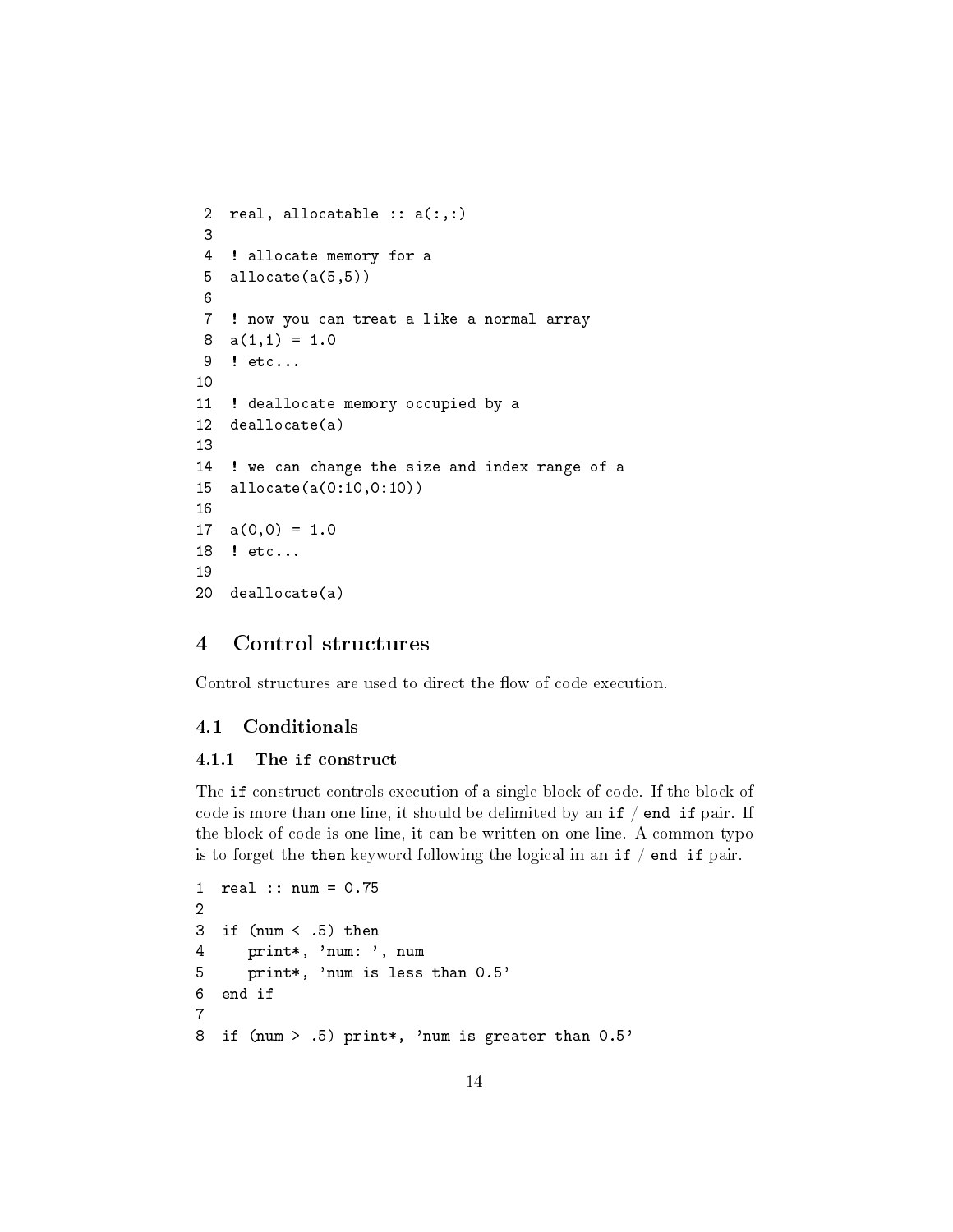num is greater than 0.5

#### <span id="page-14-0"></span>4.1.2 Example: if / else and random number generation

The  $if / else$  construct controls with mutually exclusive logic the execution of two blocks of code.

The following code generates a random number between 0 and 1, then prints the number and whether or not the number is greater than 0.5

```
1 real :: num
 2
 3 ! seed random number generator
 4 call srand(789)
 5
 6 ! rand() returns a random number between 0 and 1
 7 num = rand()8
9 print*, 'num: ', num
10
11 if (num < 0.5) then
12 print*, 'num is less than 0.5'
13 else
14 print*, 'num is greater then 0.5'
15 end if
16
17 ! do it again
18 num = rand()19
20 print*, 'num: ', num
21
22 if (num < 0.5) then
23 print*, 'num is less than 0.5'
24 else
25 print*, 'num is greater then 0.5'
26 end if
num: 6.17480278E-03
num is less than 0.5
num: 0.783314705
num is greater then 0.5
```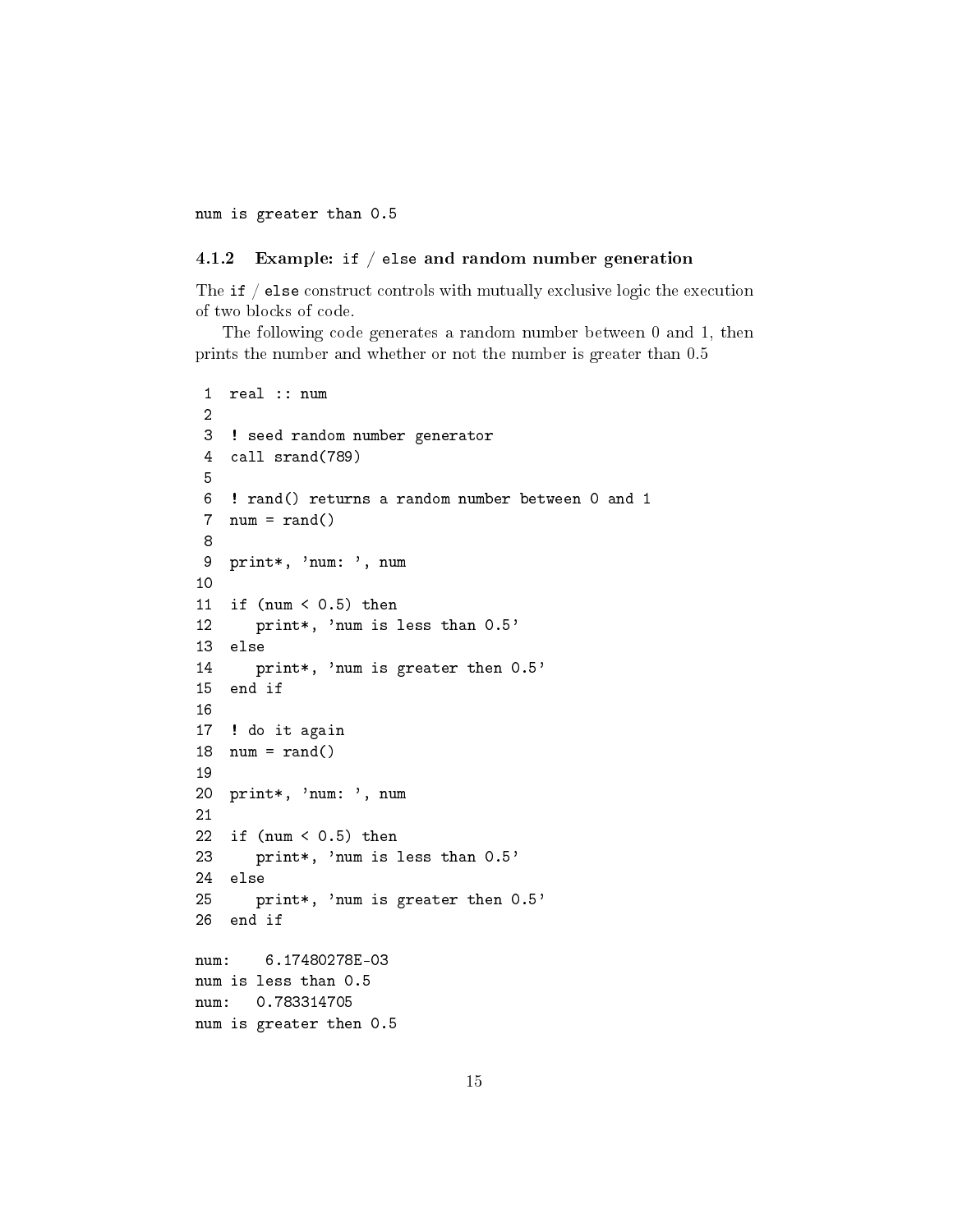Since the random number generator was seeded with a literal integer, the above code will produce the *same* output each time it is run.

## <span id="page-15-0"></span>4.1.3 Example: if  $/$  else if  $/$  else

The if  $/$  else if  $/$  else construct controls with mutually exclusive logic the execution of three or more blocks of code. The following code generates a random number between 0 and 1, then prints the number and which quarter of the interval [0, 1] that the number is in.

```
1 real :: num
 2
 3 ! seed random number generator with current time
 4 call srand(time())
 5
 6 ! rand() returns a random number between 0 and 1
 7 num = rand()8
 9 print*, 'num:', num
10
11 if (num > 0.75) then
12 print*, 'num is between 0.75 and 1'
13 else if (num > 0.5) then
14 print*, 'num is between 0.5 and 0.75'
15 else if (num > 0.25) then
16 print*, 'num is between 0.25 and 0.5'
17 else
18 print*, 'num is between 0 and 0.25'
19 end if
num: 0.679201365
num is between 0.5 and 0.75
```
Since the random number generator was seeded with the current time, the above code will produce a  $differential$  output each time it is run.

#### <span id="page-15-1"></span>4.2 Loops

#### <span id="page-15-2"></span>4.2.1 The do loop

A do loop iterates a block of code over a range of integers. It takes two integer arguments specifying the minimum and maximum (inclusive) of the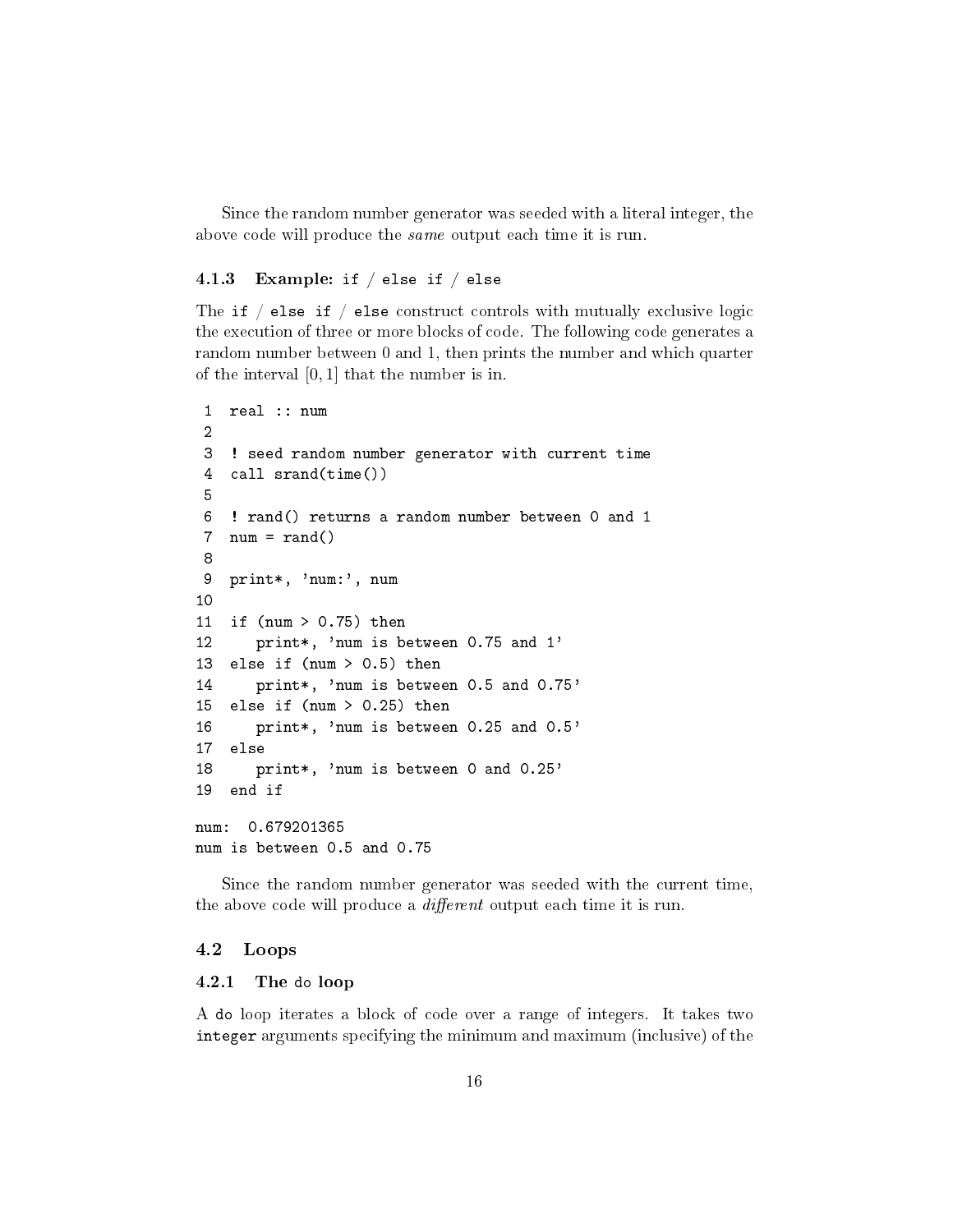range and takes an optional third integer argument specifying the iteration stride in the form do i=min,max,stride. If omitted, the stride is 1.

The following code assigns a value to each component of an array then prints it.

```
1 integer :: max = 10, i
 2 real, allocatable :: x(:)
 3
4 allocate(x(0:max))
5
 6 do i = 0, max7 ! assign to each array component
 8 \times (i) = i / \text{real(max)}9
10 ! print current component
11 print "('x(', i0, ') = ', f3.1)", i, x(i)12 end do
13
14 deallocate(x)
x(0) = 0.0x(1) = 0.1x(2) = 0.2x(3) = 0.3x(4) = 0.4x(5) = 0.5x(6) = 0.6x(7) = 0.7x(8) = 0.8x(9) = 0.9x(10) = 1.0
```
An implicit do loop can be used for formulaic array assignments. The following code creates the same array as the last example.

```
1 integer :: max = 102 real, allocatable :: x(:)3
4 allocate(x(0:max))
5
```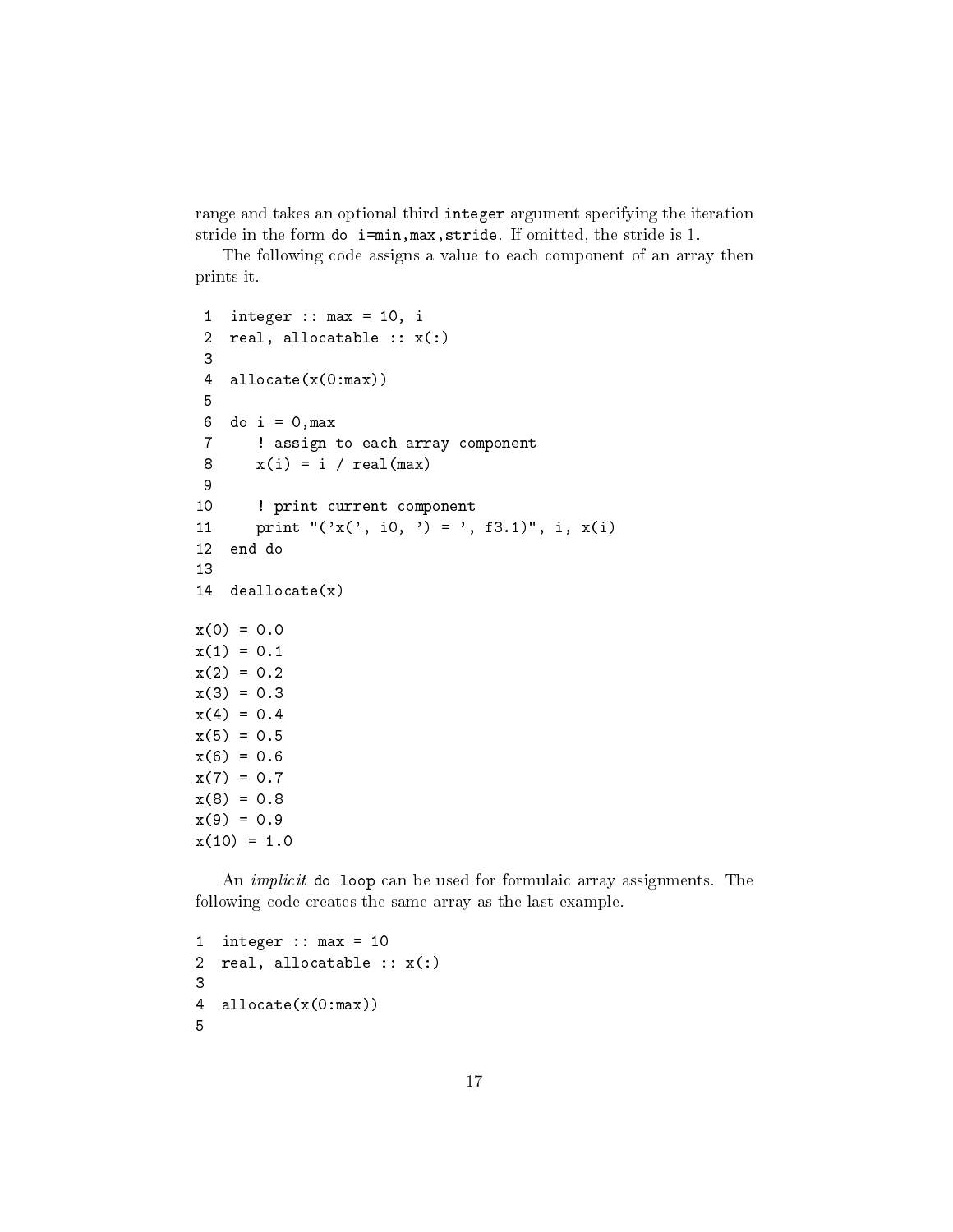```
6 ! implicit do loop for formulaic array assignment
7 x = [(i / real(max), i=0, max)]8
9 deallocate(x)
```
Example: row-major matrix The following code stores matrix data in a one-dimensional array named matrix in row-major order. This means the first  $n_{\text{cols}}$  elements of the array will contain the first row of the matrix, the next n\_cols of the array will contain the second row of the matrix, etc.

```
1 integer :: n_{rows} = 4, n_{cols} = 32 real, allocatable :: matrix(:)
 3 ! temporary indices
 4 integer :: i,j,k
 5
 6 ! index range is 1 to 12 (inclusive)
 7 allocate(matrix(1:n_rows*n_cols))
8
9 ! assign 0 to all elements of matrix
10 matrix = 0.011
12 do i = 1, n_rows
13 do j = 1, n_{\text{cols}}14 ! convert (i,j) matrix index to "flat" row-major index
15 k = (i-1)*n\_cols + j16
17 ! assign 1 to diagonal, 2 to sub/super-diagonal
18 if (i==j) then
19 matrix(k) = 1.020 else if ((i == j - 1) . or . (i == j + 1)) then
21 matrix(k) = 2.0
22 end if
23 end do
24 end do
25
26 ! print matrix row by row
27 do i = 1, n_rows
28 print "(3(f5.1))", matrix(1+(i-1)*n_cols:i*n_cols)
29 end do
30
```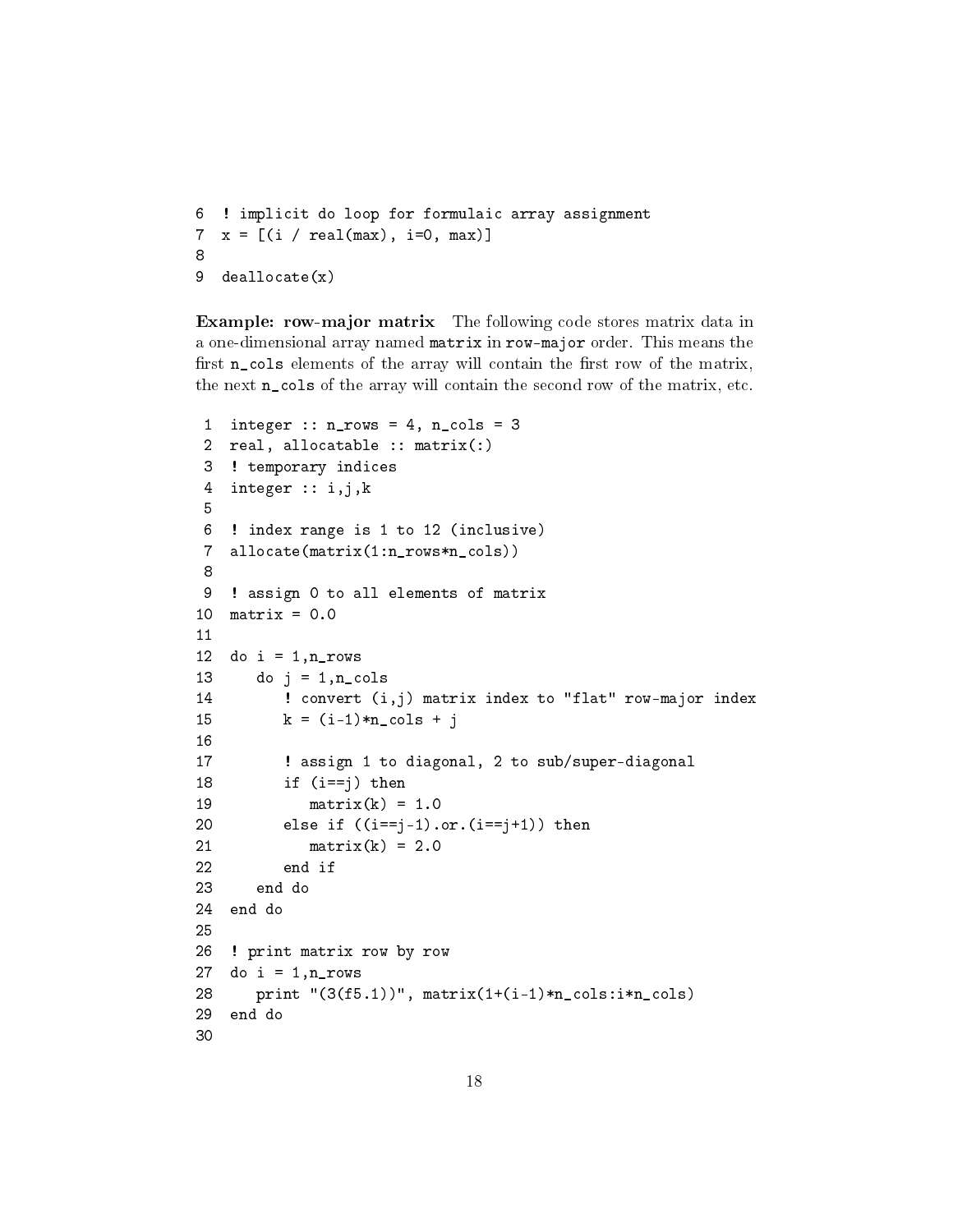```
31 deallocate(matrix)
```
1.0 2.0 0.0 2.0 1.0 2.0 0.0 2.0 1.0 0.0 0.0 2.0

#### <span id="page-18-0"></span>4.2.2 The do while loop

A do while loop iterates while a logical condition evaluates to .true..

Example: truncated sum The following code approximates the geometric series

$$
\sum_{n=1}^{\infty} \left(\frac{1}{2}\right)^n = 1.
$$

The do while loop begins with  $n = 1$  and exits when the current summand does not increase the current sum. It prints the iteration number, current sum, and absolute error

$$
E = 1 - \sum_{n=1}^{\infty} \left(\frac{1}{2}\right)^n.
$$

```
1 real :: sum = 0.0, base = 0.5, tol = 1e-4
2 real :: pow = 0.5
3 integer :: iter = 1
4
5 do while (sum+pow > sum)
6 ! add pow to sum
7 sum = sum+pow
8 ! update pow by one power of base
9 pow = pow*base
10
11 print "('Iter: ', i3, ', Sum: ', f0.10, ', Abs Err: ', f0.10)", iter, sum, 1-su
12
13 ! update iter by 1
14 iter = iter+1
15 end do
Iter: 1, Sum: .5000000000, Abs Err: .5000000000
```
Iter: 2, Sum: .7500000000, Abs Err: .2500000000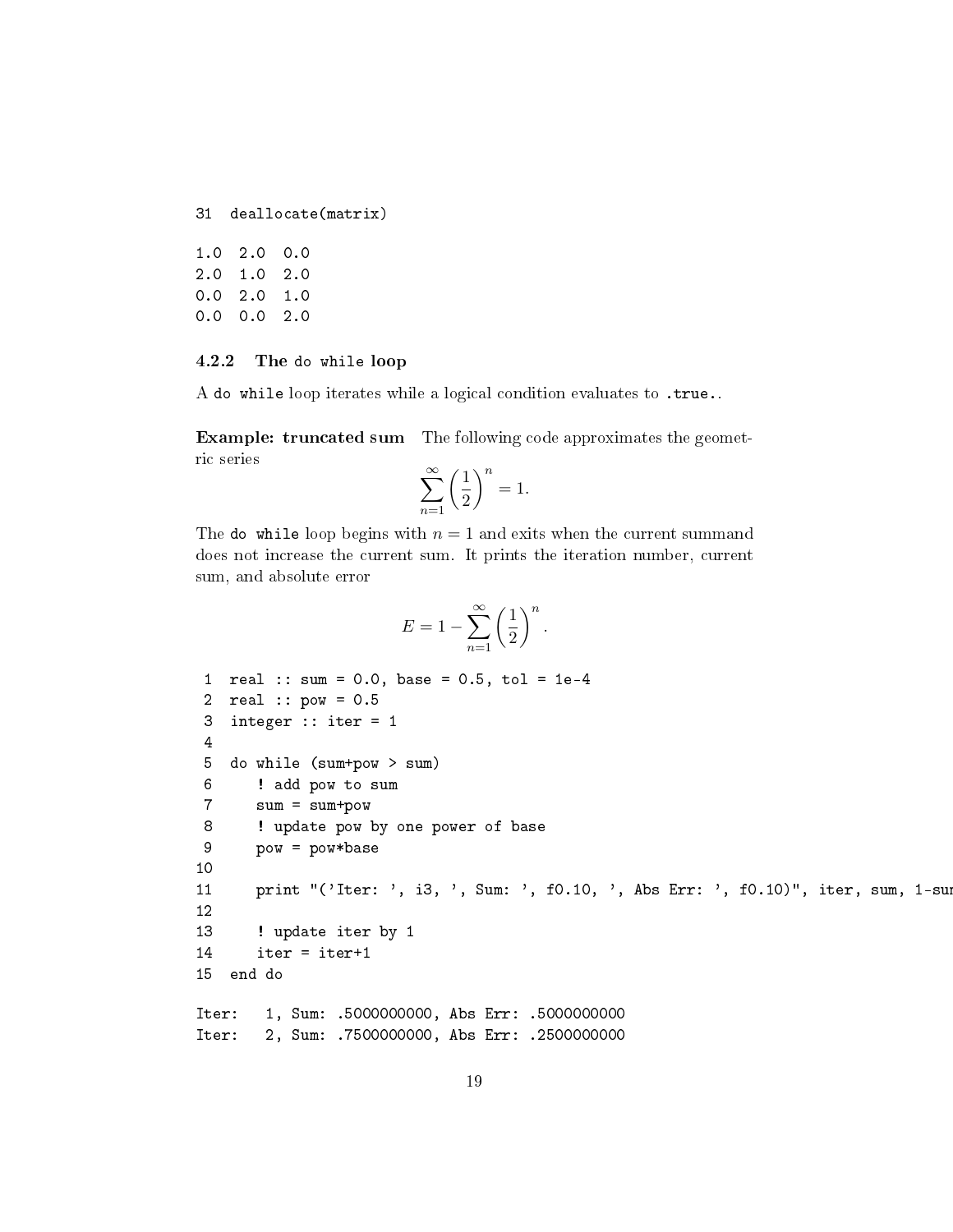| Iter: | З,  | Sum: | .8750000000,           | Abs Err: | .1250000000 |
|-------|-----|------|------------------------|----------|-------------|
| Iter: | 4,  | Sum: | .9375000000,           | Abs Err: | .0625000000 |
| Iter: | 5.  | Sum: | .9687500000,           | Abs Err: | .0312500000 |
| Iter: | 6.  | Sum: | .9843750000,           | Abs Err: | .0156250000 |
| Iter: | 7.  | Sum: | .9921875000,           | Abs Err: | .0078125000 |
| Iter: | 8,  | Sum: | .9960937500,           | Abs Err: | .0039062500 |
| Iter: | 9.  | Sum: | .9980468750,           | Abs Err: | .0019531250 |
| Iter: | 10. | Sum: | .9990234375,           | Abs Err: | .0009765625 |
| Iter: | 11. | Sum: | .9995117188,           | Abs Err: | .0004882812 |
| Iter: | 12. | Sum: | .9997558594,           | Abs Err: | .0002441406 |
| Iter: | 13. | Sum: | .9998779297,           | Abs Err: | .0001220703 |
| Iter: | 14, | Sum: | .9999389648,           | Abs Err: | .0000610352 |
| Iter: | 15, | Sum: | .9999694824,           | Abs Err: | .0000305176 |
| Iter: | 16, | Sum: | .9999847412,           | Abs Err: | .0000152588 |
| Iter: | 17, | Sum: | .9999923706,           | Abs Err: | .0000076294 |
| Iter: | 18, | Sum: | .9999961853,           | Abs Err: | .0000038147 |
| Iter: | 19. | Sum: | .9999980927,           | Abs Err: | .0000019073 |
| Iter: | 20, | Sum: | .9999990463,           | Abs Err: | .0000009537 |
| Iter: | 21. | Sum: | .9999995232.           | Abs Err: | .0000004768 |
| Iter: | 22, | Sum: | .9999997616,           | Abs Err: | .0000002384 |
| Iter: | 23、 | Sum: | .9999998808,           | Abs Err: | .0000001192 |
| Iter: | 24. | Sum: | .9999999404,           | Abs Err: | .0000000596 |
| Iter: | 25, | Sum: | 1.0000000000, Abs Err: |          | .000000000  |

Example: estimating machine epsilon The following code finds machine epsilon by shifting the rightmost bit of a binary number rightward until it falls off. Think about how it does this. Could you write an algorithm that finds machine epsilon using the function rshift that shifts the bits of float rightward?

```
1 double precision :: eps
2 integer, parameter :: dp = kind(eps)
3 integer :: count = 1
4
5 eps = 1.0_dp
6 do while (1.0_dp + eps*0.5 > 1.0_dp)
7 eps = eps*0.58 count = count+1
9 end do
10
```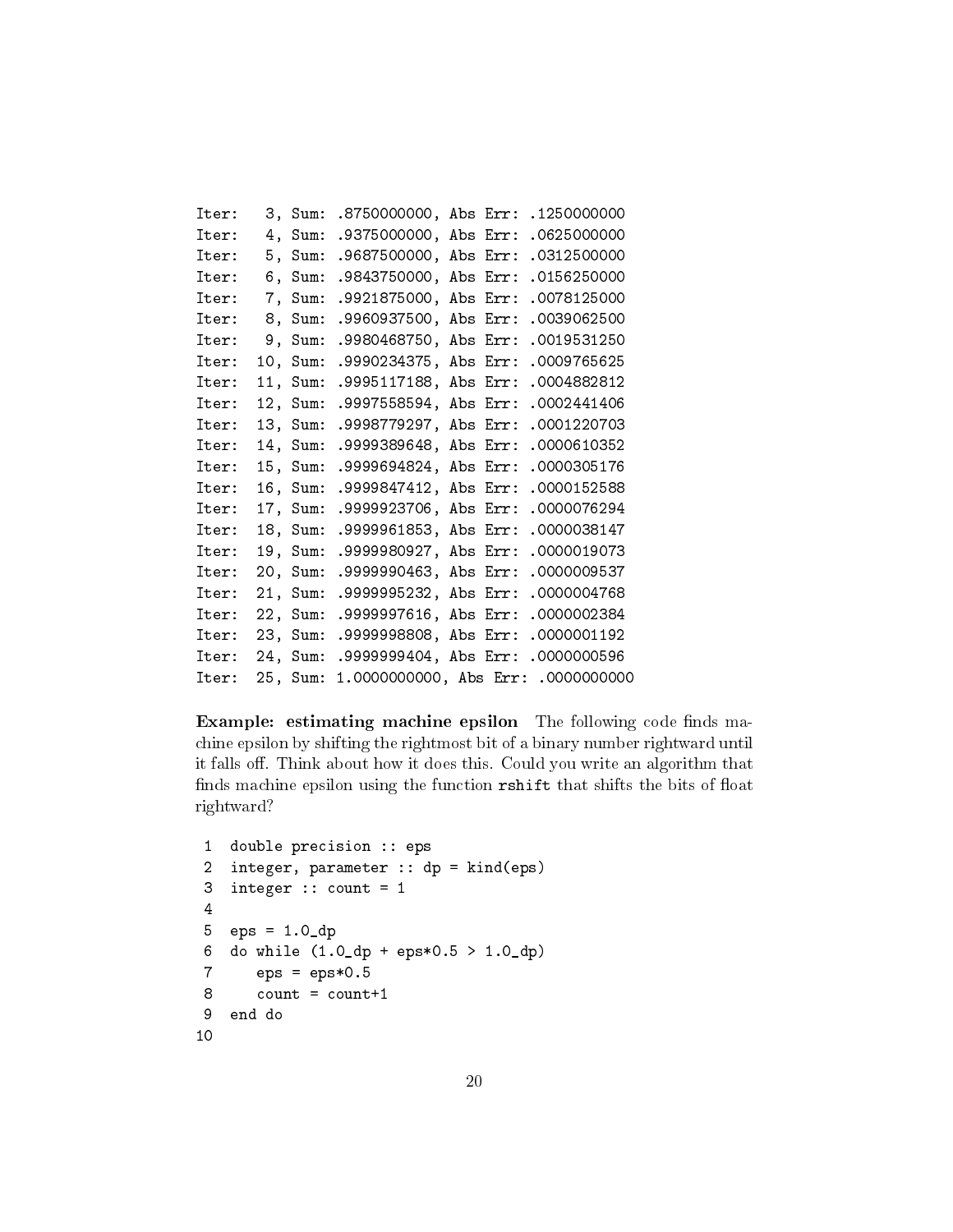```
11 print*, eps, epsilon(eps)
12 print*, count, digits(eps)
2.2204460492503131E-016 2.2204460492503131E-016
      53 53
```
#### <span id="page-20-0"></span>4.2.3 Example: the exit keyword

The exit keyword stops execution of code within the current scope.

The following code finds the *hailstone sequence* of  $a_1 = 6$  defined recursively by

$$
a_{n+1} = \begin{cases} a_n/2 & \text{if } a_n \text{ is even} \\ 3a_n + 1 & \text{if } a_n \text{ is odd} \end{cases}
$$

for  $n \geq 1$ . It is an open conjecture that the hailstone sequence of any initial value  $a_1$  converges to the periodic sequence  $4, 2, 1, 4, 2, 1 \ldots$  Luckily, it does for  $a_1 = 6$  and the following infinite do loop exits.

```
1 integer :: a = 6, count = 1
2
3 ! infinite loop
4 do
5 ! if a is even, divide by 2
6 ! otherwise multiply by 3 and add 1
7 if (mod(a,2)=0) then
8 a = a/29 else
10 a = 3 * a + 111 end if
12
13 ! if a is 4, exit infinite loop
14 if (a==4) then
15 exit
16 end if
17
18 ! print count and a
19 print "('count: ', i2, ', a: ', i2)", count, a
20
21 ! increment count
22 count = count + 1
23 end do
```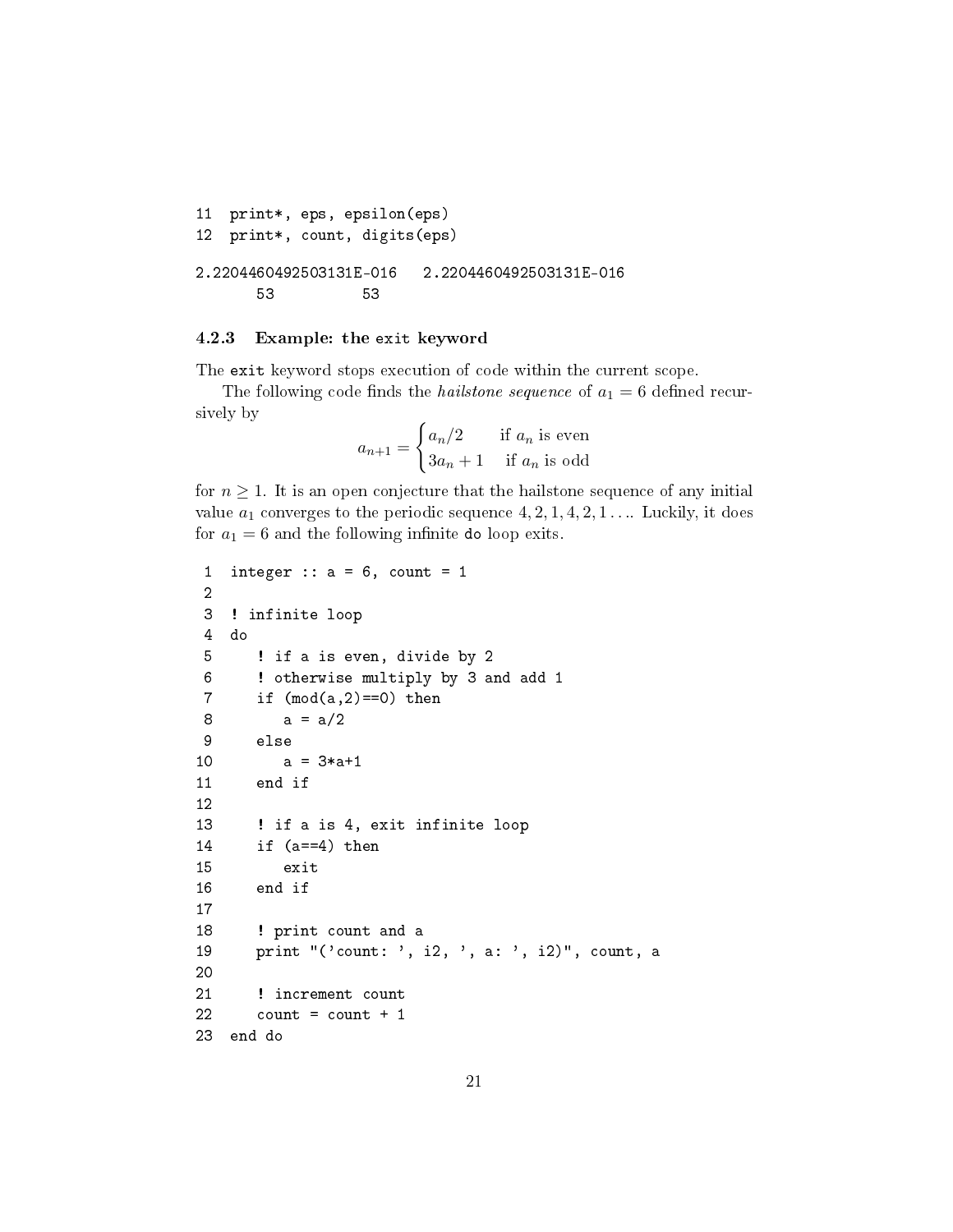```
count: 1, a: 3
count: 2, a: 10
count: 3, a: 5
count: 4, a: 16
count: 5, a: 8
```
# <span id="page-21-0"></span>5 Input/Output

## <span id="page-21-1"></span>5.1 File input/output

#### <span id="page-21-2"></span>5.1.1 Reading data from file

The contents of a data file can be read into an array using read. Suppose you have a file ./data/array.txt that contains two columns of data

1 1.23 2 2.34 3 3.45 4 4.56 5 5.67

This file can be opened with the open command. The required first argument of open is an integer that specifies a *file unit* for  $array.txt$ . Choose any number that is not in use. The unit numbers 0, 5, and 6 are reserved for system files and should not be used accidentally. Data are read in row-major format, i.e. across the first row, then across the second row, etc.

The following code reads the contents of ./data/array.txt into an array called array.

```
1 ! declare array
2 real :: array(5,2)
3 integer :: row
4
5 ! open file and assign file unit 10
6 open (10, file='./data/array.txt', action='read')
7
8 ! read data from file unit 10 into array
9 do row = 1,5
10 read(10,*) array(row,:)
11 end do
```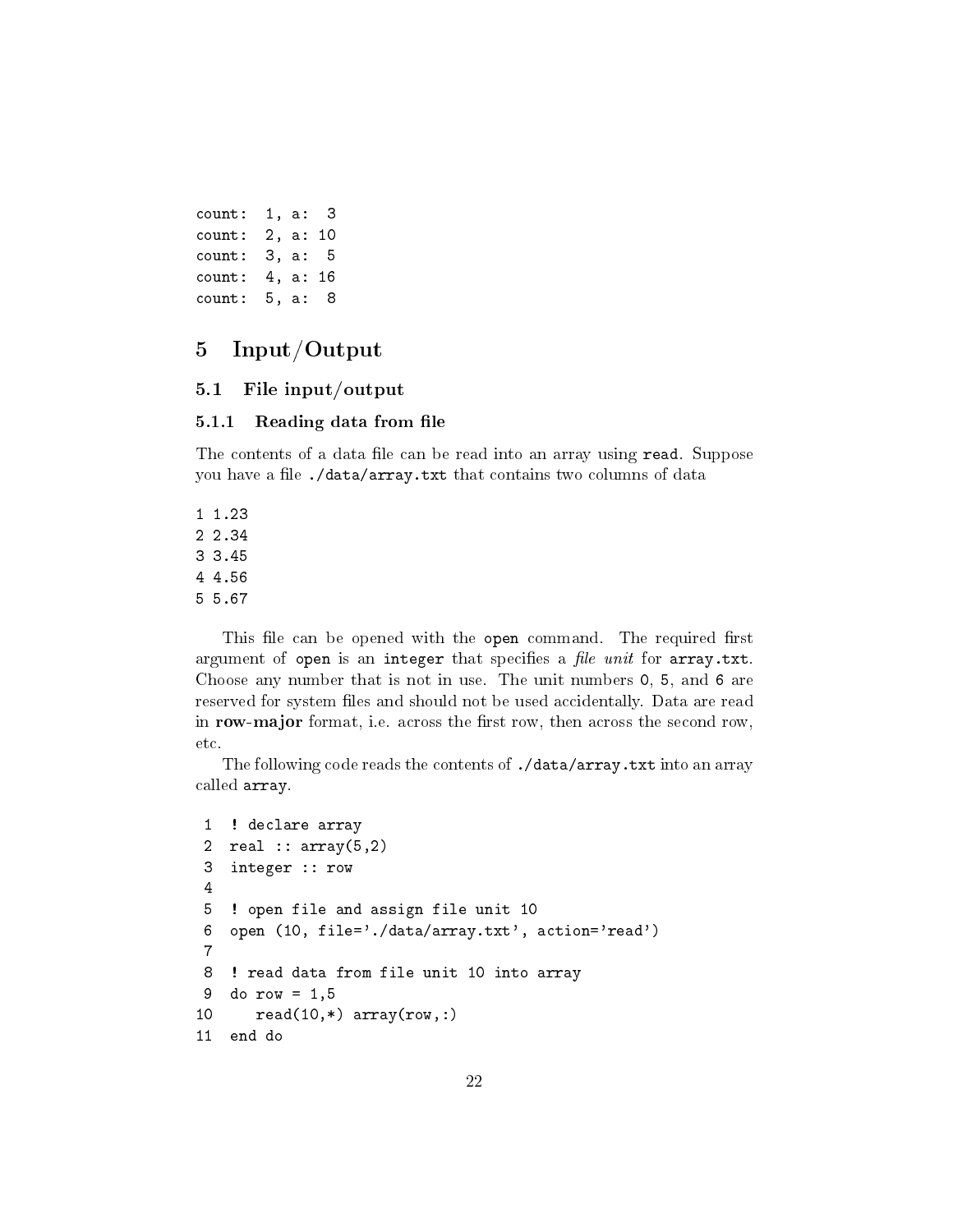```
12
13 ! close file
14 close(10)
```
### <span id="page-22-0"></span>5.1.2 Writing data to file

Data can be written to a file with the write command.

```
1 real :: x
2 integer :: i, max = 53
4 ! open file, specify unit 10, overwrite if exists
5 open(10, file='./data/sine.txt', action='write', status='replace')
6
7 do i = 0, max8 x = i / \text{real(max)}9
10 ! write to file unit 10
11 write(10,*) x, sin(x)12 end do
```
This produces a file sine.txt in the directory data containing

| 0,00000000  | 0.00000000  |
|-------------|-------------|
| 0.200000003 | 0.198669329 |
| 0.400000006 | 0.389418334 |
| 0.600000024 | 0.564642489 |
| 0.800000012 | 0.717356086 |
| 1.00000000  | 0.841470957 |
|             |             |

## <span id="page-22-1"></span>5.2 Formatted input/output

The format of a print, write, or read statement can be specified with a character string. A format character string replaces the \* symbol in print\* and the second  $*$  symbol in read( $*, *$ ) or write( $*, *$ ). A format string is a list of literal character strings or character descriptors from

- a: character string
- iW: integer
- $\bullet$  fW.D: float point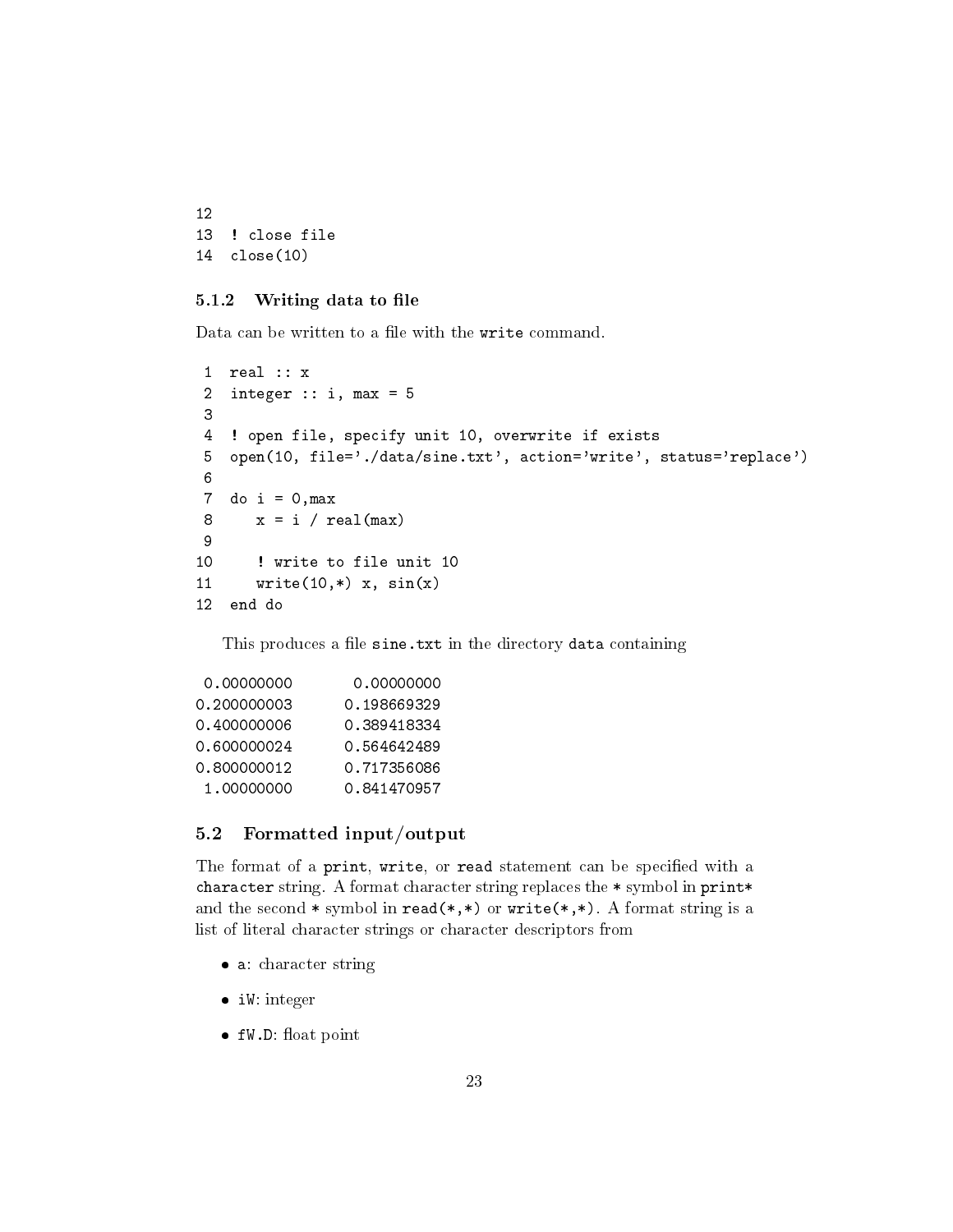- esW.DeE: scientific notation
- Wx: space

where W, D, and E should be replaced by numbers specifying width, number of digits, or number of exponent digits, resp. The width of a formatted integer or float defaults to the width of the number when  $W$  is  $O$ .

```
1 character(32) :: fmt, a = 'word'2 integer : b = 13 real :: c = 2.0, d = 3.0
 4
 5 ! character string and 4 space-delimited values
 6 print "('four values: ', a, 1x i0, 1x f0.1, 1x, es6.1e1)", trim(a), b, c, d
 7
 8 ! character string and 2 space-delimited values
 9 fmt = '(a, 2(f0.1, 1x))10 print fmt, 'two values: ', c, d
four values: word 1 2.0 3.0E+0
two values: 2.0 3.0
```
#### <span id="page-23-0"></span>5.3 Command line arguments

Arguments can be passed to a program from the command line using get\_command\_argument. The first argument received by get\_command\_argument is the program executable file name and the remaining arguments are passed by the user. The following program accepts any number of arguments, each at most 32 characters, and prints them.

```
1 program main
2 implicit none
3
4 character(32) :: arg
5 integer :: n_{\text{arg}} = 06
7 do
8 ! get next command line argument
9 call get_command_argument(n_arg, arg)
10
11 ! if it is empty, exit
```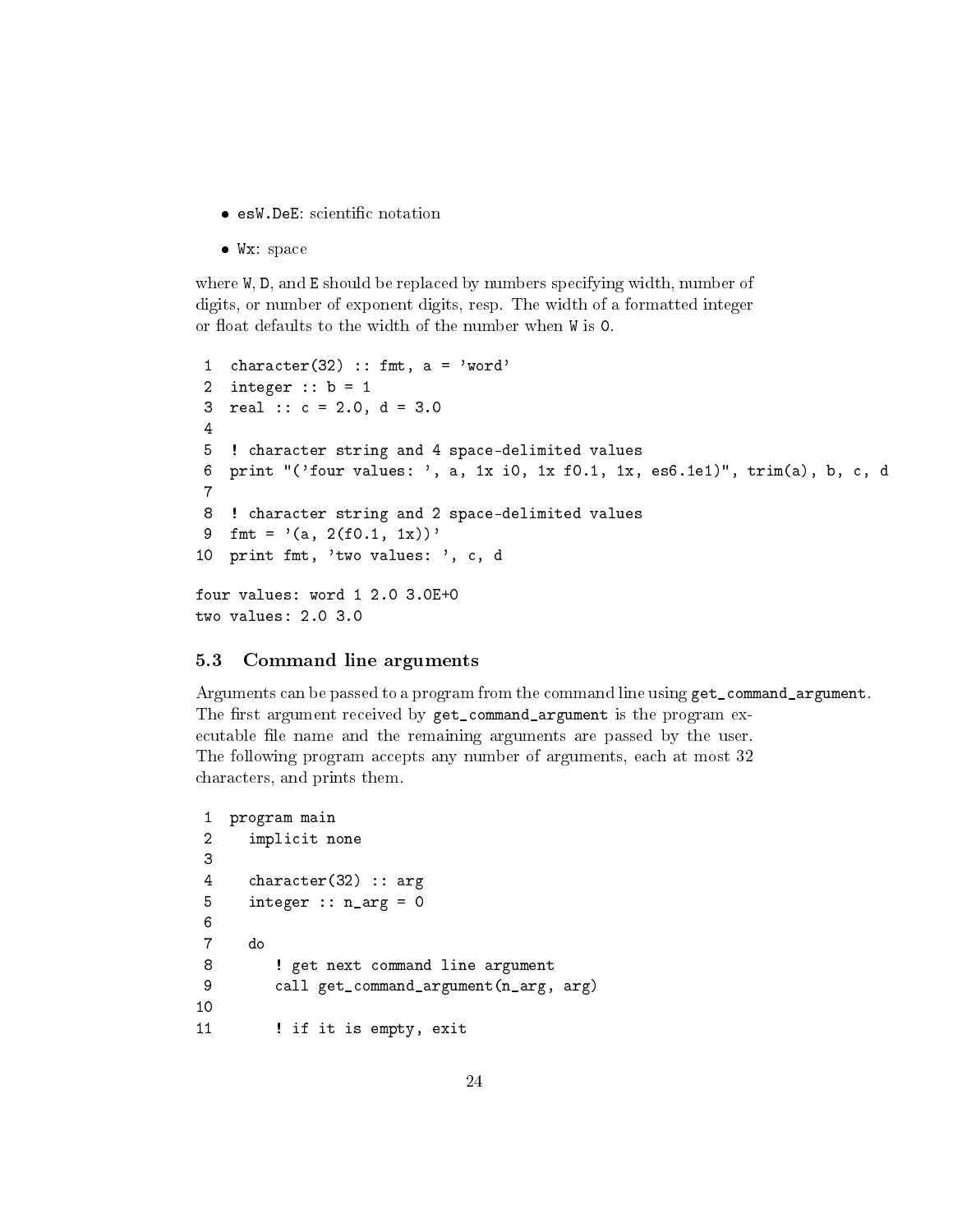```
12 if (len_trim(arg) == 0) exit
13
14 ! print argument to screen
15 print"('argument ', i0, ': ', a)", n_arg, trim(arg)
16
17 : increment count
18 n_{\text{arg}} = n_{\text{arg}} + 119 end do
20
21 ! print total number of arguments
22 print "('number of arguments: ', i0)", n_arg
23
24 end program main
```
After compiling to a.out, you can pass arguments in the executing command.

```
./a.out 1 2 34
argument 0: ./a.out
argument 1: 1
argument 2: 2
argument 3: 34
number of arguments: 4
```
## <span id="page-24-0"></span>6 Functions/Subroutines

Functions and subroutines are callable blocks of code. A function returns a value from a set of arguments. A subroutine executes a block of code from a set of arguments but does not explicitly return a value. Changes to arguments made within a function are not returned whereas changes to arguments made within a subroutine can be returned to the calling program. Both functions and subroutines are dened after the contains keyword in a module or program.

#### <span id="page-24-1"></span>6.1 Writing a function

The definition of a function starts with the name of the function followed by a list of arguments and return variable. The data types of the arguments and return variable are defined within the function body.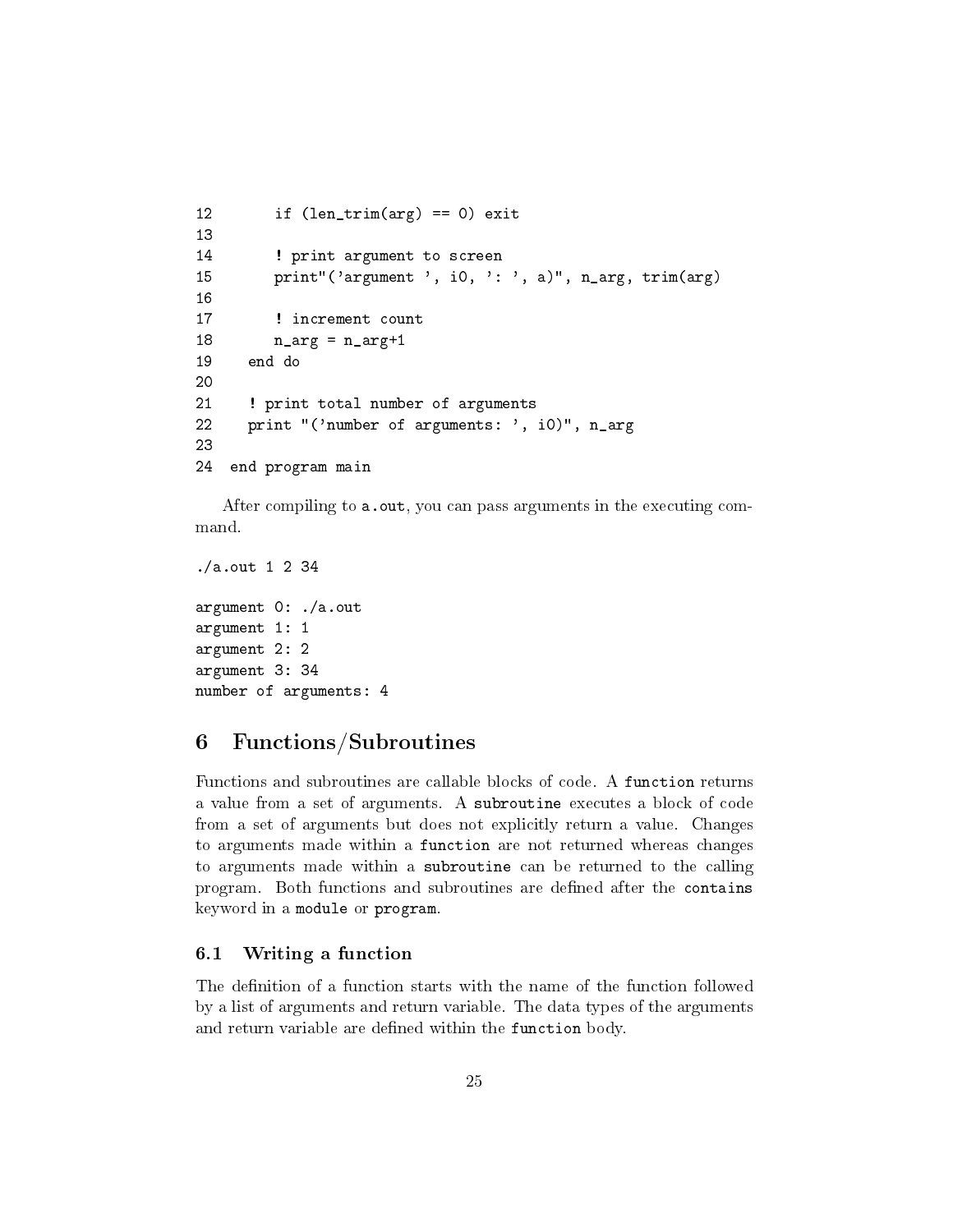#### <span id="page-25-0"></span>6.1.1 Example: linspace: generating a set of equally-space points

The following program defines a function linspace that returns a set of equidistant points on an interval. The main function makes a call to the function.

```
1 program main
2 implicit none
3
4 real :: xs(10)
5
6 ! call function linspace to set values in xs
7 xs = linspace(0.0, 1.0, 10)
8
9 ! print returned value of xs
10 print "(10(f0.1, 1x))" , xs
11
12 contains
13
14 ! linspace: return a set of equidistant points on an interval
15 ! min: minimum value of interval
16 ! max: maximum value of interval
17 ! n_points: number of points in returned set
18 ! xs: set of points
19 function linspace(min, max, n_points) result(xs)
20 real :: min, max, dx
21 integer :: n_points
22 integer :: i
23 real :: xs(n_points)
24
25 ! calculate width of subintervals
26 dx = (max-min) / real(n\_points-1)27
28 ! fill xs with points
29 do i = 1, n_points
30 xs(i) = min + (i-1)*dx31 end do
32
33 end function linspace
34
35 end program main
```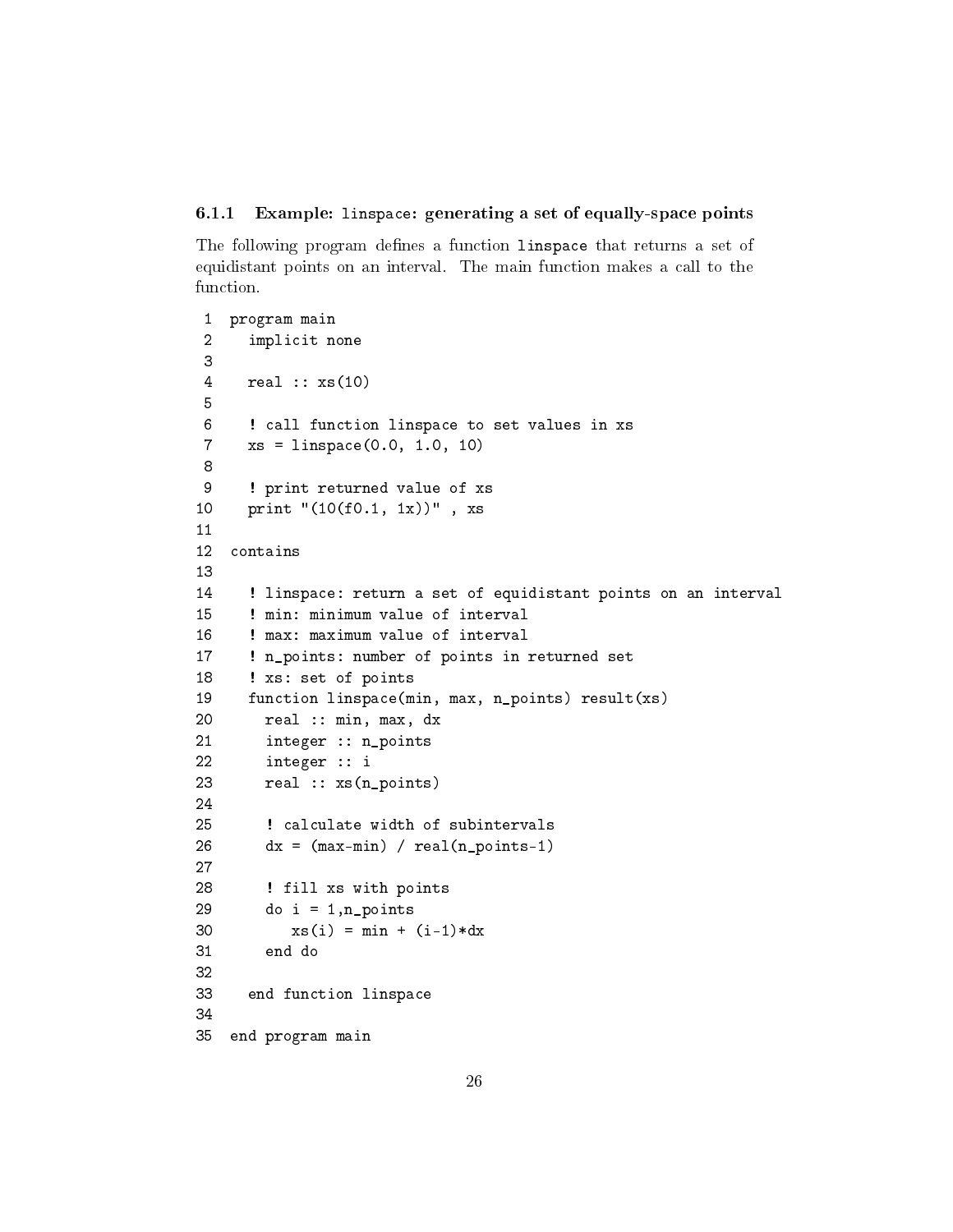.0 .1 .2 .3 .4 .6 .7 .8 .9 1.0

## <span id="page-26-0"></span>6.2 Writing a subroutine

The definition of a subroutine begins with the name of the subroutine and list of arguments. Arguments are defined within the subroutine body with one of the following intents

- $\bullet$  intent(in): changes to the argument are not returned
- intent(inout): changes to the argument are returned
- $\bullet$  intent(out): the initial value of the argument is ignored and changes to the argument are returned.

Subroutines are called using the call keyword followed by the subroutine name.

### <span id="page-26-1"></span>6.2.1 Example: polar coordinates

The following code defines a subroutine polar\_coord that returns the polar coordinates  $(r, \theta)$  defined by  $r = \sqrt{x^2 + y^2}$  and  $\theta = \arctan(y/x)$  from the rectangular coordinate pair  $(x, y)$ .

```
1 program main
2
3 real :: x = 1.0, y = 1.0, rad, theta
4
5 ! call subroutine that returns polar coords
6 call polar_coord(x, y, rad, theta)
7 print*, rad, theta
8
9 contains
10
11 ! polar_coord: return the polar coordinates of a rect coord pair
12 : x,y: rectangular coord
13 ! rad,theta: polar coord
14 subroutine polar coord(x, y, rad, theta)
15 real, intent(in) :: x, y
16 real, intent(out) :: rad, theta
17
18 : compute polar coord
```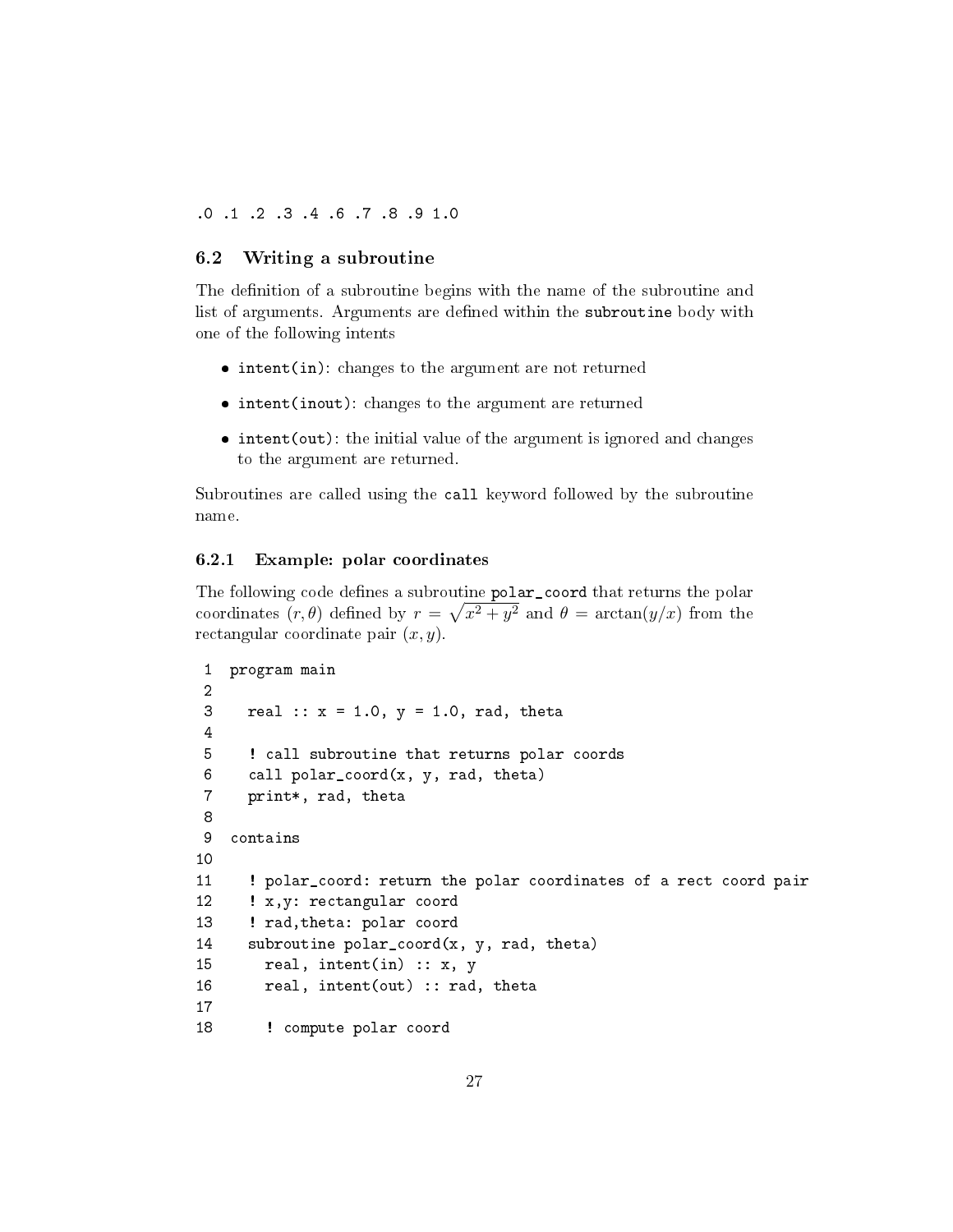```
19 ! hypot = sqrt(x**2+y**2) is an intrinsic function
20 ! atan2 = arctan with correct sign is an intrinsic function
21 rad = hypot(x, y)22 theta = atan2(y, x)23
24 end subroutine polar_coord
25
26 end program main
1.41421354 0.785398185
```
#### <span id="page-27-0"></span>6.3 Passing procedures as arguments

An inteface can be used to pass a function or subroutine to another function or a subroutine. For this purpose, an interface is dened in the receiving procedure essentially the same way as the passed procedure itself but with only declarations and not the implementation.

#### <span id="page-27-1"></span>6.3.1 Example: Newton's method for rootfinding

Newton's method for finding the root of a function  $f : \mathbb{R} \to \mathbb{R}$  refines an initial guess  $x_0$  according to the iteration rule

$$
x_{n+1} = x_n - \frac{f(x_n)}{f'(x_n)}
$$

for  $n \geq 1$  until  $f(x)$  is less than a chosen tolerance or a maximum number of iterations.

The following code defines a subroutine newton\_root that returns a root of an input function as well as the number of iterations of Newton's method used to find the root. It is called by the main program to approximate the positive root of  $f(x) = x^2 - 2$  from an initial guess  $x_0 = 1$ .

```
1 program main
2 implicit none
3
4 character(64) :: fmt
5 real :: x = 1.0
6 integer :: iter = 1000
7
8 ! call newton rootfinding function
```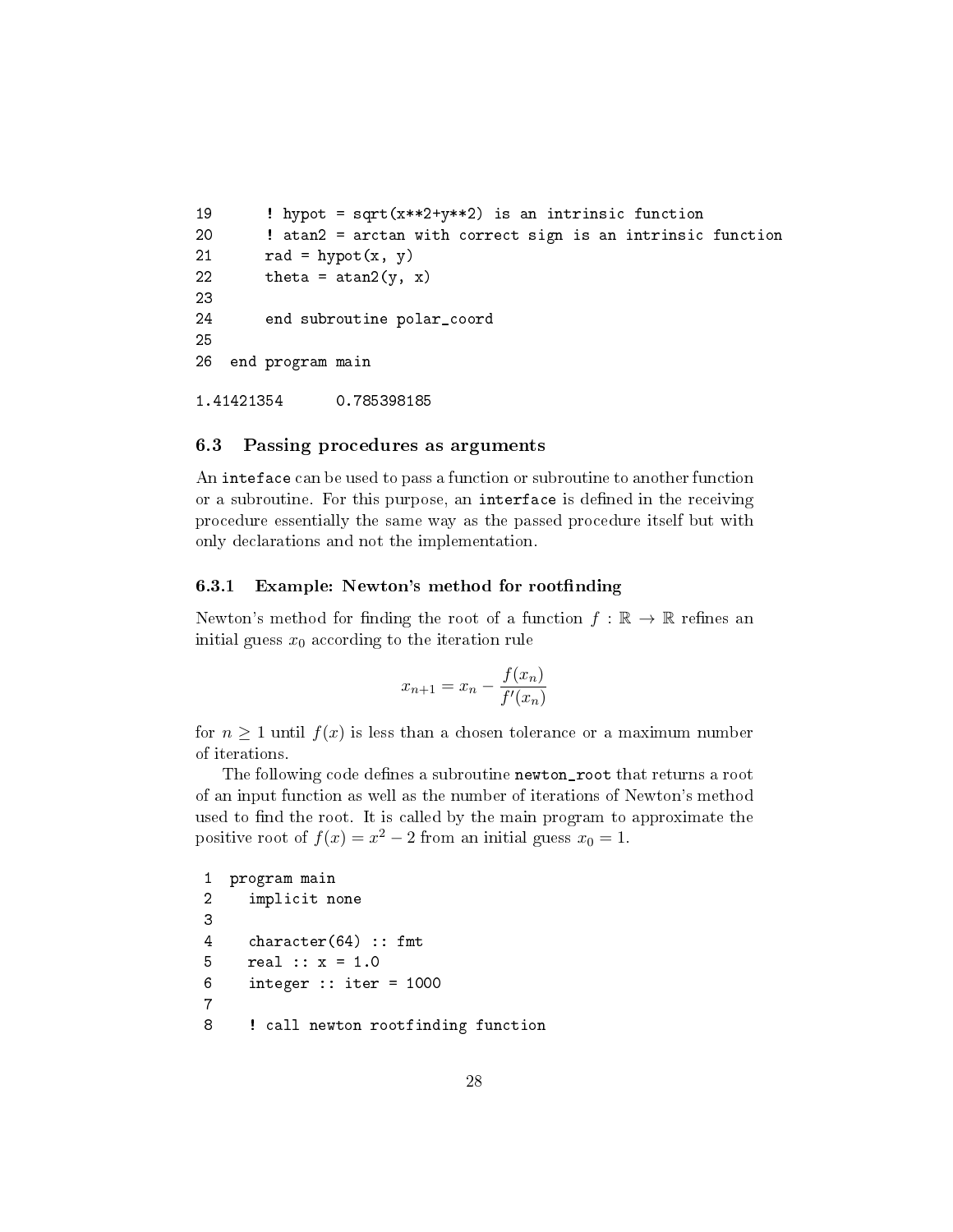```
9 call newton_root(f, df, x, iter, 1e-6, .true.)
10
11 ! print found root and number of iterations used
12 fmt = "('number of iterations: ', i0, ', x: ', f0.7, ', f(x): ', f0.7)"
13 print fmt, iter, x, f(x)
14
15 contains
16
17 ! function f(x) = x^2 - 218 function f(x) result(y)
19 real :: x, y
20 y = x*x - 221 end function f
22
23 ! function df(x) = 2x24 function df(x) result(dy)
25 real :: x, dy
26 dy = 2*x27 end function df
28
29 ! newton_root: newtons method for rootfinding
30 ! f: function with root
31 ! df: derivative of f
32 ! x: sequence iterate
33 ! iter: max number of iterations at call, number of iterations at return
34 ! tol: absolute tolerance
35 ! print_iters: boolean to toggle verbosity
36 subroutine newton_root(f, df, x, iter, tol, print_iters)
37
38 ! interface to function f
39 interface
40 function f(x) result(y)
41 real :: x, y
42 end function f
43 end interface
44
45 ! interface to function df
46 interface
47 function df(x) result(dy)
48 real :: x, dy
```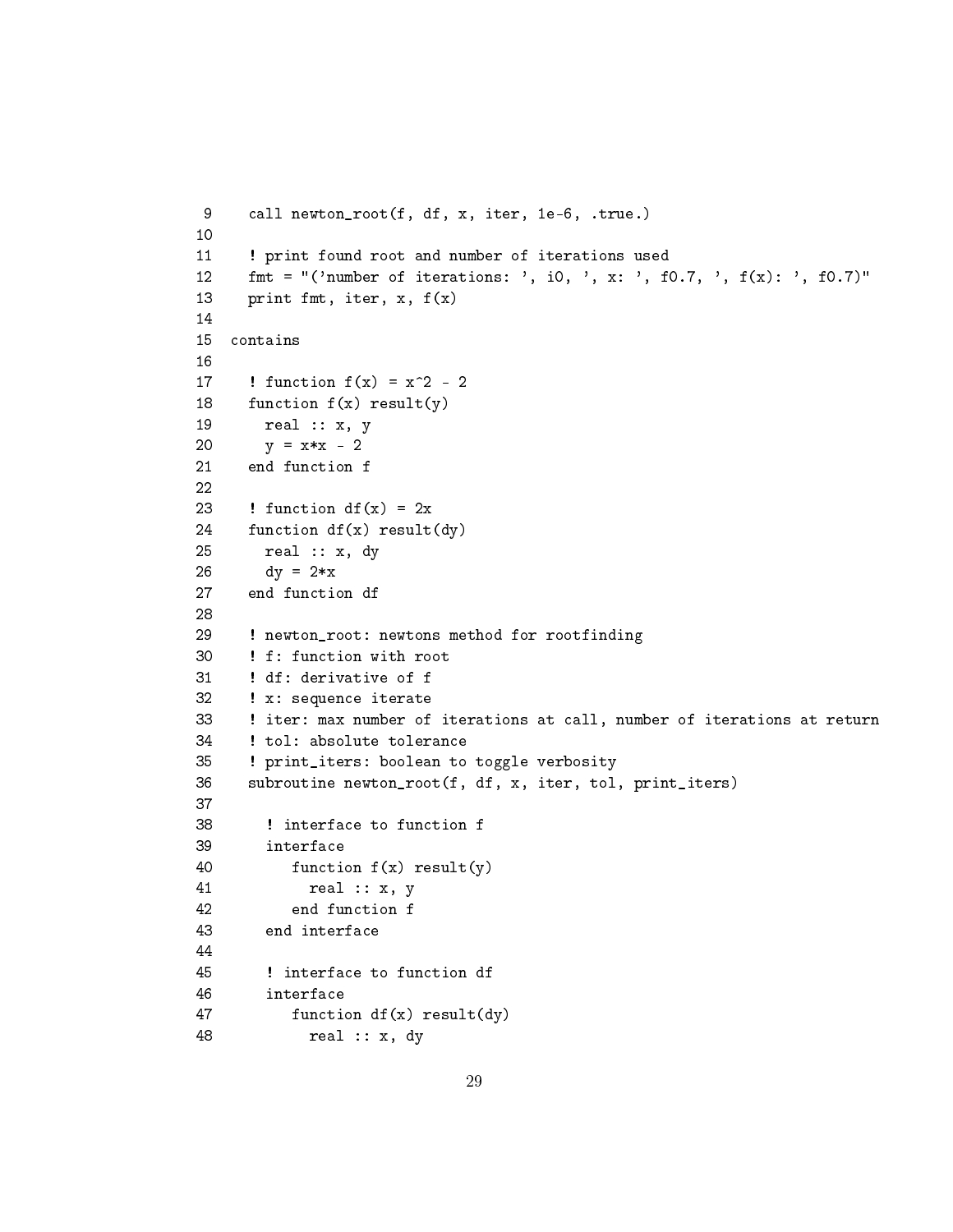```
49 end function df
50 end interface
51
52 real, intent(inout) :: x
53 real, intent(in) :: tol
54 integer, intent(inout) :: iter
55 logical, intent(in) :: print_iters
56 integer :: max_iters
57
58 max_iters = iter
59 iter = 0
60
61 \blacksquare ! while f(x) greater than absolute tolerance
62 ! and max number of iterations not exceeded
63 do while (abs(f(x))>tol.and.iter<max_iters)64 ! print current x and f(x)
65 if (print_iters) print "('f(', f0.7, ') = ', f0.7)", x, f(x)
66
67 ! Newton's update rule
68 x = x - f(x)/df(x)69
70 ! increment number of iterations
71 iter = iter + 1
72 end do
73
74 end subroutine newton_root
75
76 end program main
f(1.0000000) = -1.0000000f(1.5000000) = .2500000f(1.4166666) = .0069444
f(1.4142157) = .0000060number of iterations: 4, x: 1.4142135, f(x): -.0000001
```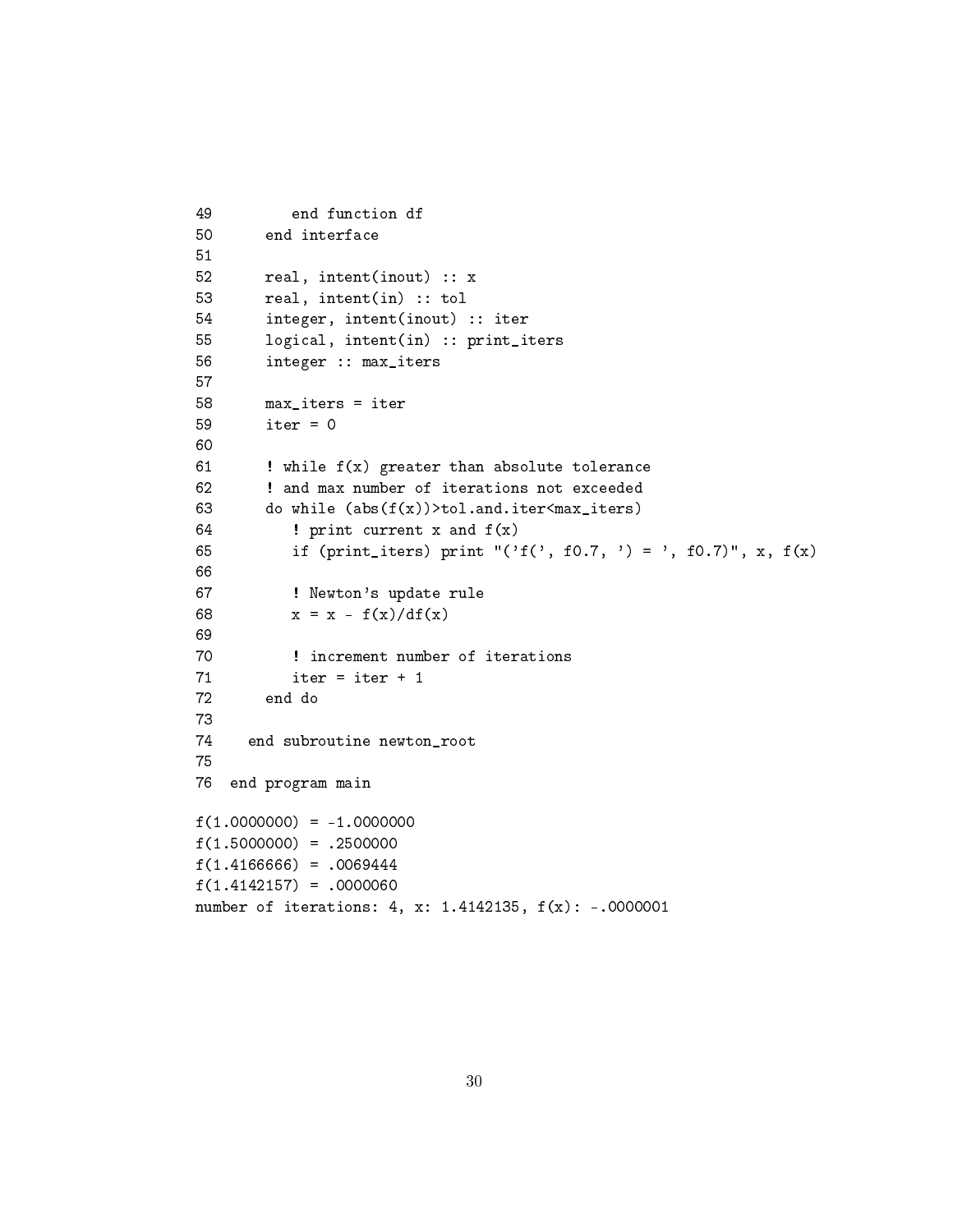## <span id="page-30-0"></span>6.3.2 Example: The midpoint rule for definite integrals

The midpoint rule approximates the definite integral  $\int_a^b f(x) dx$  with integrand  $f : \mathbb{R} \to \mathbb{R}$  by

<span id="page-30-1"></span>
$$
\Delta x \sum_{i=1}^{n} f(\bar{x}_i) \tag{1}
$$

where  $\Delta x = (b - a)/n$ ,  $x_i = a + i\Delta x$  and  $\bar{x}_i = (x_{i-1} + x_i)/2$ .

The following code defines a function midpoint that computes the ap-proximation eq. [1](#page-30-1) given  $a, b$ , and  $n$ . The main program calls midpoint to approximate the definite integral of  $f(x) = 1/x$  on [1, e] for a range of n.

```
1 program main
2 implicit none
3
4 real, parameter :: E = exp(1.)5 integer :: n
6 real :: integral
7
8 ! Approximate the integral of 1/x from 1 to e
9 ! with the midpoint rule for a range of number of subintervals
10 do n = 2, 20, 211 print "('n: ', i0, ', M_n: ', f0.6)", n, midpoint(f, 1.0, E, n)
12 end do
13
14 contains
15
16 ! function f(x) = 1/x17 function f(x) result(y)
18 real :: x, y
19 y = 1.0/x20 end function f
21
22 ! midpoint: midpoint rule for definite integral
23 ! f: integrand
24 ! a: left endpoint of interval of integration
25 ! b: right endpoint of interval of integration
26 ! n: number of subintervals
27 ! sum: approximate definite integral
28 function midpoint(f, a, b, n) result(sum)
29
```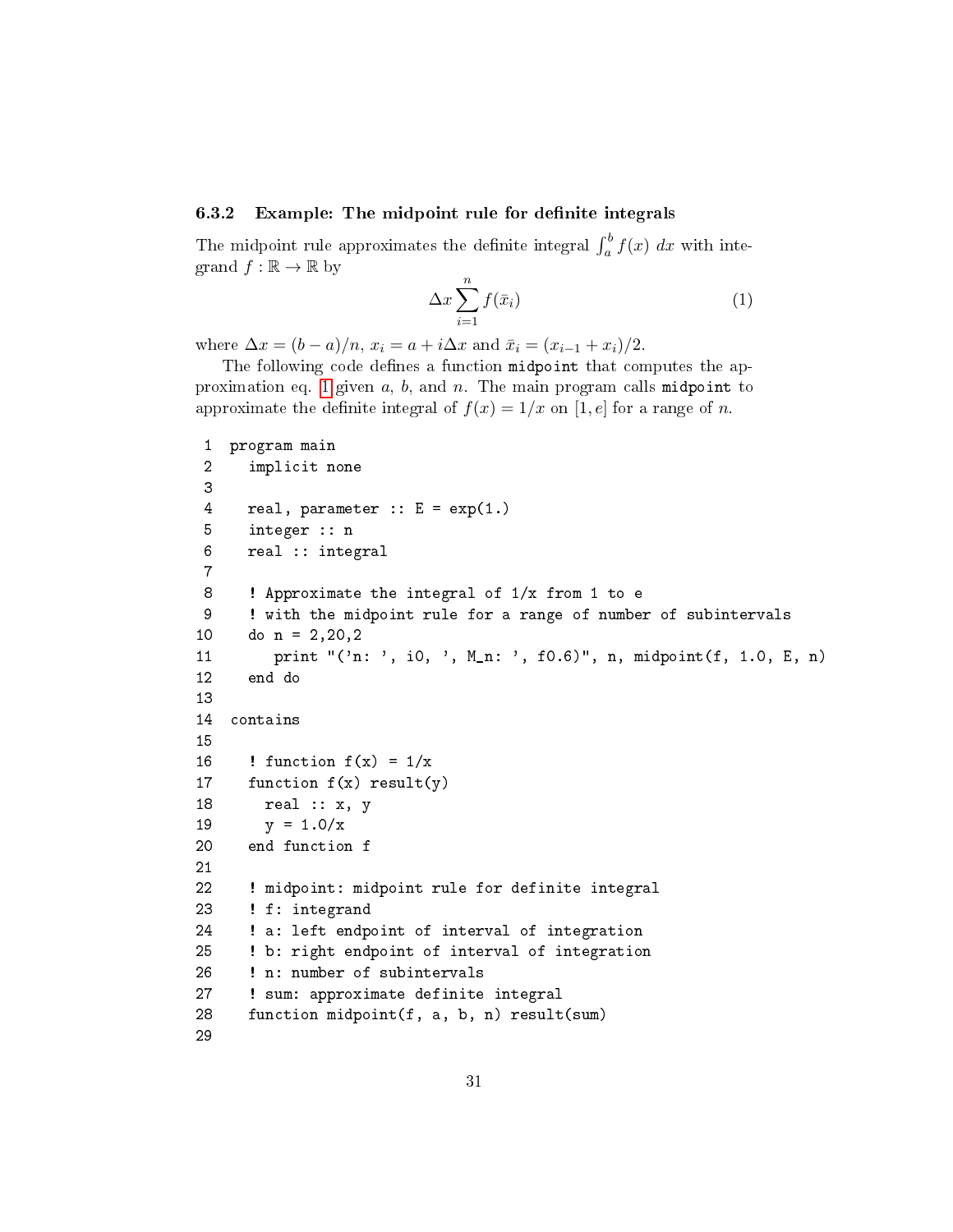```
30 ! interface to f
31 interface
32 function f(x)33 real :: x, y
34 end function f
35 end interface
36
37 real :: a, b, min, xi, dx, sum
38 integer :: n, i
39
40 ! subinterval increment
41 dx = (b-a)/real(n)42 ! minimum to increment from
43 min = a - dx/2.044
45 ! midpoint rule
46 do i = 1,n
47 xi = min + i*dx48 sum = sum + f(xi)49 end do
50 sum = sum *dx51 end function midpoint
52
53 end program main
n: 2, M_n: .976360
n: 4, M_n: .993575
n: 6, M_n: .997091
n: 8, M_n: .998353
n: 10, M_n: .998942
n: 12, M_n: .999264
n: 14, M_n: .999459
n: 16, M_n: .999585
n: 18, M_n: .999672
n: 20, M_n: .999735
```
### <span id="page-31-0"></span>6.4 Polymorphism

An interface can be used as an entry into two different implementations of a subroutine or function with the same name so long as the different im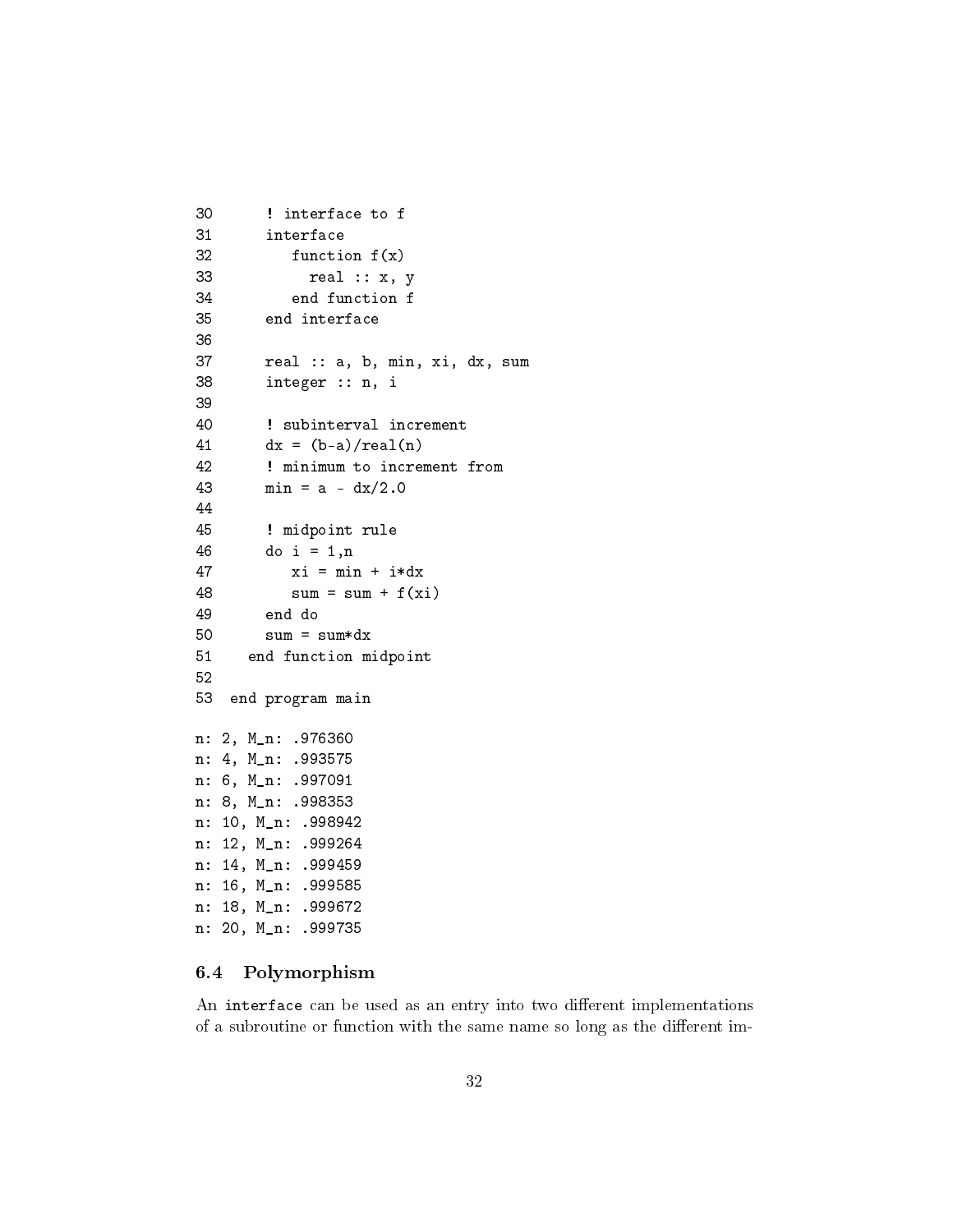plementations have different argument signatures. This may be particularly useful for defining both a single precision and double precision version of a function or subroutine.

#### <span id="page-32-0"></span>6.4.1 Example: machine epsilon

The following code implements two versions of a function that computes machine epsilon in either single or double precision. The different implementations are distinguished by their arguments. The single precision version mach\_eps\_sp accepts one single precision float and the double precision version mach\_eps\_dp accepts one double precision float. Both functions are listed in the interface and can be called by its name mach\_eps.

```
1 program main
2 implicit none
3
4 integer, parameter :: sp = kind(0.0)
5 integer, parameter :: dp = kind(0.d0)
6
7 interface mach_eps
8 procedure mach_eps_sp, mach_eps_dp
9 end interface mach_eps
10
11 print*, mach_eps(0.0_sp), epsilon(0.0_sp)
12 print*, mach_eps(0.0_dp), epsilon(0.0_dp)
13
14 contains
15
16 function mach_eps_sp(x) result(eps)
17 real(sp) :: x, eps
18 integer :: count = 0
19
20 eps = 1.0_sp
21 do while (1.0_sp + eps*0.5 > 1.0_sp)
22 eps = eps*0.523 count = count+1
24 end do
25 end function mach_eps_sp
26
27 function mach_eps_dp(x) result(eps)
```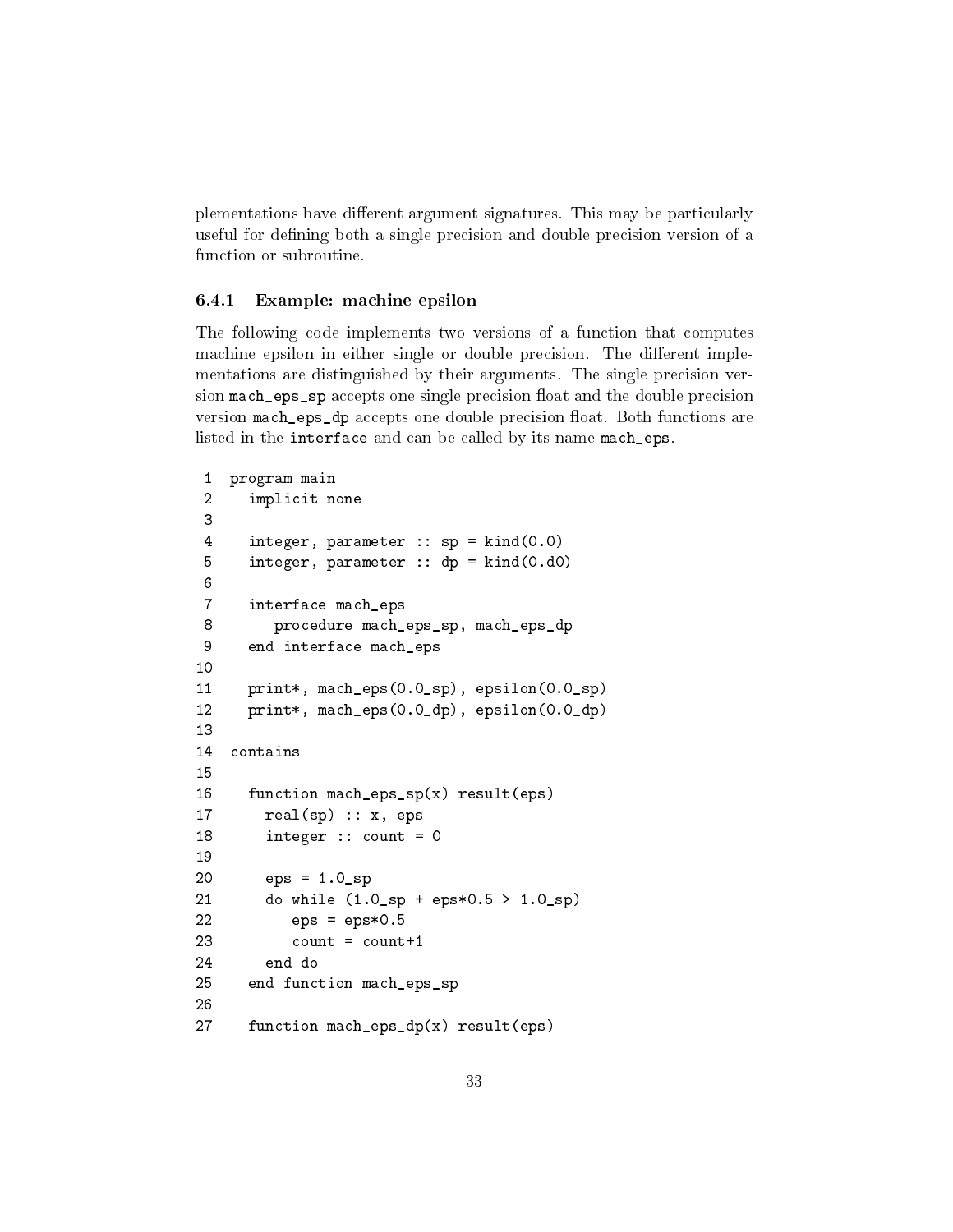```
28 real(dp) :: x, eps
29 integer :: count = 0
30
31 eps = 1.0_dp
32 do while (1.0_dp + eps*0.5 > 1.0_dp)
33 eps = eps*0.5
34 count = count+1
35 end do
36 end function mach_eps_dp
37
38 end program main
1.19209290E-07 1.19209290E-07
2.2204460492503131E-016 2.2204460492503131E-016
```
## <span id="page-33-0"></span>6.5 Recursion

A function or subroutine that calls itself must be defined with the recursive keyword preceding the construct name.

#### <span id="page-33-1"></span>6.5.1 Example: factorial

The following code defines a recursive function factorial that computes  $n!$ . If  $n > 1$ , the function call itself to return  $n(n - 1)!$ , otherwise the function returns 1. The main program calls factorial to compute 5!.

```
1 program main
2 implicit none
3
4 ! print 5 factorial
5 print*, factorial(5)
6
7 contains
8
9 ! factorial(n): product of natural numbers up to n
10 ! n: integer argument
11 recursive function factorial(n) result(m)
12 integer :: n, m
13
14 ! if n>1, call factorial recursively
15 ! otherwise 1 factorial is 1
```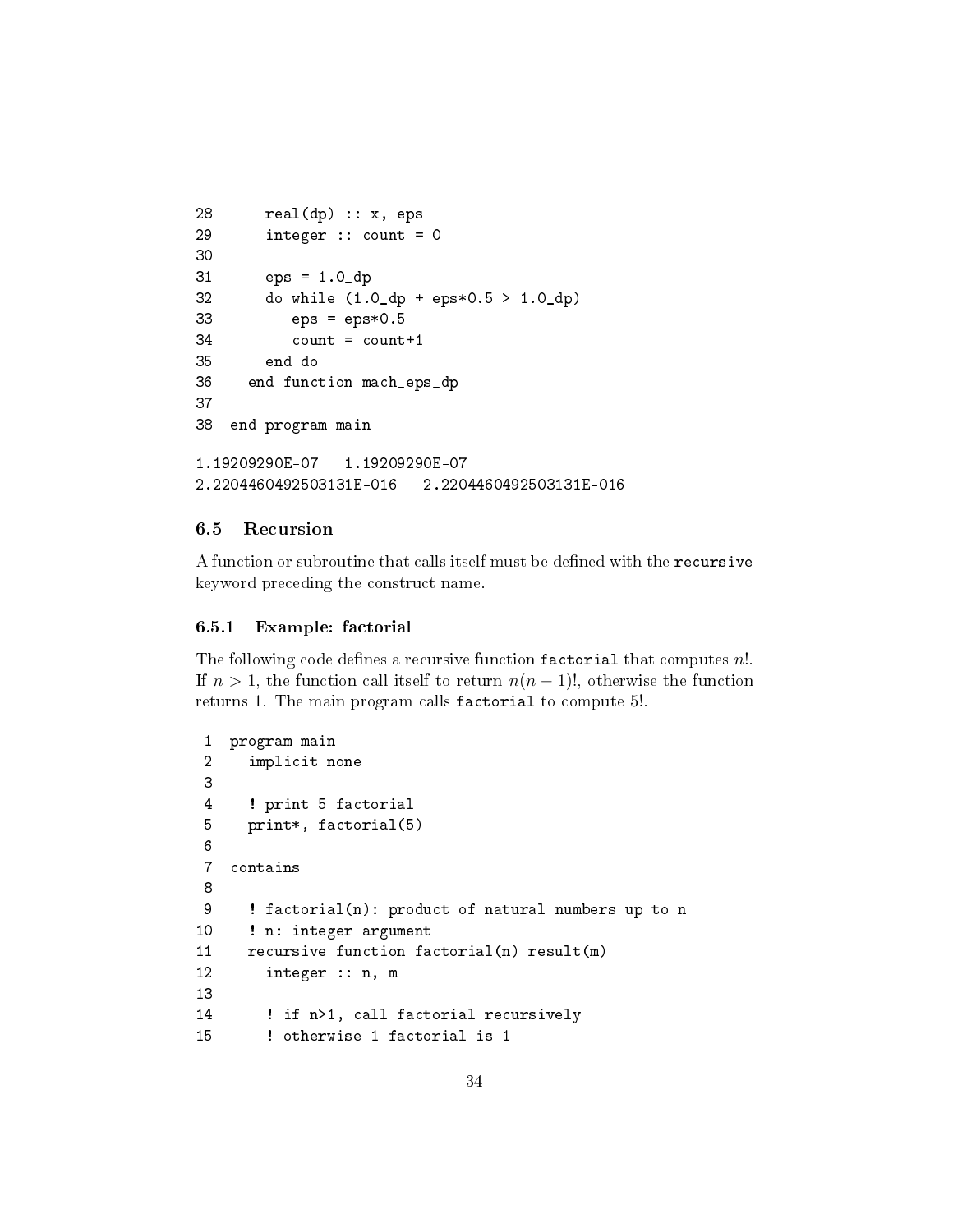```
16 if (n>1) then
17 m = n*factorial(n-1)
18 else
19 m = 1
20 end if
21
22 end function factorial
23
24 end program main
120
```
## <span id="page-34-0"></span>7 Object-oriented programming

## <span id="page-34-1"></span>7.1 Derived types

Data types can be defined by the programmer. Variables and procedures that belong to a defined data type are declared between a type  $/$  end type pair. Type-bound procedures, i.e. functions and subroutines, are defined by the **procedure** keyword followed by  $\cdots$  and the name of the procedure within the type  $/$  end type pair after the contains keyword. A variable with defined type is declared with the type keyword and the name of the type. The variables and procedures of a defined type variable can be accessed by appending a % symbol to the name of the variable.

```
1 ! define a 'matrix' type
2 ! type-bound variables: shape, data
3 ! type-bound procedures: construct, destruct
4 type matrix
5 integer :: shape(2)
6 real, allocatable :: data(:,:)7 contains
8 procedure :: construct
9 procedure :: destruct
10 end type matrix
11
12 ! declare a matrix variable
13 type(matrix) :: mat
14
15 ! assign value to type-bound variable
16 mat% shape = [3, 3]
```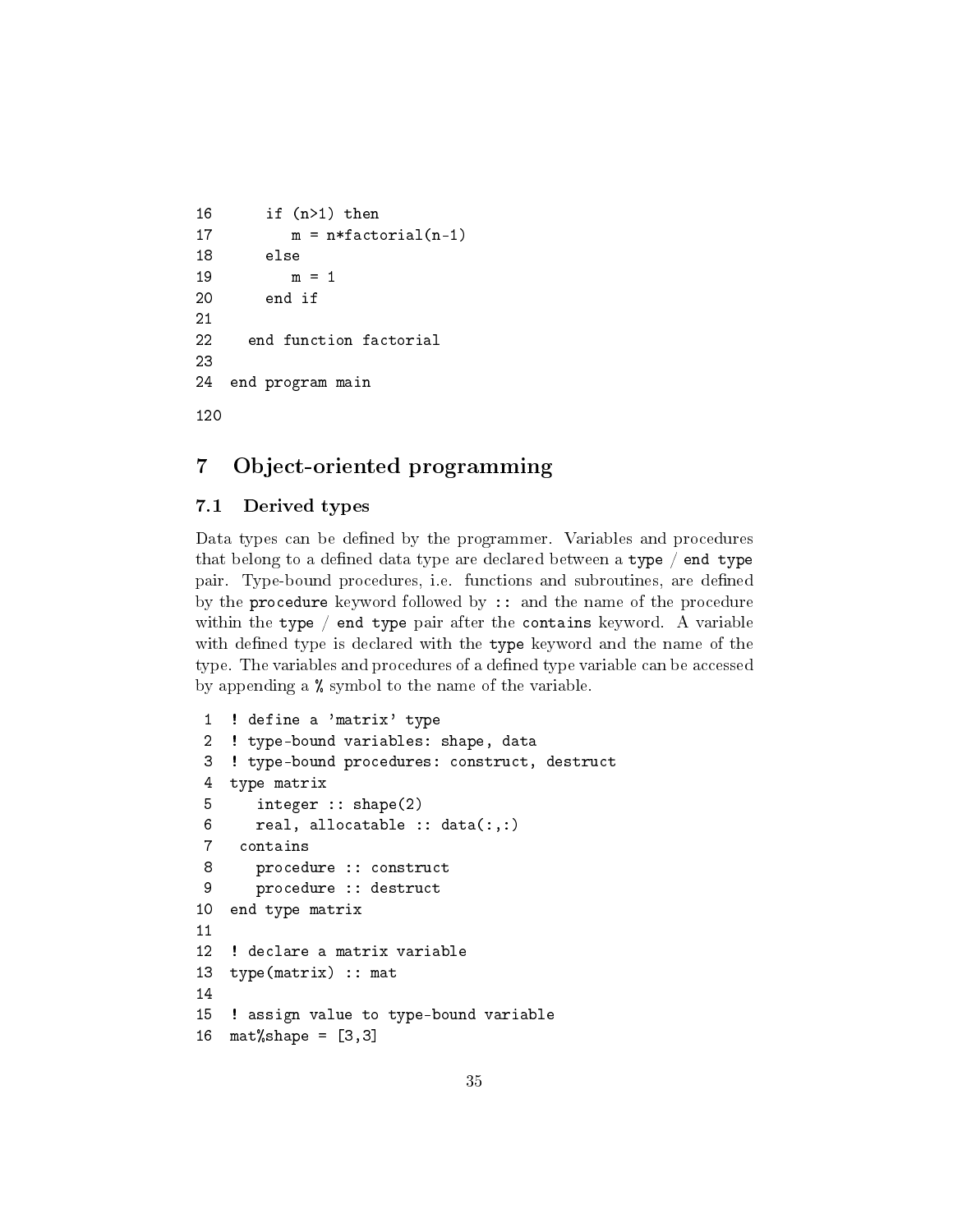## <span id="page-35-0"></span>7.2 Modules

A type-bound procedure can be defined after the contains keyword in the same program construct, i.e. a module, as the type definition. The first argument in the definition of a type-bound procedure is of the defined type and is declared within the procedure body with the class keyword and the name of the type.

```
1 module matrix_module
2 implicit none
3
4 type matrix
5 integer :: shape(2)
6 real, allocatable :: data(:,:)7 contains
8 procedure :: construct
9 procedure :: destruct
10 end type matrix
11
12 contains
13
14 ! construct: populate shape and allocate memory for matrix
15 ! m,n: number of rows,cols of matrix
16 subroutine construct(this, m, n)
17 class(matrix) :: this
18 integer :: m, n
19 \text{this\% shape} = [m,n]20 allocate(this%data(m,n))
21 end subroutine construct
22
23 ! destruct: deallocate memory that matrix occupies
24 subroutine destruct(this)
25 class(matrix) :: this
26 deallocate(this%data)
27 end subroutine destruct
28
29 end module matrix_module
```
To define variables of the matrix type in the main program, tell it to use the module defined above with use matrix\_module immediately after the program main line. The procedures bound to a defined type can be access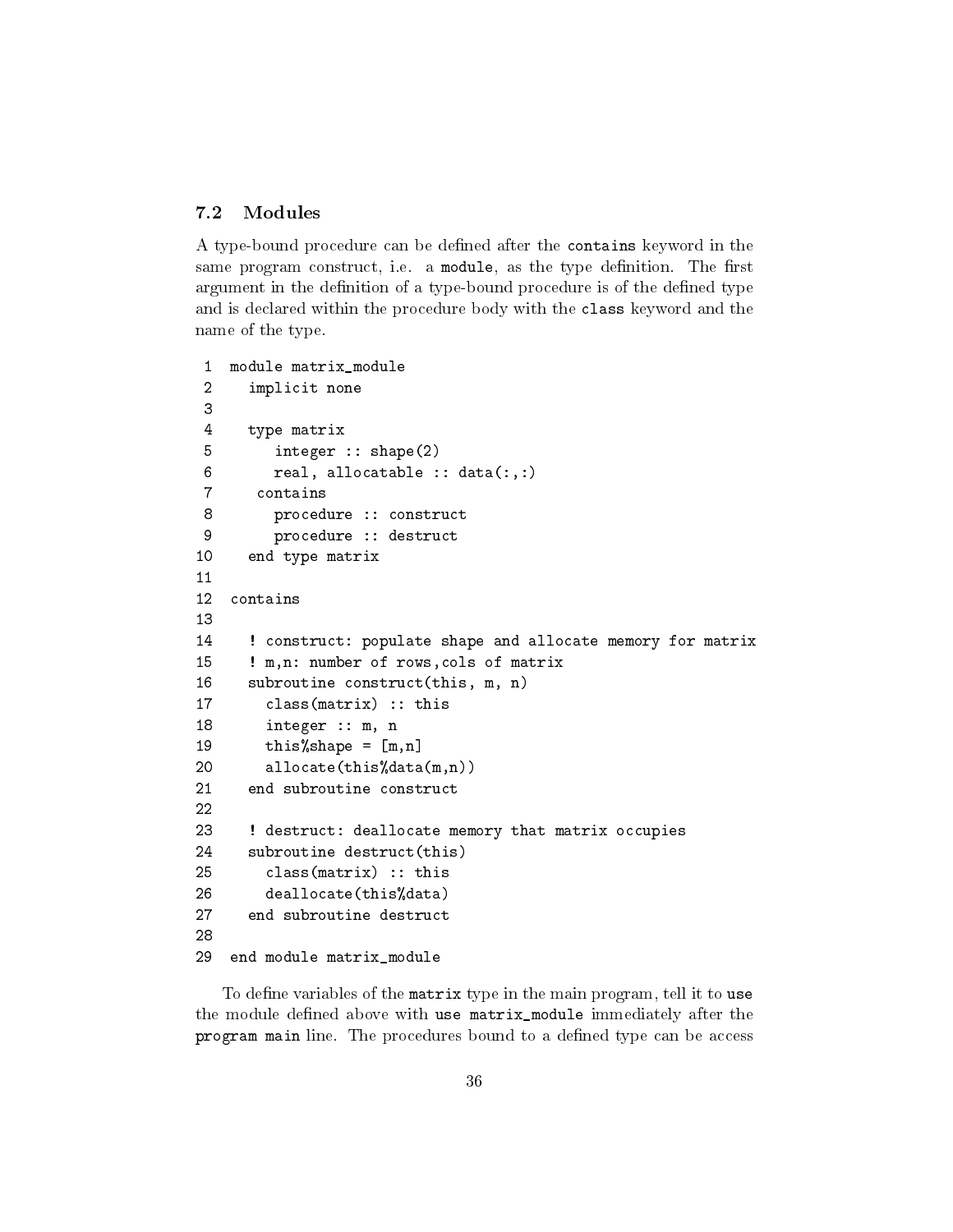through variables of that type by appending the % symbol to the name of the variable.

```
1 program main
 2 use matrix_module
 3 implicit none
 4
 5 type(matrix) :: mat
 6 mat%shape = [3,3]7
 8 ! create matrix
 9 call mat%construct(3,3)
10
11 ! treat matrix variable 'data' like an array
12 \text{mat}%data(1,1) = 1.013 ! etc...
14
15 ! destruct matrix
16 call matrix%destruct()
17 end program main
```
#### <span id="page-36-0"></span>7.3 Example: determinant of random matrix

The following module defines a matrix type with two variables: an integer array shape that stores the number of rows and columns of the matrix and a real array data that stores the elements of the matrix. The type has four procedures: a subroutine construct that sets the shape and allocates memory for the data, a subroutine destruct that deallocates memory, a subroutine print that prints a matrix, and a function det that computes the determinant of a matrix. Note det is based on the definition of determinant using cofactors, and is very inefficient. A function random\_matrix defined within the module generates a matrix with uniform random entries in  $[-1, 1]$ .

```
1 module matrix_module
2 implicit none
3
4 type matrix
5 integer :: shape(2)
6 real, allocatable :: data(:,:)
7 contains
```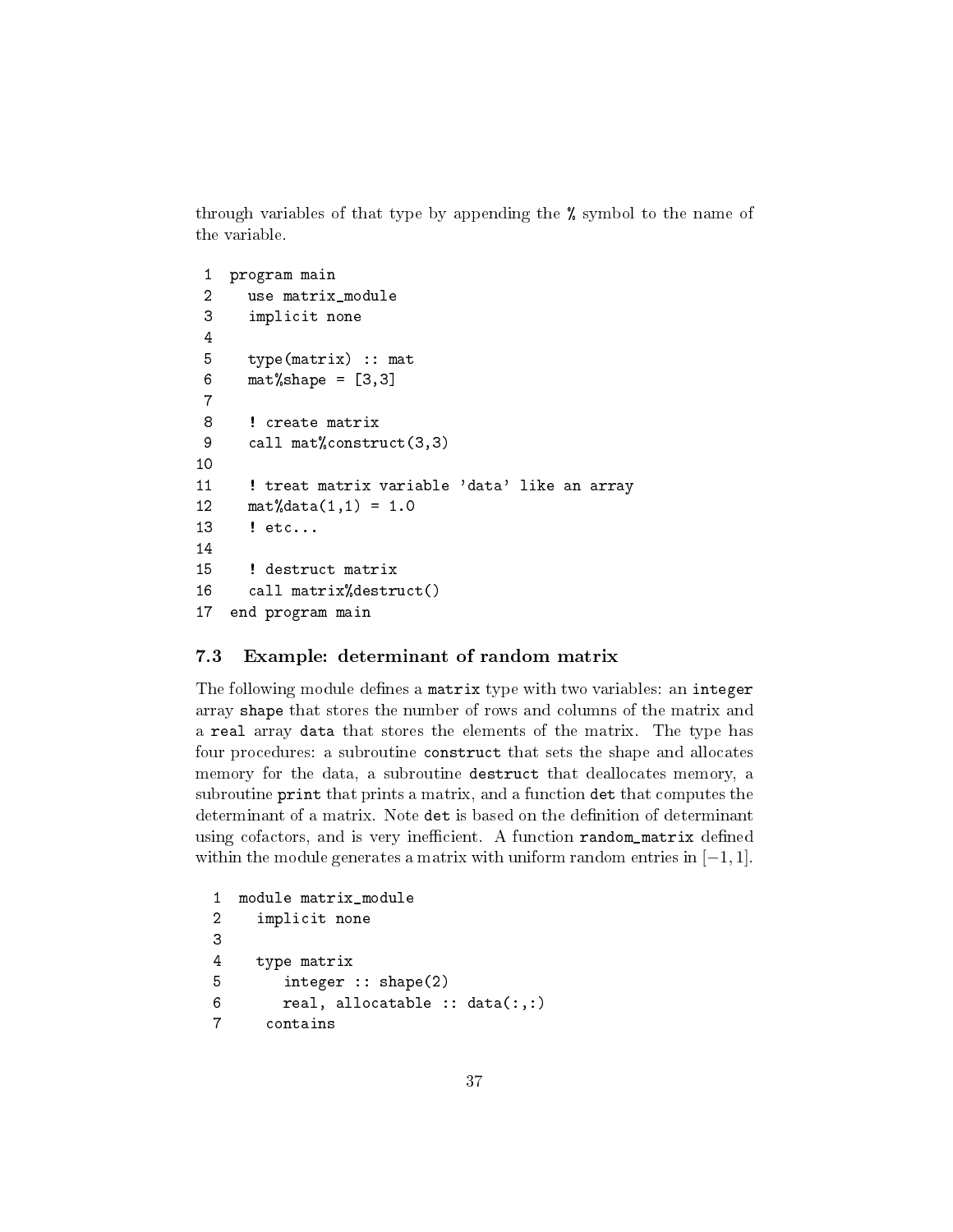```
8 procedure :: construct
 9 procedure :: destruct
10 procedure :: print
11 procedure :: det
12 end type matrix
13
14 contains
15
16 subroutine construct(this, m, n)
17 class(matrix) :: this
18 integer :: m,n
19 \text{this\% shape} = [m,n]20 allocate(this%data(m,n))
21 end subroutine construct
22
23 subroutine destruct(this)
24 class(matrix) :: this
25 deallocate(this%data)
26 end subroutine destruct
27
28 ! print: formatted print of matrix
29 subroutine print(this)
30 class(matrix) :: this
31 ! row_fmt: format character string for row printing
32 ! fmt: temporary format string
33 character(32) :: row_fmt, fmt = '(a, i0, a, i0, a, i0, a)'34 ! w: width of each entry printed
35 ! d: number of decimal digits printed
36 integer :: w, d = 2, row
37 ! find largest width of element in matrix
38 w = \text{ceiling}(\text{log}10(\text{maxval}(\text{abs}(\text{this}\text{%data})))) + d + 239 ! write row formatting to 'row_fmt' variable
40 write(row_fmt,fmt) '(',this%shape(2),'(f',w,'.',d,',1x))'
41 ! print matrix row by row
42 do row = 1,this%shape(1)
43 print row_fmt, this%data(row,:)
44 end do
45 end subroutine print
46
47 ! det: compute determinant of matrix
```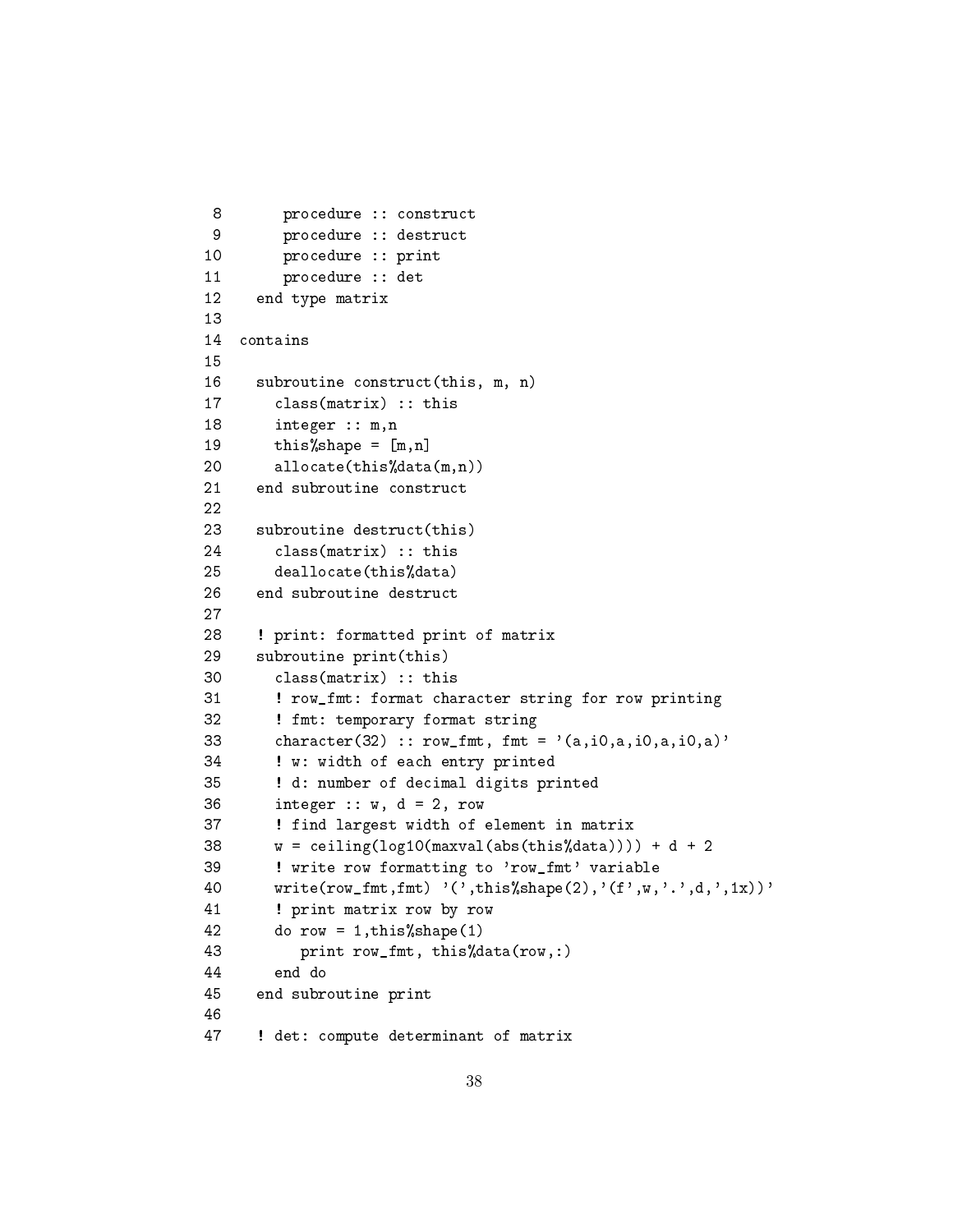```
48 ! using recursive definition based on cofactors
49 recursive function det(this) result(d)
50 class(matrix) :: this
51 type(matrix) :: submatrix
52 real :: d, sgn, element, minor
53 integer :: m, n, row, col, i, j
54
55 m = \text{this}\% \text{shape}(1)56 n = \text{this}\% \text{shape}(2)57 d = 0.058
59 ! compute cofactor
60 ! if 1x1 matrix, return value
61 if (m=-1.and.n==1) then
62 d = \text{this}\text{%data}(1,1)63 ! if square and not 1x1
64 else if (m==n) then
65 ! cofactor sum down the first column
66 do row = 1,m
67 ! sign of term
68 sgn = (-1.0) **(row+1)69 ! matrix element
70 element = this%data(row, 1)
71 ! construct the cofactor submatrix and compute its determinant
72 call submatrix%construct(m-1,n-1)
73 if (row==1) then
74 submatrix%data = this%data(2:,2:)
75 else if (row==m) then
76 submatrix%data = this%data(:m-1,2:)
77 else
78 submatrix%data(:row-1,:) = this%data(:row-1,2:)
79 submatrix%data(row:,:) = this%data(row+1:,2:)
80 end if
81 minor = submatrix%det()
82 call submatrix%destruct()
83
84 ! determinant accumulator
85 d = d + sgn*element*minor
86 end do
87 end if
```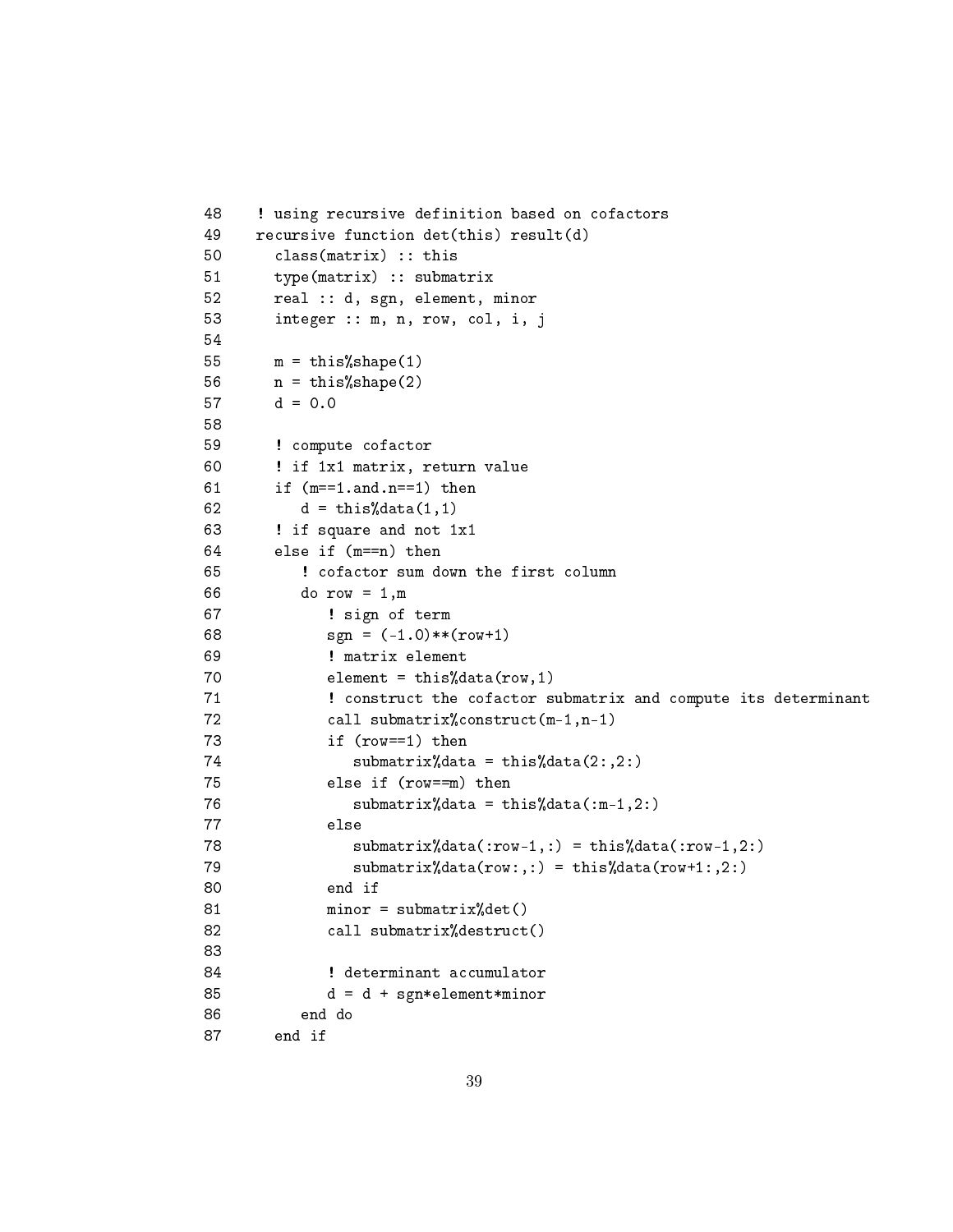```
88 end function det
89
90 ! random_matrix: generate matrix with random entries in [-1,1]
91 ! m,n: number of rows, cols
92 function random_matrix(m,n) result(mat)
93 integer :: m,n,i,j
94 type(matrix) :: mat
95 ! allocate memory for matrix
96 call mat%construct(m,n)
97 ! seed random number generator
98 call srand(time())
99 ! populate matrix
100 do i = 1,m
101 do j = 1, n102 \text{mat} \text{M} \text{data}(i,j) = 2.0 \text{*rand}() - 1.0103 end do
104 end do
105 end function random_matrix
106
107 end module matrix_module
```
The main program uses the matrix\_module defined above to find the determinants of a number of random matrices of increasing size.

```
1 program main
2 use matrix_module
3 implicit none
4
5 type(matrix) :: mat
6 integer :: n
7
8 ! compute determinants of random matrices
9 do n = 1, 510 ! generate random matrix
11 mat = random_matrix(n,n)
12
13 : print determinant of matrix
14 print "('n: ', i0, ', det: ', f0.5)", n, det(mat)
15
16 ! destruct matrix
```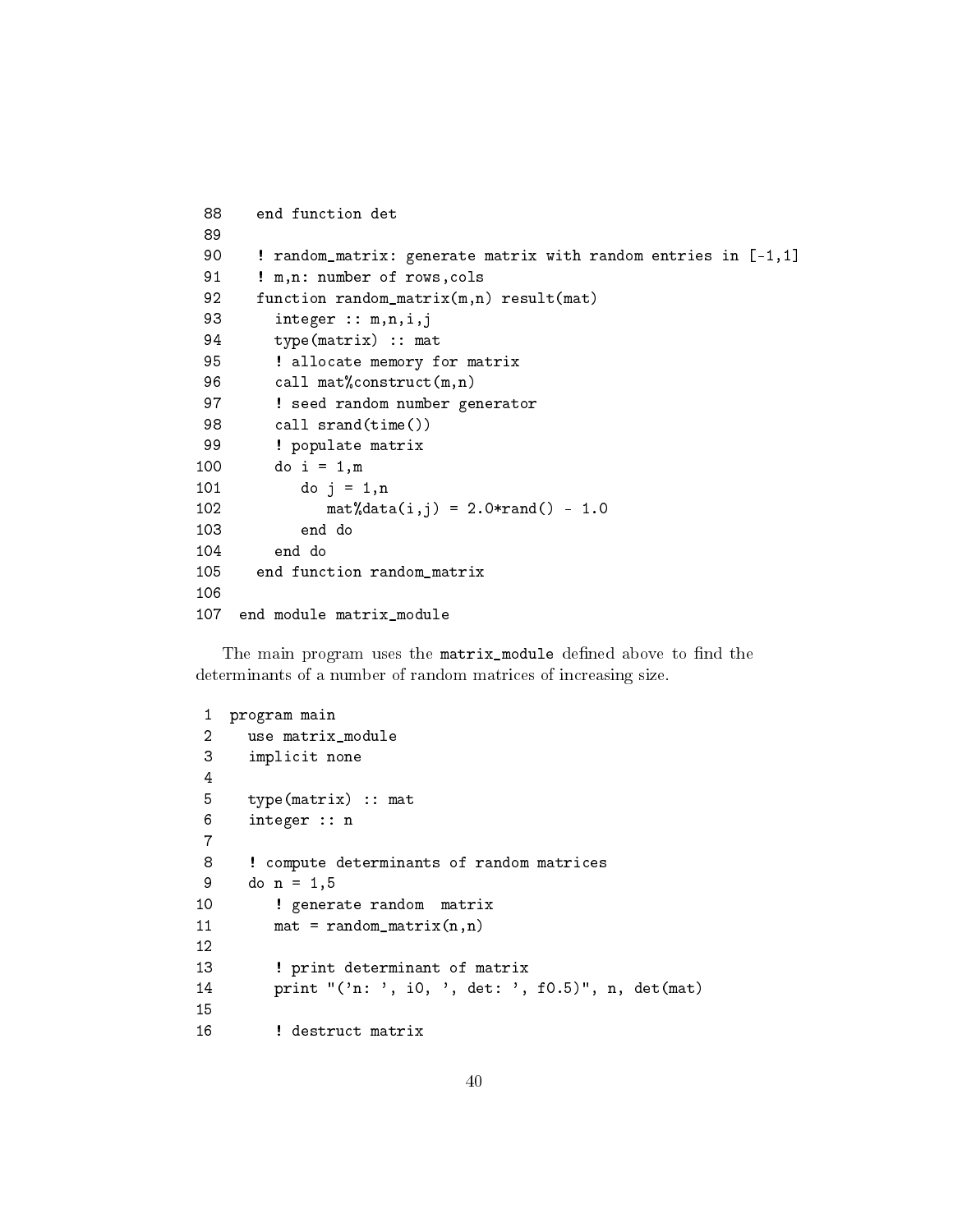```
17 call mat%destruct()
18 end do
19
20 end program main
./main
n: 1, det: -.68676
n: 2, det: .45054
```

```
n: 3, det: .37319
n: 4, det: -.27328
n: 5, det: .26695
```
#### <span id="page-40-0"></span>7.4 Example: matrix module

```
1 module matrix_module
 2 implicit none
 3
4 public :: zeros
 5 public :: identity
 6 public :: random
 7
 8 type matrix
9 integer :: shape(2)
10 real, allocatable :: data(:,:)
11 contains
12 procedure :: construct => matrix_construct
13 procedure :: destruct => matrix_destruct
14 procedure :: norm => matrix_norm
15 end type matrix
16
17 type vector
18 integer :: length
19 real, allocatable :: data(:)
20 contains
21 procedure :: construct => vector_construct
22 procedure :: destruct => vector_destruct
23 procedure :: norm => vector_norm
24 end type vector
25
```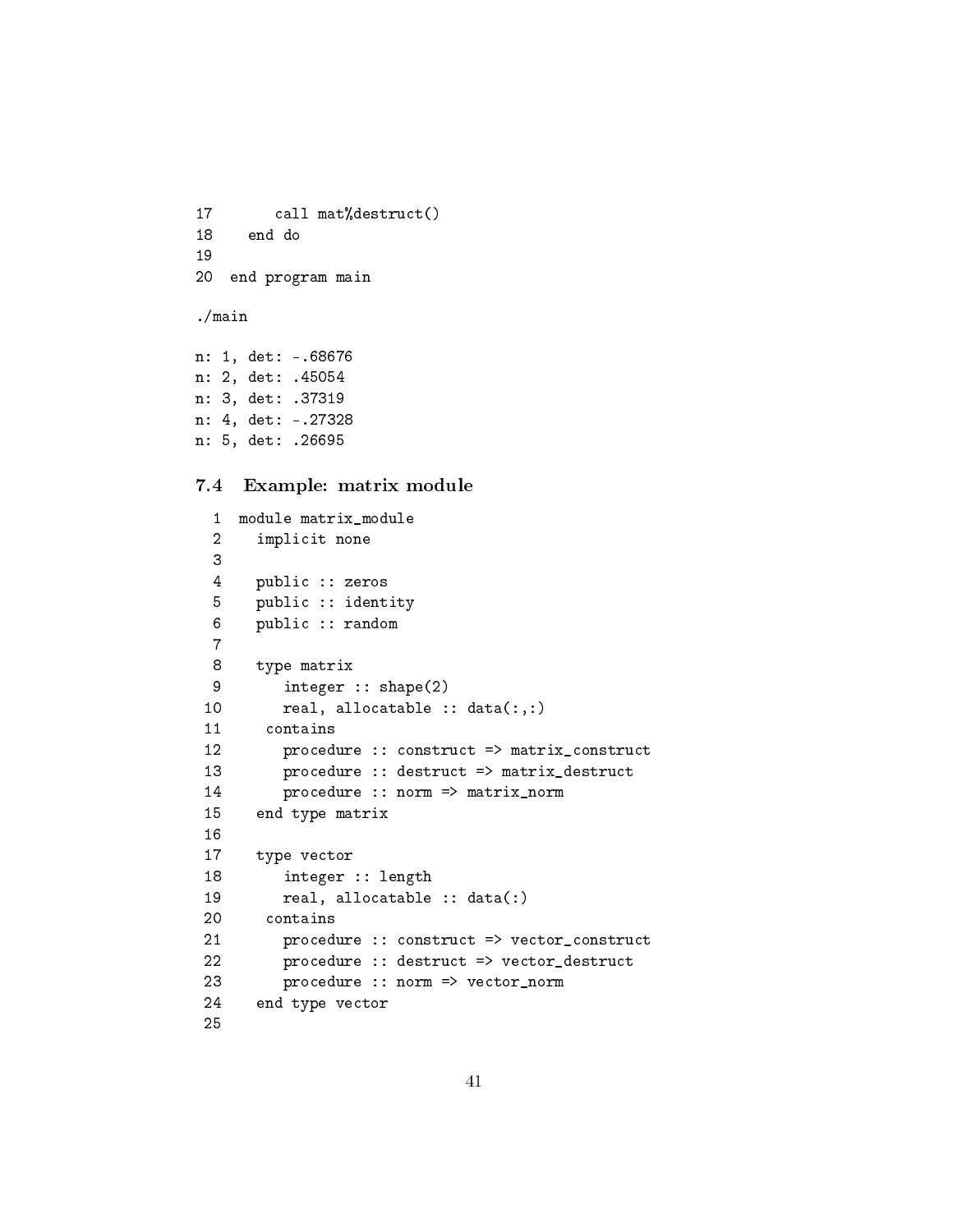```
26 ! assignments
27 interface assignment(=)
28 procedure vec_num_assign, vec_vec_assign, mat_num_assign, mat_mat_assign
29 end interface assignment(=)
30
31 ! operations
32 interface operator(+)
33 procedure vec_vec_sum, mat_mat_sum
34 end interface operator(+)
35
36 interface operator(-)
37 procedure vec_vec_diff, mat_mat_diff
38 end interface operator(-)
39
40 interface operator(*)
41 procedure num_vec_prod, num_mat_prod, mat_vec_prod, mat_mat_prod
42 end interface operator(*)
43
44 interface operator(/)
45 procedure vec_num_quot, mat_num_quot
46 end interface operator(/)
47
48 interface operator(**)
49 procedure mat_pow
50 end interface operator(**)
51
52 ! functions
53 interface norm
54 procedure vector_norm, matrix_norm
55 end interface norm
56
57 ! structured vectors/matrices
58 interface zeros
59 procedure zeros_vector, zeros_matrix
60 end interface zeros
61
62 interface random
63 procedure random_vector, random_matrix
64 end interface random
65
```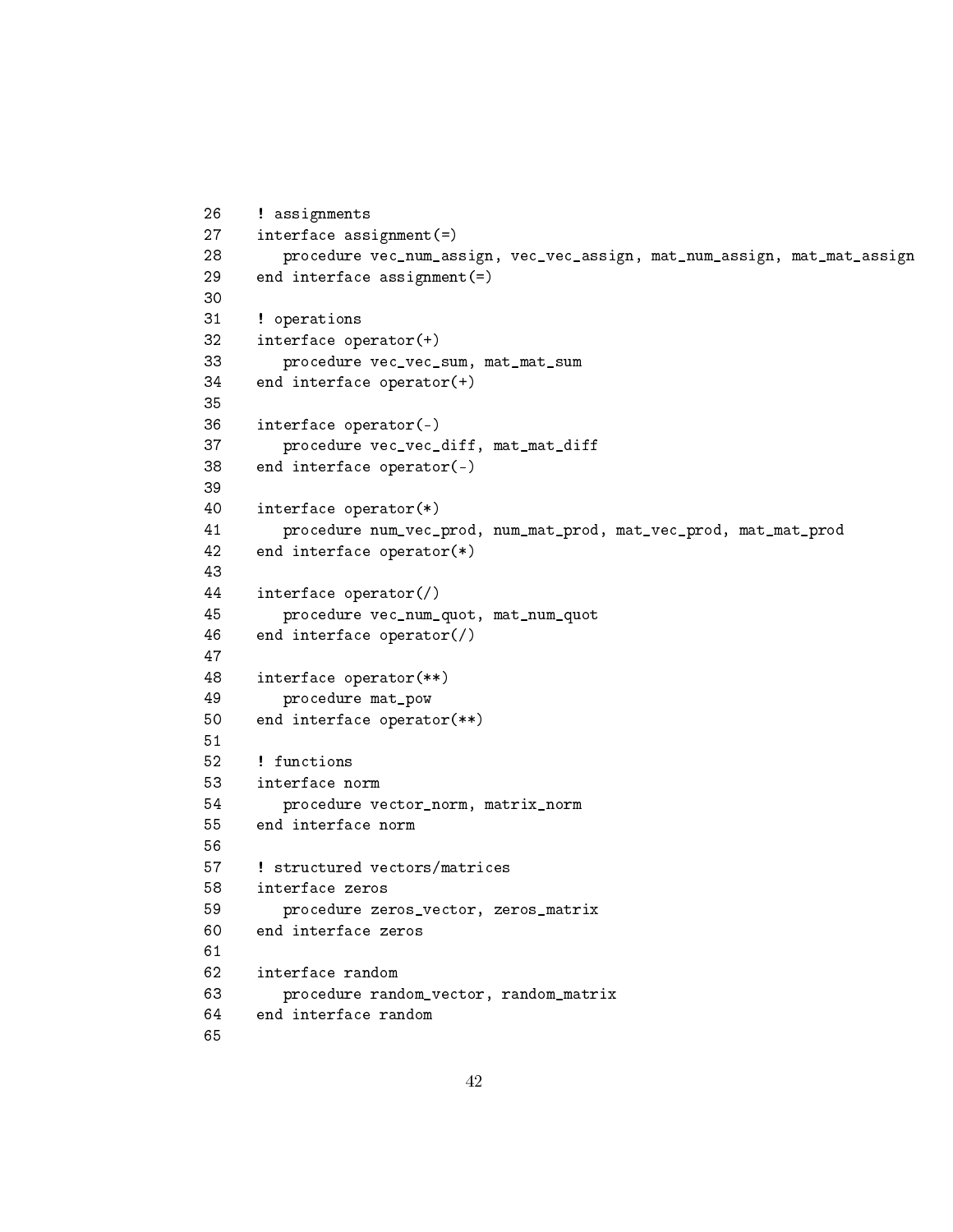```
66 contains
67
68 subroutine matrix_construct(this, m, n)
69 class(matrix) :: this
70 integer :: m,n
71 this%shape = [m,n]72 allocate(this%data(m,n))
73 end subroutine matrix_construct
74
75 subroutine vector_construct(this, n)
76 class(vector) :: this
77 integer :: n
78 this%length = n
79 allocate(this%data(n))
80 end subroutine vector_construct
81
82 subroutine matrix_destruct(this)
83 class(matrix) :: this
84 deallocate(this%data)
85 end subroutine matrix_destruct
86
87 subroutine vector_destruct(this)
88 class(vector) :: this
89 deallocate(this%data)
90 end subroutine vector_destruct
91
92 ! assignment
93 subroutine vec_num_assign(vec,num)
94 type(vector), intent(inout) :: vec
95 real, intent(in) :: num
96 vec%data = num
97 end subroutine vec_num_assign
98
99 subroutine vec_vec_assign(vec1, vec2)
100 type(vector), intent(inout) :: vec1
101 type(vector), intent(in) :: vec2
102 vec1%data = vec2%data
103 end subroutine vec_vec_assign
104
105 subroutine mat_num_assign(mat,num)
```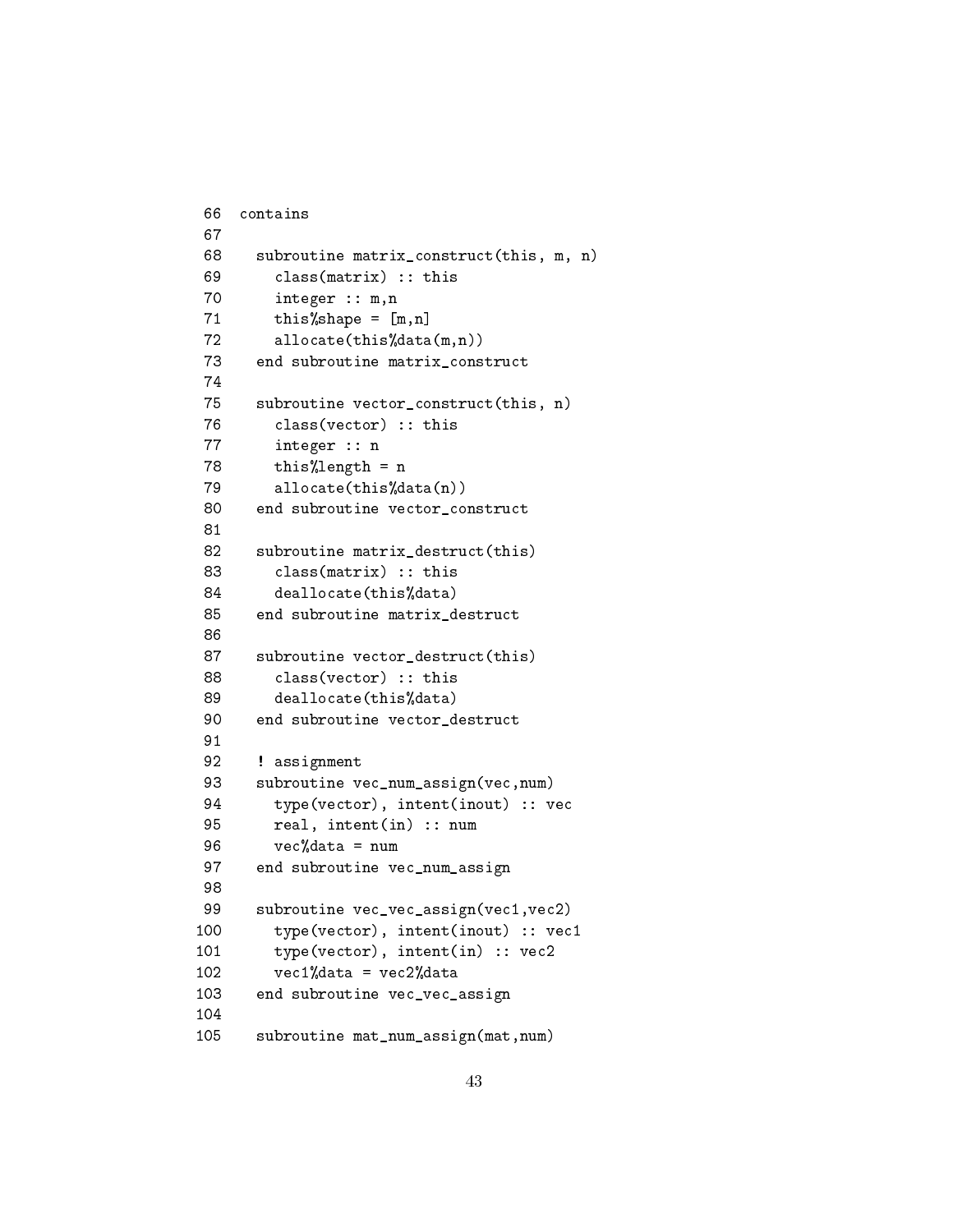```
106 type(matrix), intent(inout) :: mat
107 real, intent(in) :: num
108 \text{mat}%data = num
109 end subroutine mat_num_assign
110
111 subroutine mat_mat_assign(mat1,mat2)
112 type(matrix), intent(inout) :: mat1
113 type(matrix), intent(in) :: mat2
114 mat1%data = mat2%data
115 end subroutine mat_mat_assign
116
117 ! operations
118 function vec vec sum(vec1, vec2) result(s)
119 type(vector), intent(in) :: vec1, vec2
120 type(vector) :: s
121 call s%construct(vec1%length)
122 s''_ndata = vec1n'data + vec2n'data
123 end function vec vec sum
124
125 function mat_mat_sum(mat1,mat2) result(s)
126 type(matrix), intent(in) :: mat1, mat2
127 type(matrix) :: s
128 call s%construct(mat1%shape(1),mat1%shape(2))
129 s''_4data = mat1\alphadata+mat2\alphadata
130 end function mat_mat_sum
131
132 function vec_vec_diff(vec1,vec2) result(diff)
133 type(vector), intent(in) :: vec1, vec2
134 type(vector) :: diff
135 call diff%construct(vec1%length)
136 diff%data = vec1%data-vec2%data
137 end function vec vec diff
138
139 function mat_mat_diff(mat1,mat2) result(diff)
140 type(matrix), intent(in) :: mat1, mat2
141 type(matrix) :: diff
142 call diff%construct(mat1%shape(1),mat1%shape(2))
143 diff%data = mat1%data-mat2%data
144 end function mat_mat_diff
145
```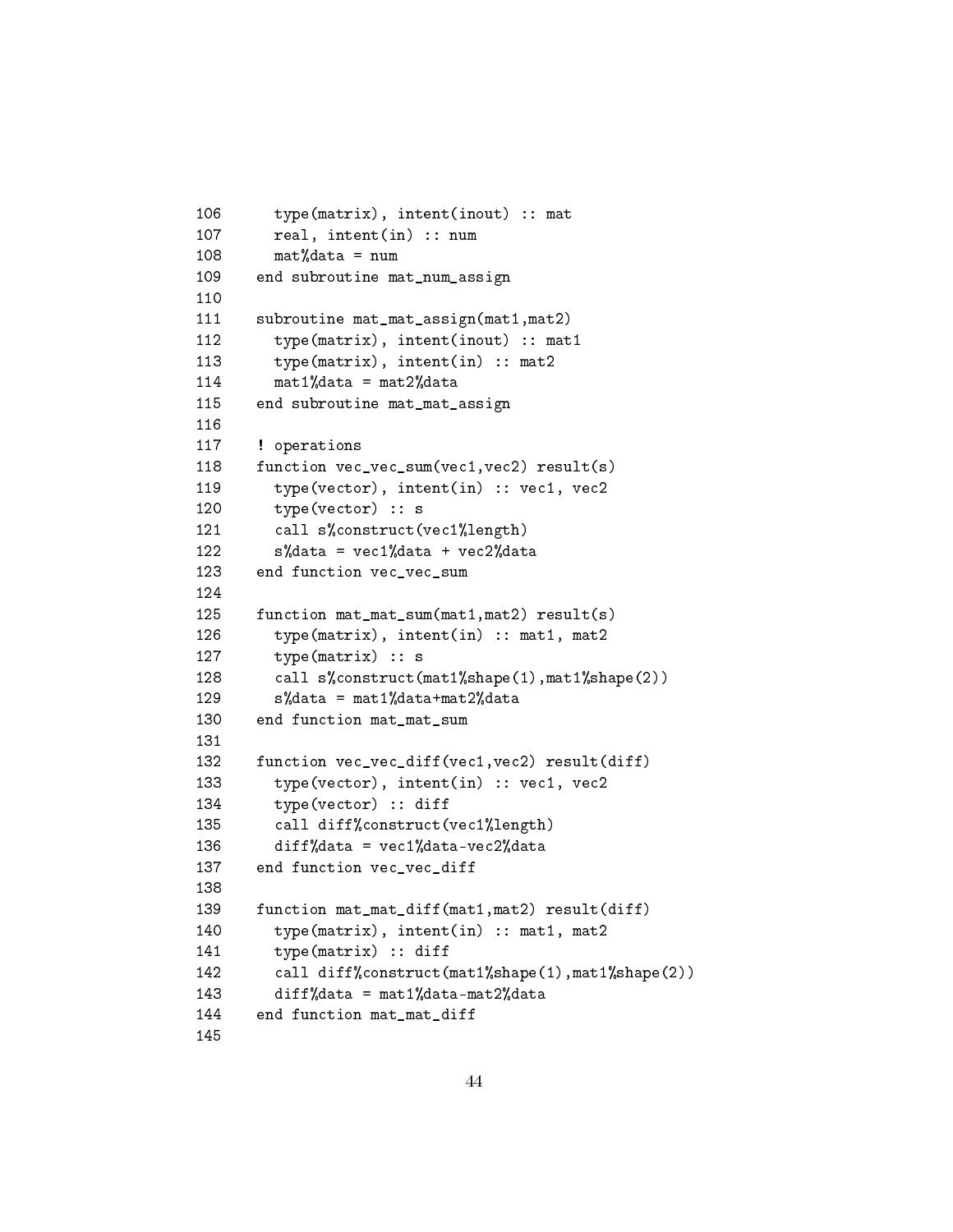```
146 function num_vec_prod(num,vec) result(prod)
147 real, intent(in) :: num
148 type(vector), intent(in) :: vec
149 type(vector) :: prod
150 call prod%construct(vec%length)
151 prod%data = num*vec%data152 end function num_vec_prod
153
154 function num_mat_prod(num,mat) result(prod)
155 real, intent(in) :: num
156 type(matrix), intent(in) :: mat
157 type(matrix) :: prod
158 call prod%construct(mat%shape(1),mat%shape(2))
159 prod%data = num*mat%data
160 end function num_mat_prod
161
162 function mat_vec_prod(mat,vec) result(prod)
163 type(matrix), intent(in) :: mat
164 type(vector), intent(in) :: vec
165 type(vector) :: prod
166 call prod%construct(mat%shape(1))
167 prod%data = matmul(mat%data,vec%data)
168 end function mat_vec_prod
169
170 function mat_mat_prod(mat1,mat2) result(prod)
171 type(matrix), intent(in) :: mat1, mat2
172 type(matrix) :: prod
173 call prod%construct(mat1%shape(1),mat2%shape(2))
174 prod%data = matmul(mat1%data,mat2%data)
175 end function mat_mat_prod
176
177 function vec_num_quot(vec,num) result(quot)
178 type(vector), intent(in) :: vec
179 real, intent(in) :: num
180 type(vector) :: quot
181 call quot%construct(vec%length)
182 quot%data = vec%data/num
183 end function vec_num_quot
184
185 function mat_num_quot(mat,num) result(quot)
```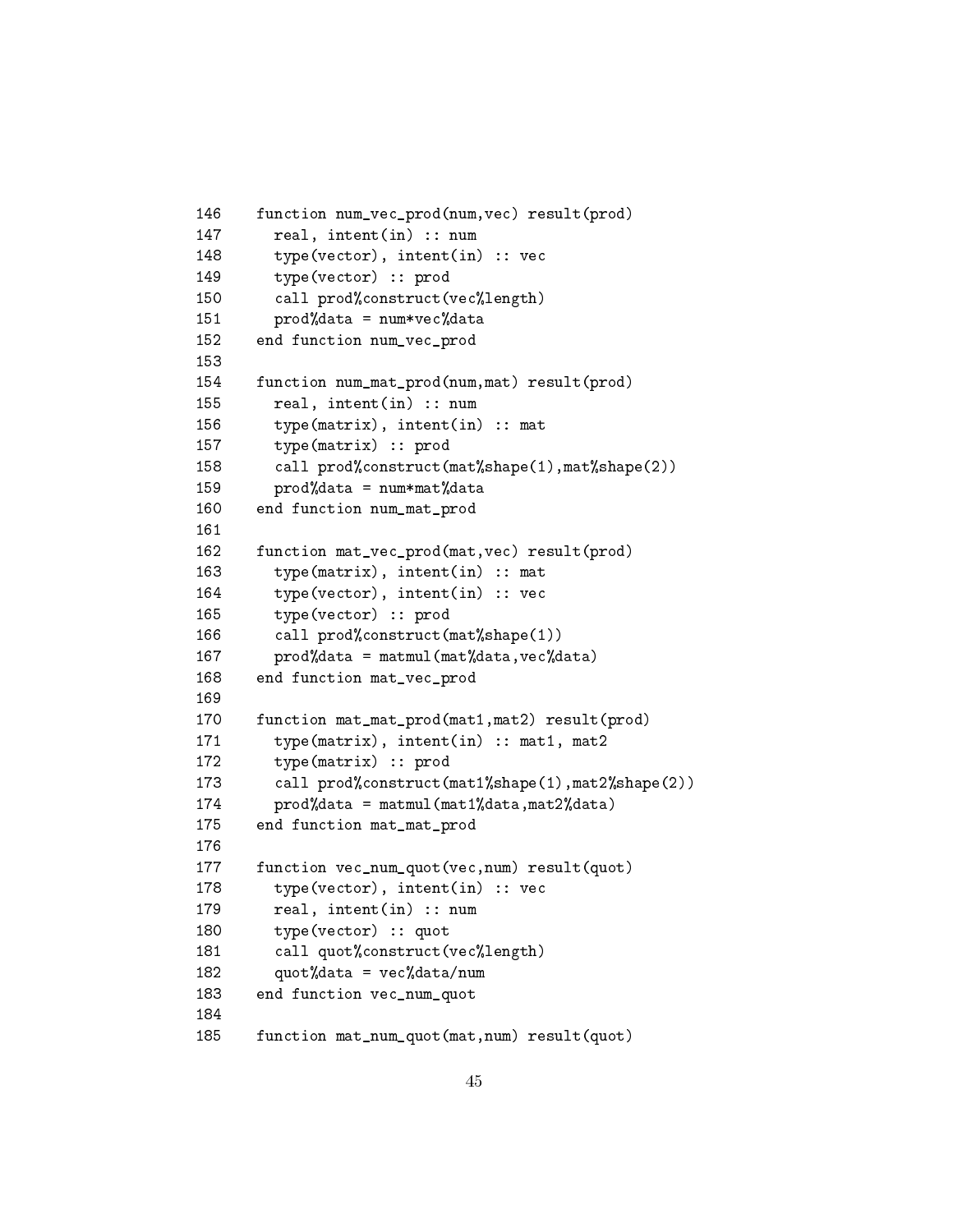```
186 type(matrix), intent(in) :: mat
187 real, intent(in) :: num
188 type(matrix) :: quot
189 call quot%construct(mat%shape(1),mat%shape(2))
190 quot%data = mat%data/num191 end function mat_num_quot
192
193 function mat_pow(mat1,pow) result(mat2)
194 type(matrix), intent(in) :: mat1
195 integer, intent(in) :: pow
196 type(matrix) :: mat2
197 integer :: i
198 mat2 = mat1
199 do i = 2,pow
200 mat2 = mat1*mat2
201 end do
202 end function mat_pow
203
204 ! functions
205 function vector_norm(this,p) result(mag)
206 class(vector), intent(in) :: this
207 integer, intent(in) :: p
208 real :: mag
209 integer :: i
210 ! inf-norm
211 if (p==0) then
212 mag = 0.0
213 do i = 1,this%length
214 mag = max(mag,abs(this%data(i)))
215 end do
216 ! p-norm
217 else if (p>0) then
218 mag = (sum(abs(this)\ddot{\delta} + sp))**(1./p)219 end if
220 end function vector_norm
221
222 function matrix_norm(this, p) result(mag)
223 class(matrix), intent(in) :: this
224 integer, intent(in) :: p
225 real :: mag, tol = 1e-6
```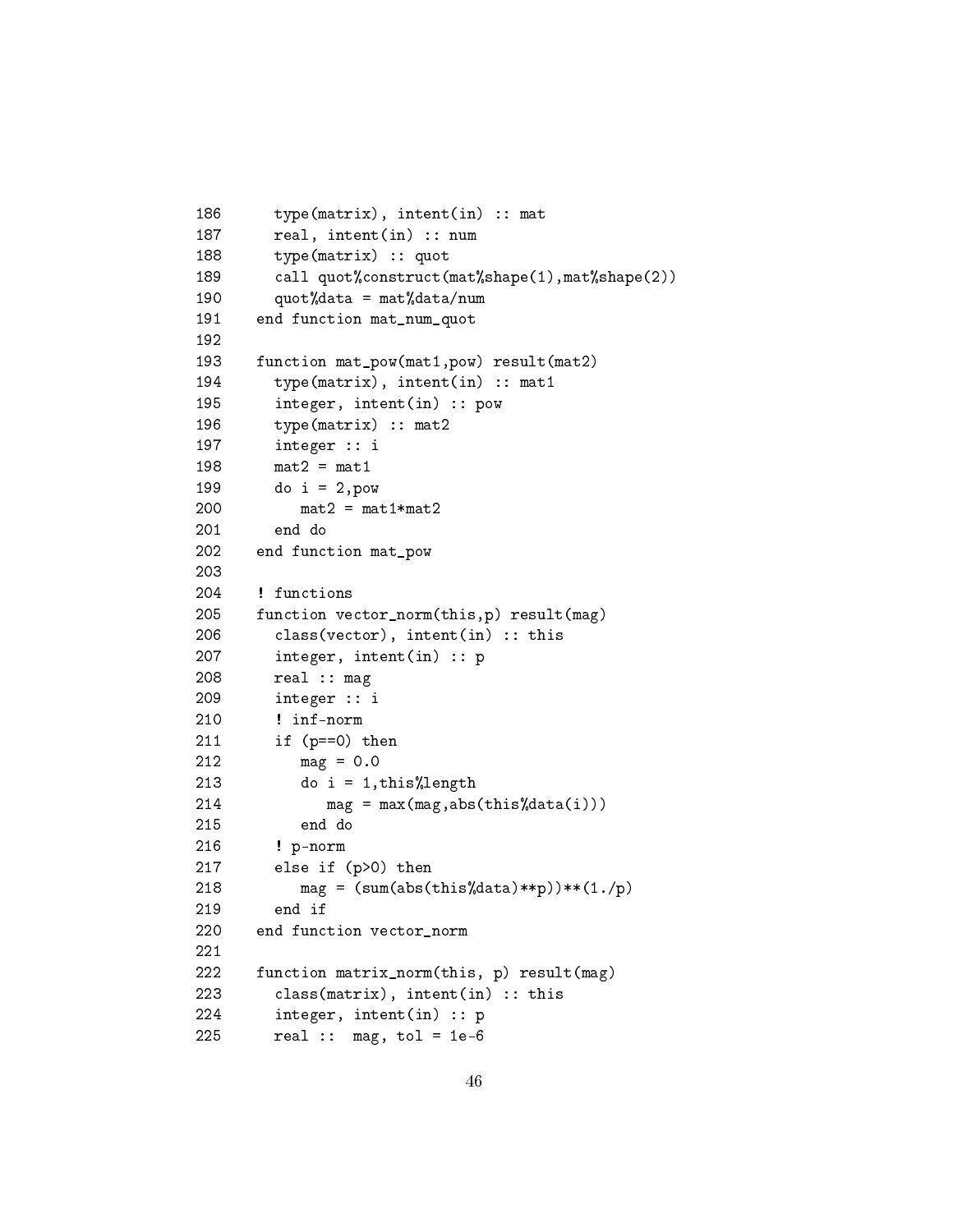```
226 integer :: m, n, row, col, iter, max_iters = 1000
227 type(vector) :: vec, last_vec
228 m = size(this%data(:,1)); n = size(this%data(1,:))229
230 ! entry-wise norms
231 if (p<0) then
232 mag = (sum(abs(this)\ddot{\delta}data)*(-p)))*(-1./p)233 ! inf-norm
234 else if (p==0) then
235 mag = 0.0
236 do row = 1,m
237 mag = max(max, sum(abs(this)\data(row,:)))238 end do
239 ! 1-norm
240 else if (p==1) then
241 mag = 0.0
242 do col = 1, n243 mag = max(mag,sum(abs(this%data(:,col))))
244 end do
245 ! p-norm
246 else if (p>0) then
247 vec = \text{random}(n)248 vec = vec/vec%norm(p)
249 last_vec = zeros(n)
250 mag = 0.0
251 do iter = 1,max_iters
252 last_vec = vec
253 vec = this*last_vec
254 vec = vec/vec%norm(p)255 if (vector_norm(vec-last_vec,p)<tol) exit
256 end do
257 mag = vector_norm(this*vec,p)
258 end if
259 end function matrix_norm
260
261 ! structured vectors/matrices
262 function random_matrix(m,n) result(mat)
263 integer :: m,n
264 type(matrix) :: mat
265 call mat%construct(m,n)
```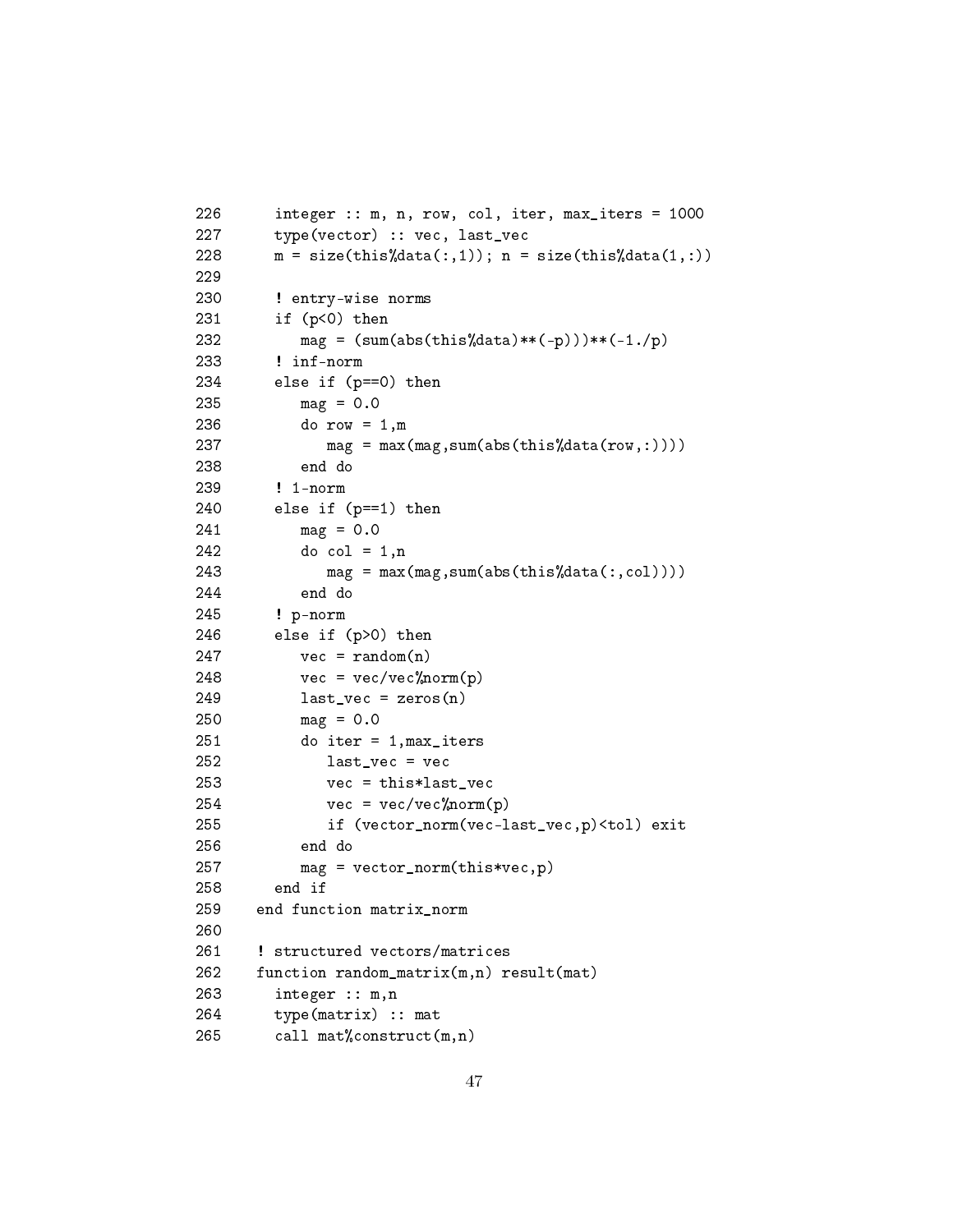```
266 call random_seed()
267 call random_number(mat%data)
268 end function random_matrix
269
270 function random_vector(n) result(vec)
271 integer :: n
272 type(vector) :: vec
273 call vec%construct(n)
274 call random_seed()
275 call random_number(vec%data)
276 end function random_vector
277
278 function zeros_vector(n) result(vec)
279 integer :: n
280 type(vector) :: vec
281 call vec%construct(n)
282 vec = 0.0
283 end function zeros_vector
284
285 function zeros_matrix(m,n) result(mat)
286 integer :: m,n
287 type(matrix) :: mat
288 call mat%construct(m,n)
289 mat = 0.0
290 end function zeros_matrix
291
292 function identity(m,n) result(mat)
293 integer :: m,n,i
294 type(matrix) :: mat
295 call mat%construct(m,n)
296 do i = 1, min(m, n)297 mat%data(i, i) = 1.0298 end do
299 end function identity
300
301 end module matrix_module
1 program main
2 use matrix_module
3 implicit none
```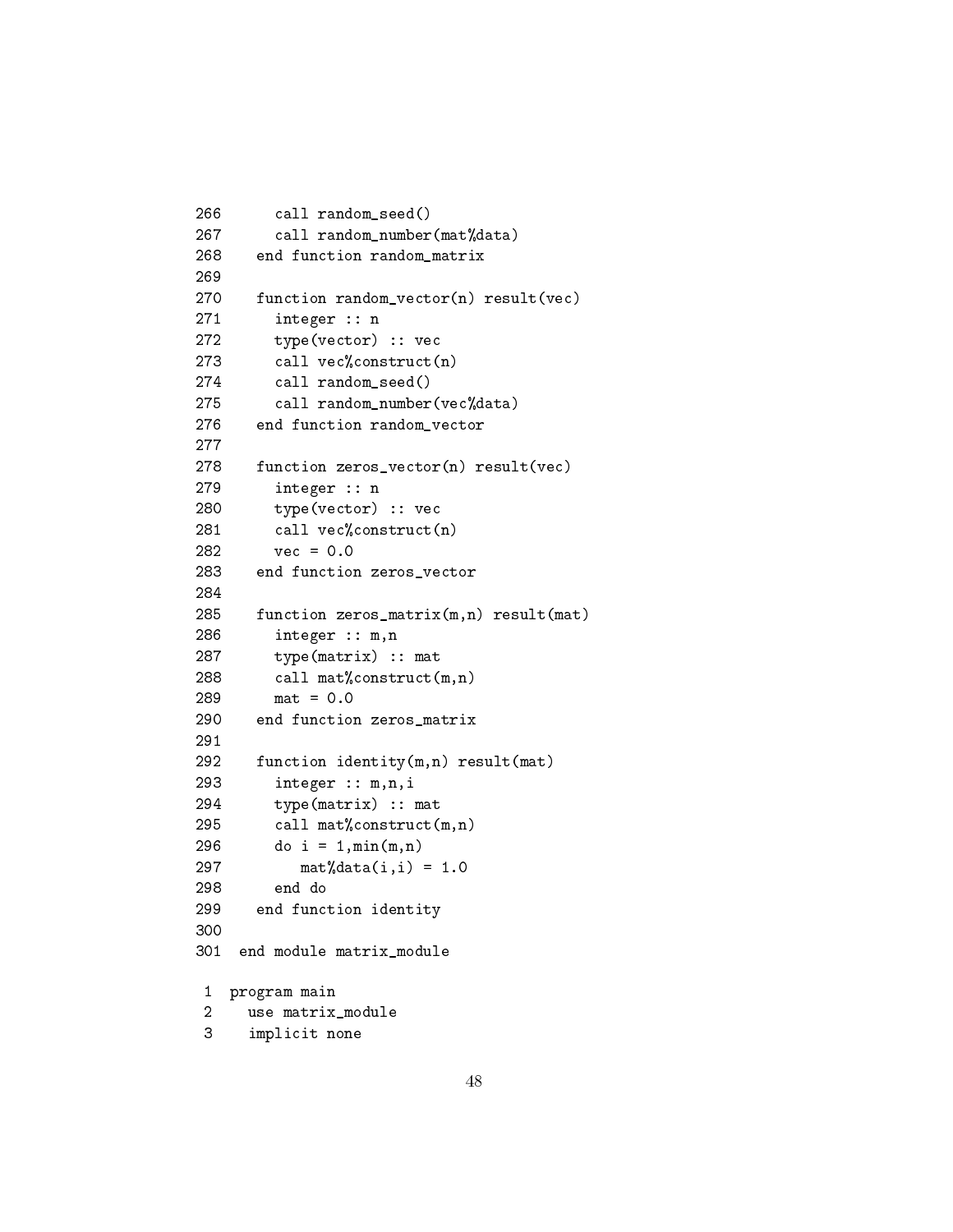```
4
5 type(vector) :: vec1, vec2
 6 type(matrix) :: mat1, mat2
 7 real :: x
 8 integer :: i
 9
10 ! 0s, id, random
11 mat1 = zeros(3,3)12 call mat1%destruct()
13 mat1 = identity(3,3)14 mat2 = random(3,3)15 mat1 = mat1*mat1
16 \text{ vec1} = \text{zeros}(3)17 call vec1%destruct()
18 vec1 = random(3)19 vec2 = random(3)20 ! +, -, *, / , **21 mat1 = mat1+mat2
22 vec1 = vec1+vec2
23 mat1 = mat1-mat2
24 vec1 = vec1-vec2
25 vec1 = mat1*vec2
26 mat1 = mat2*mat1
27 mat1 = 2.0*mat1
28 vec1 = 2.0*vec1
29 mat1 = mat1/2.0
30 vec1 = vec1/2.031 mat2 = mat1**332 ! norm
33 x = norm(vec1, 0)34 \times = norm(vec1,1)35 x = norm(mat1, -1)36 \times = norm(mat1,0)37 \times = \text{norm}(\text{mat1}, 1)38 x = norm(mat1, 2)39 call vec1%destruct
40 call vec2%destruct
41 call mat1%destruct
42 call mat2%destruct
43 end program main
```